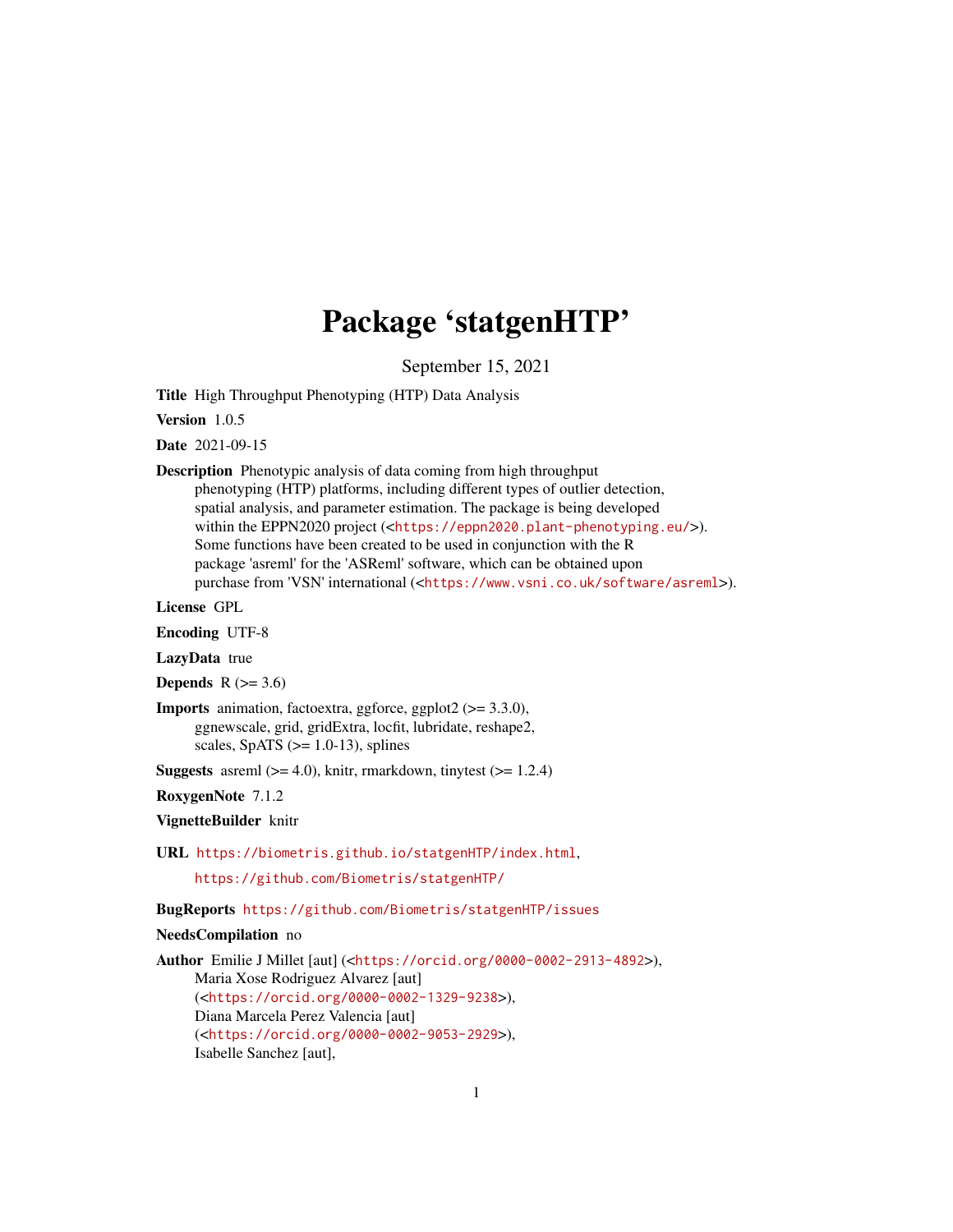```
Nadine Hilgert [aut],
Bart-Jan van Rossum [aut, cre]
(<https://orcid.org/0000-0002-8673-2514>),
Fred van Eeuwijk [aut] (<https://orcid.org/0000-0003-3672-2921>),
Martin Boer [aut]
```
Maintainer Bart-Jan van Rossum <br/> <br/>bart-jan.vanrossum@wur.nl>

Repository CRAN

Date/Publication 2021-09-15 14:30:03 UTC

## R topics documented:

| 3                                                                                                                                |
|----------------------------------------------------------------------------------------------------------------------------------|
| $\overline{4}$                                                                                                                   |
|                                                                                                                                  |
| $\overline{4}$                                                                                                                   |
| 5                                                                                                                                |
| 8                                                                                                                                |
| $\mathbf Q$<br>$detectSingleOut \dots \dots \dots \dots \dots \dots \dots \dots \dots \dots \dots \dots \dots \dots \dots \dots$ |
| 11                                                                                                                               |
| 13                                                                                                                               |
| 14                                                                                                                               |
| 17                                                                                                                               |
| 19                                                                                                                               |
| 20                                                                                                                               |
| 22                                                                                                                               |
| 23                                                                                                                               |
| 24                                                                                                                               |
| 25                                                                                                                               |
| 26                                                                                                                               |
| 27                                                                                                                               |
| 28                                                                                                                               |
| 29                                                                                                                               |
| 32                                                                                                                               |
| 34                                                                                                                               |
| 35                                                                                                                               |
| 37                                                                                                                               |
| 38                                                                                                                               |
| 41                                                                                                                               |
| 42                                                                                                                               |
| 44                                                                                                                               |
|                                                                                                                                  |
| RootDat1<br>45                                                                                                                   |
| 45                                                                                                                               |
| 46                                                                                                                               |
| 47                                                                                                                               |
| 47                                                                                                                               |
| 48                                                                                                                               |

 $\blacksquare$  Index  $\blacksquare$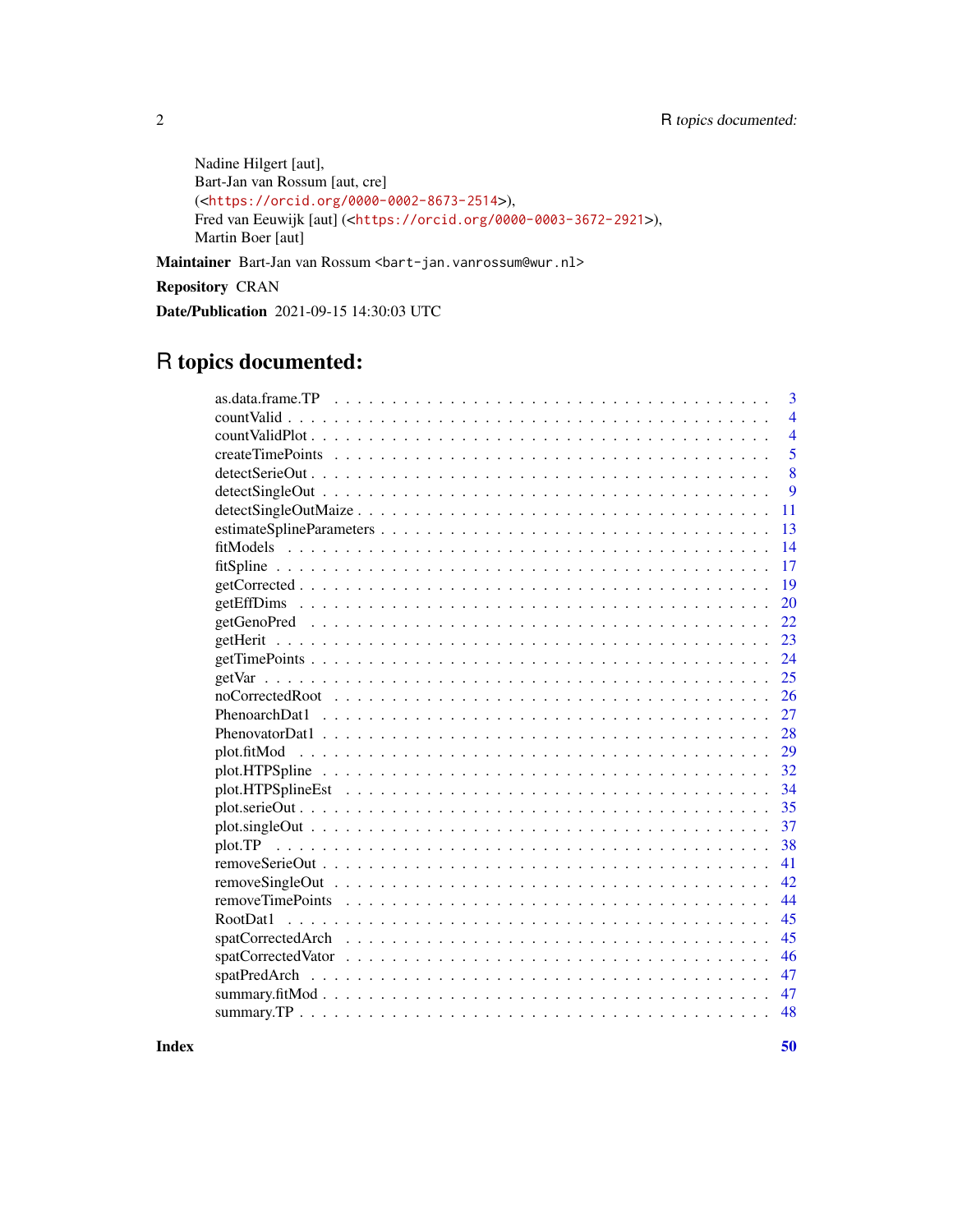## <span id="page-2-1"></span><span id="page-2-0"></span>Description

Function for converting an object of class TP to a data.frame.

## Usage

```
## S3 method for class 'TP'
as.data.frame(x, ...)
```
#### Arguments

| x       | An object of class TP. |
|---------|------------------------|
| $\cdot$ | Ignored.               |

## Value

A data.frame containing the data.frames for all time points in the TP object bound together.

## See Also

Other functions for data preparation: [createTimePoints\(](#page-4-1)), [getTimePoints\(](#page-23-1)), [plot.TP\(](#page-37-1)), [removeTimePoints\(](#page-43-1)), [summary.TP\(](#page-47-1))

#### Examples

```
## Create a TP object containing the data from the Phenovator.
phenoTP <- createTimePoints(dat = PhenovatorDat1,
                            experimentName = "Phenovator",
                            genotype = "Genotype",
                            timePoint = "timepoints",
                            repId = "Replicate",
                            plotId = "pos",
                            rowNum = "y", colNum = "x",
                            addCheck = TRUE,
                            checkGenotypes = c("check1", "check2",
                                               "check3", "check4"))
## Convert phenoTP to data.frame.
phenoDat <- as.data.frame(phenoTP)
```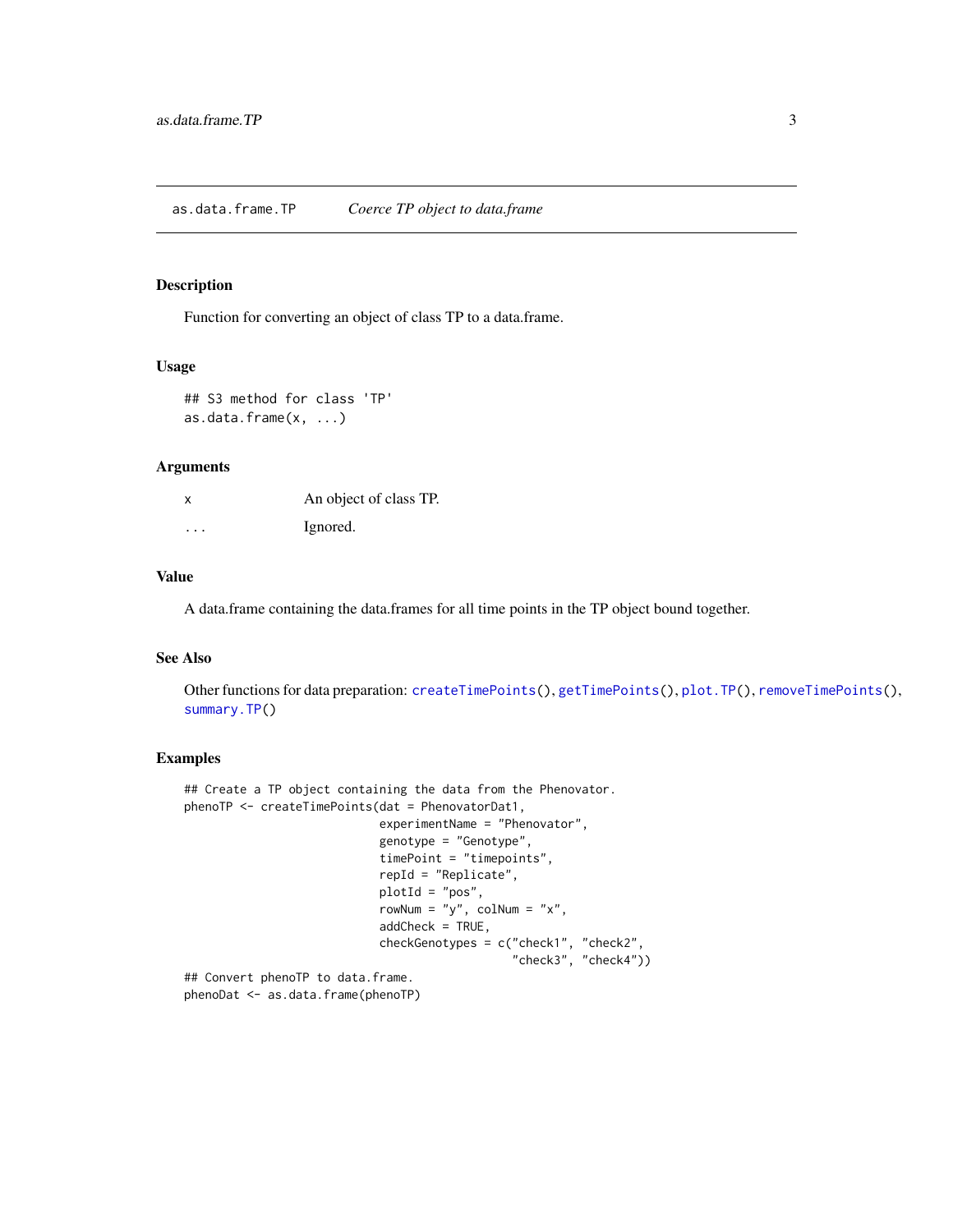<span id="page-3-0"></span>

#### Description

Count valid observations per time point for a given trait.

#### Usage

countValid(TP, trait)

#### Arguments

| TP    | An object of class TP.                                                                     |
|-------|--------------------------------------------------------------------------------------------|
| trait | A character string indicating the trait for which valid observations should be<br>counted. |

### Value

A named numerical vector with he number of valid observations per time point .

#### Examples

```
## Create a TP object containing the data from the Phenovator.
phenoTP <- createTimePoints(dat = PhenovatorDat1,
                            experimentName = "Phenovator",
                            genotype = "Genotype",
                            timePoint = "timepoints",
                            repId = "Replicate",
                            plotId = "pos",
                            rowNum = "y", colNum = "x",
                            addCheck = TRUE,
                            checkGenotypes = c("check1", "check2",
                                                "check3", "check4"))
## Count valid observations for EffpsII per time point.
validPheno <- countValid(phenoTP, trait = "EffpsII")
head(validPheno)
```
countValidPlot *Count valid observations per plotId for a given trait*

## Description

Count valid observations per plotId for a given trait.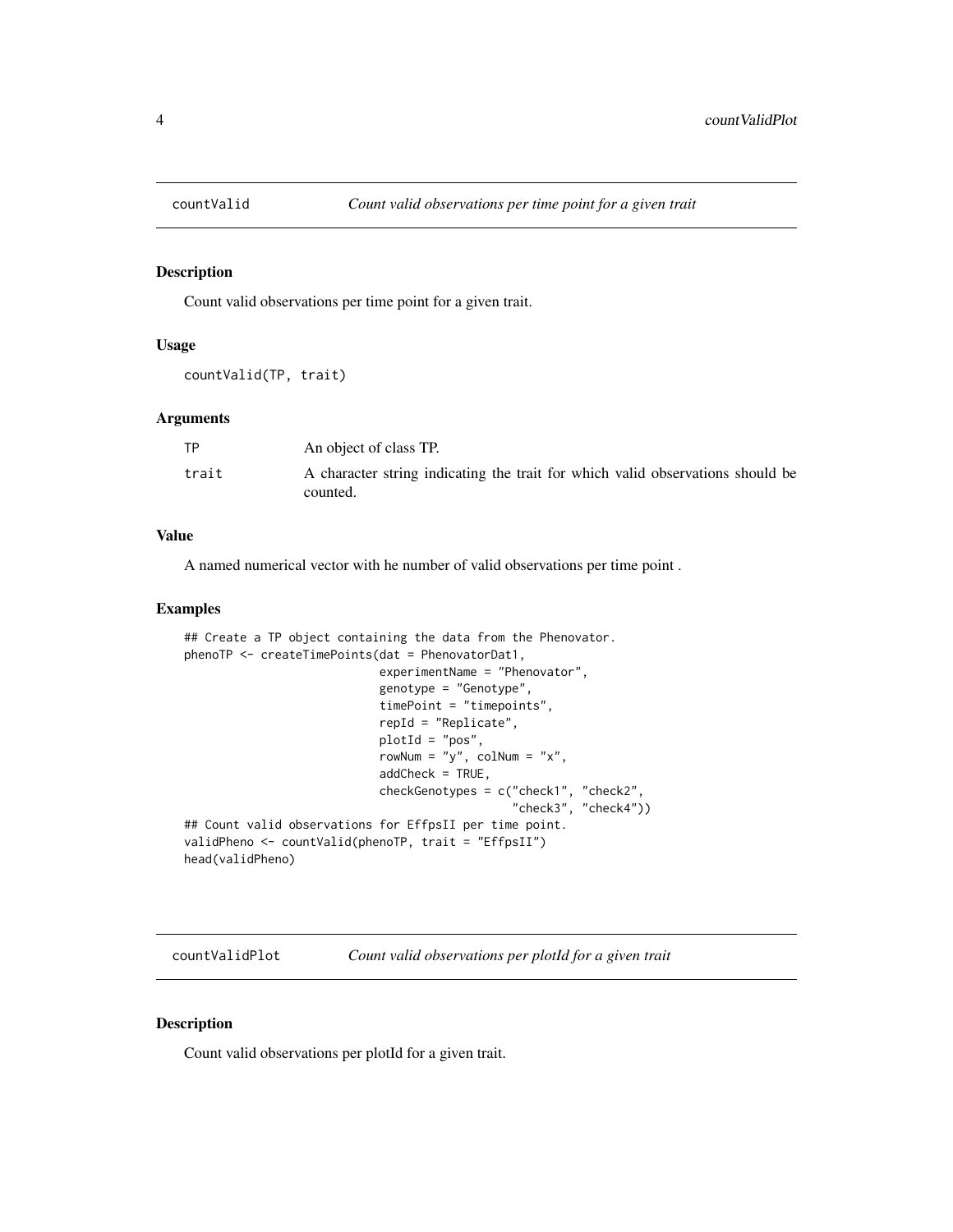## <span id="page-4-0"></span>createTimePoints 5

#### Usage

countValidPlot(TP, trait, plotIds = NULL)

#### Arguments

| TP      | An object of class TP.                                                                                                                                          |
|---------|-----------------------------------------------------------------------------------------------------------------------------------------------------------------|
| trait   | A character string indicating the trait for which valid observations should be<br>counted.                                                                      |
| plotIds | A character vector indicating the plot of solution which valid observations should be<br>checked. If NULL valid observations are counted for all ploteds in TP. |

## Value

A named numerical vector with he number of valid observations per plotId.

#### Examples

```
## Create a TP object containing the data from the Phenovator.
phenoTP <- createTimePoints(dat = PhenovatorDat1,
                            experimentName = "Phenovator",
                            genotype = "Genotype",
                            timePoint = "timepoints",
                            repId = "Replicate",
                            plotId = "pos",
                            rowNum = "y", colNum = "x",
                            addCheck = TRUE,
                            checkGenotypes = c("check1", "check2",
                                                "check3", "check4"))
## Count valid observations for EffpsII for a subset of plots.
countValidPlot(phenoTP,
               trait = "EffpsII",
               plotIds = c("c12r22", "c24r41", "c14r32"))
```
<span id="page-4-1"></span>createTimePoints *Create an object of class TP*

#### Description

Convert a data.frame to an object of class TP (Time Points). The function converts a data.frame to an object of class TP in the following steps:

- Quality control on the input data. For example, warnings will be given when more than 50% of observations are missing for a plant.
- Rename columns to default column names used by the functions in the statgenHTP package. For example, the column in the data containing variety/accession/genotype is renamed to "genotype." Original column names are stored as an attribute of the individual data.frames in the TP object.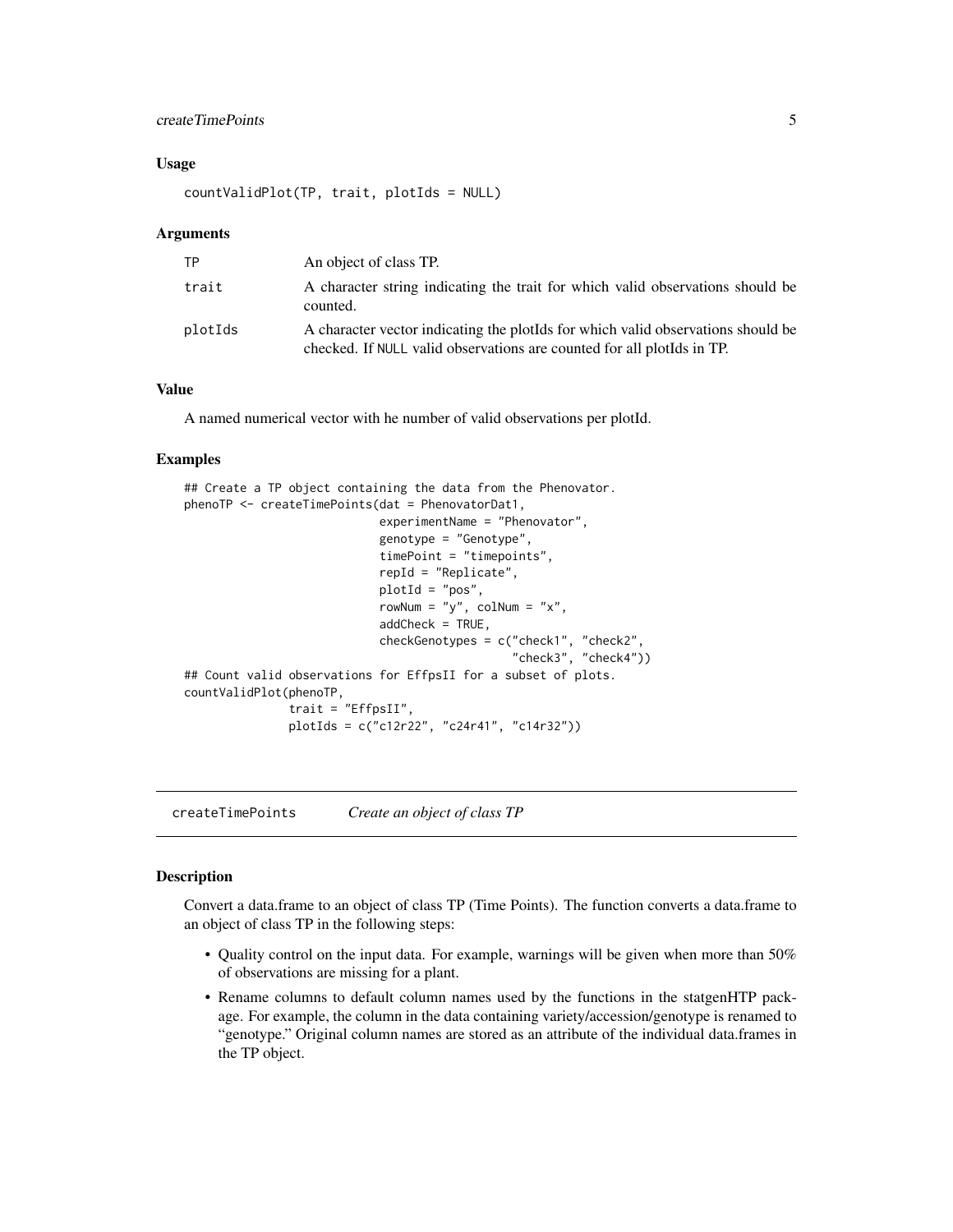- Convert column types to the default column types. For example, the column "genotype" is converted to a factor and "rowNum" to a numeric column.
- Convert the column containing time into time format. If needed, the time format can be provided in timeFormat. For example, with a date/time input of the form "day/month/year hour:minute", use "%d/%m/%Y %H:%M". For a full list of abbreviations see the R package strptime. When the input time is a numeric value, the function will convert it to time from 01-01-1970.
- If addCheck = TRUE, the genotypes listed in checkGenotypes are reference genotypes (or check). It will add a column check with a value "noCheck" for the genotypes that are not in checkGenotypes and the name of the genotypes for the checkGenotypes. A column genoCheck is also added with the names of the genotypes that are not in checkGenotypes and NA for the checkGenotypes. These columns are necessary for fitting models on data that includes check genotypes, e.g. reference genotypes that are highly replicated or in case of augmented design.
- Split the data into separate data.frames by time point. A TP object is a list of data.frames where each data.frame contains the data for a single time point. If there is only one time point the output will be a list with only one item.
- Add a data.frame with columns timeNumber and timePoint as attribute "timePoints" to the TP object. This data.frame can be used for referencing time points by a unique number.

Note that plotId needs to be a unique identifier for a plot or a plant. It cannot occur more than once per time point.

#### Usage

```
createTimePoints(
  dat,
  experimentName,
  genotype,
  timePoint,
  timeFormat = NULL,
  plotId,
  repId = NULL,rowNum = NULL,
  colNum = NULL,addCheck = FALSE,
  checkGenotypes = NULL
)
```
#### Arguments

| dat       | A data frame.                                                                                                            |
|-----------|--------------------------------------------------------------------------------------------------------------------------|
|           | experiment Name A character string, the name of the experiment. Stored with the data and used in<br>default plot titles. |
| genotype  | A character string indicating the column in dat containing the genotypes.                                                |
| timePoint | A character string indicating the column in dat containing the time points.                                              |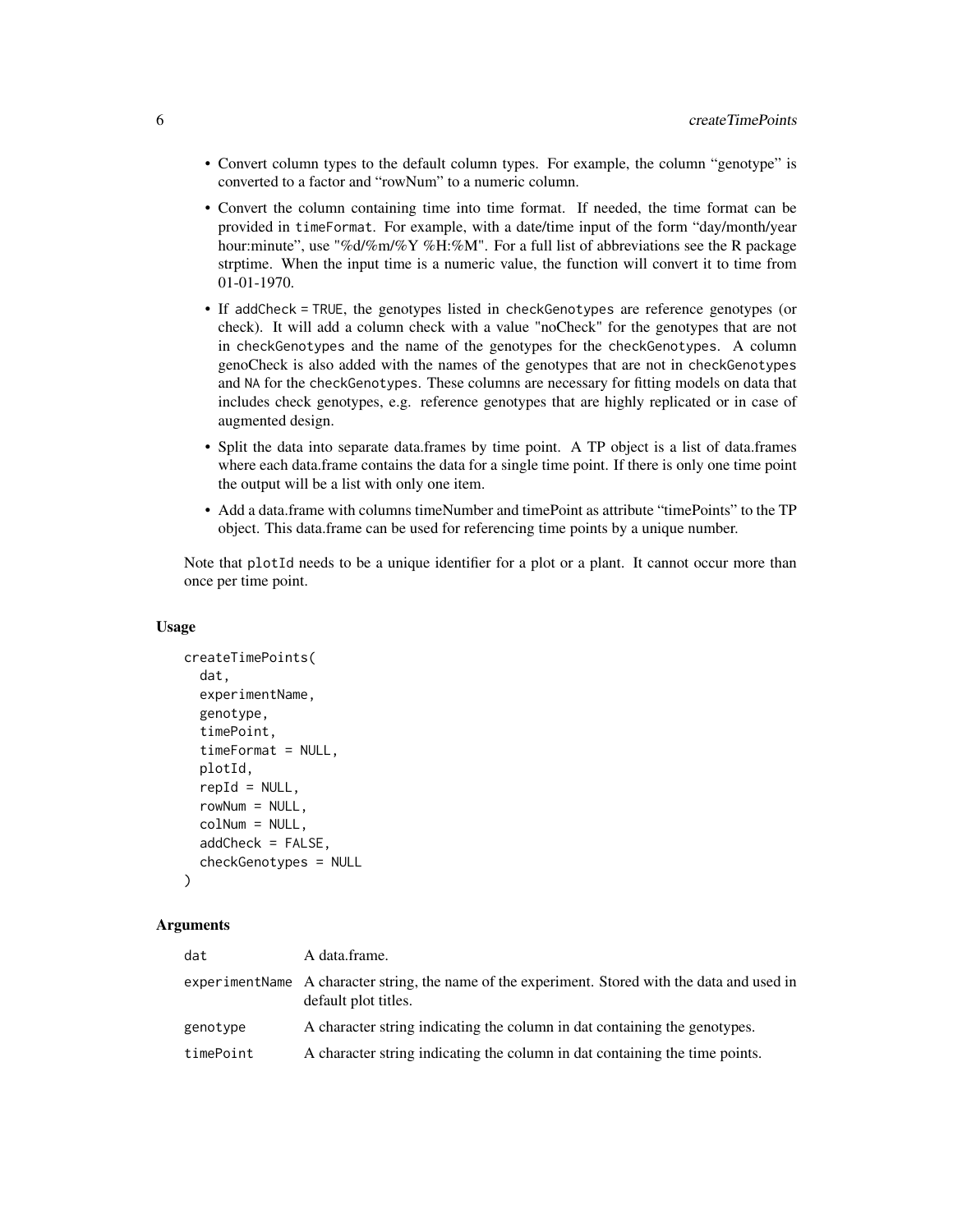<span id="page-6-0"></span>

| timeFormat | A character string indicating the input format of the time points. E.g. for<br>a date/time input of the form day/month/year hour:minute, use "%d/%m/%Y"<br>%H:%M". For a full list of abbreviations see strptime. If NULL, a best guess is<br>done based on the input. |
|------------|------------------------------------------------------------------------------------------------------------------------------------------------------------------------------------------------------------------------------------------------------------------------|
| plotId     | A character string indicating the column in dat containing the plotted. This has<br>to be a unique identifier per plot/plant per time point.                                                                                                                           |
| repId      | A character string indicating the column in dat containing the replicates.                                                                                                                                                                                             |
| rowNum     | A character string indicating the column in dat containing the row number of the<br>plot.                                                                                                                                                                              |
| colNum     | A character string indicating the column in dat containing the column number<br>of the plot.                                                                                                                                                                           |
| addCheck   | Should a column check be added to the output? If TRUE, checkGenotypes cannot<br>be NULL.                                                                                                                                                                               |
|            | checkGenotypes A character vector containing the genotypes used as checks in the experiment.                                                                                                                                                                           |

## Value

An object of class TP. A list with, per time point in the input, a data.frame containing the data for that time point. A data.frame with columns timeNumber and timePoint is added as attribute timePoints to the data. This data.frame can be used for referencing timePoints by their number.

## See Also

Other functions for data preparation: [as.data.frame.TP\(](#page-2-1)), [getTimePoints\(](#page-23-1)), [plot.TP\(](#page-37-1)), [removeTimePoints\(](#page-43-1)), [summary.TP\(](#page-47-1))

## Examples

```
## Create a TP object containing the data from the Phenovator.
phenoTP <- createTimePoints(dat = PhenovatorDat1,
                            experimentName = "Phenovator",
                            genotype = "Genotype",
                            timePoint = "timepoints",
                            repId = "Replicate",
                            plotId = "pos",
                            rowNum = "y", colNum = "x",
                            addCheck = TRUE,
                            checkGenotypes = c("check1", "check2",
                                               "check3","check4"))
```
summary(phenoTP)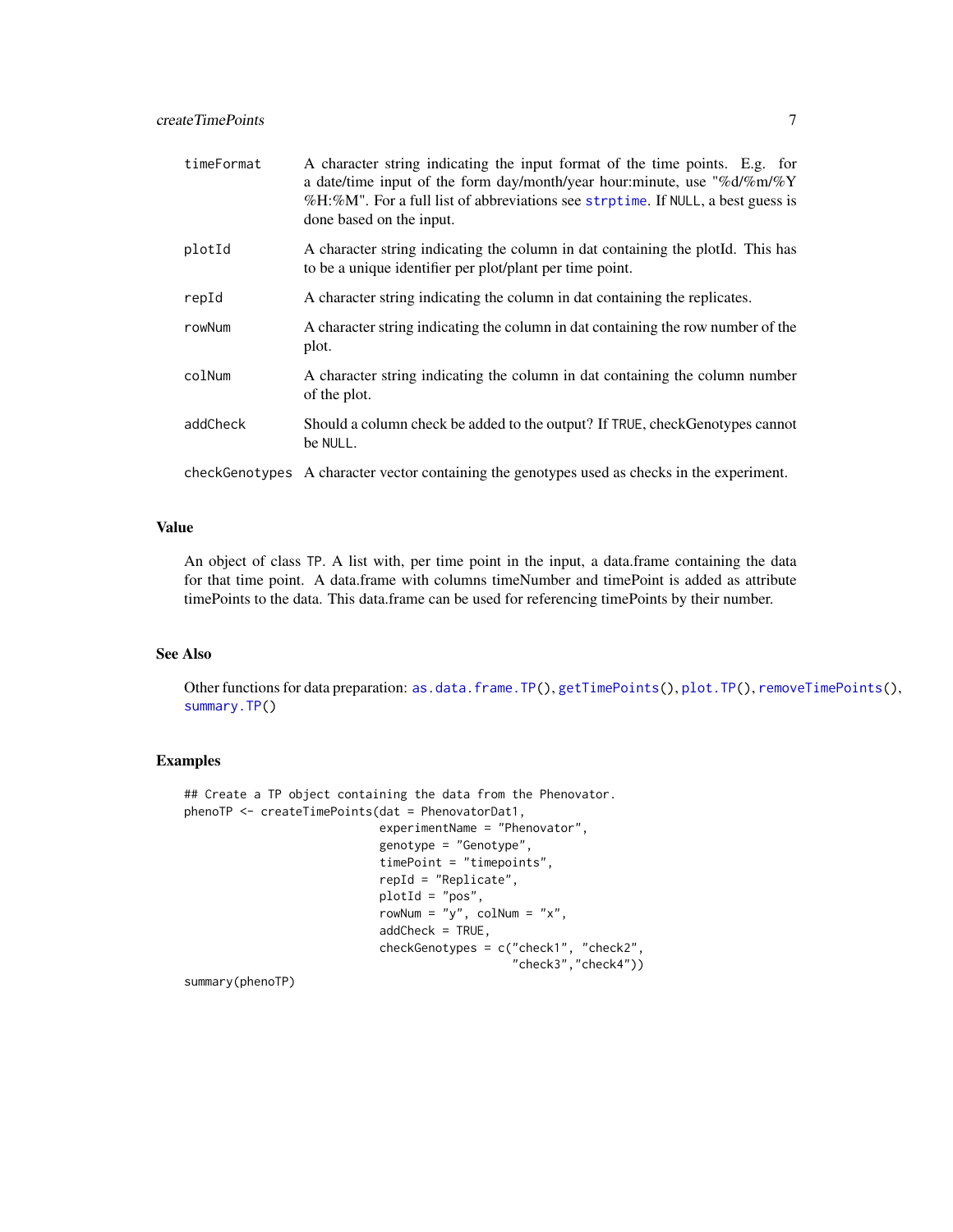## Description

Function for detecting strange time courses. The function uses the estimates for the spline coefficients per time course (typically per plant). Correlations between those coefficient vectors are calculated to identify outlying time courses, i.e., plants. An outlying time course will have low correlation to the majority of time courses. To support the analysis by correlations, a principal component analysis is done on the plant (time course) by spline coefficient matrix. A PCA plot of the plant scores will show the outlying plants. Finally the pairwise-ratios of the slopes of a linear model fitted through the spline coefficients are computed. Plants are tagged when the average pairwise-ratio is lower the a given threshold (thrSlope).

## Usage

```
detectSerieOut(
  corrDat,
 predDat,
 coefDat,
  trait,
  genotypes = NULL,
  geno.decomp = NULL,
  thrCor = 0.9,
  thrPca = 30,
  thrSlope = 0.7)
```
## Arguments

| corrDat     | A data frame with corrected spatial data.                                                                                               |
|-------------|-----------------------------------------------------------------------------------------------------------------------------------------|
| predDat     | A data frame with predicted data from a fitted spline.                                                                                  |
| coefDat     | A data frame with coefficients from a fitted spline.                                                                                    |
| trait       | A character string indicating the trait for which to detect outliers.                                                                   |
| genotypes   | A character vector indicating the genotypes for which to detect outliers. If NULL,<br>outlier detection will be done for all genotypes. |
| geno.decomp | A character vector indicating the variables to use to group the genotypic variance<br>in the model.                                     |
| thrCor      | A numerical value used as threshold for determining outliers based on correla-<br>tion between plots.                                   |
| thrPca      | A numerical value used as threshold for determining outliers based on angles (in<br>degrees) between PCA scores.                        |
| thrSlope    | A numerical value used as threshold for determining outliers based on slopes.                                                           |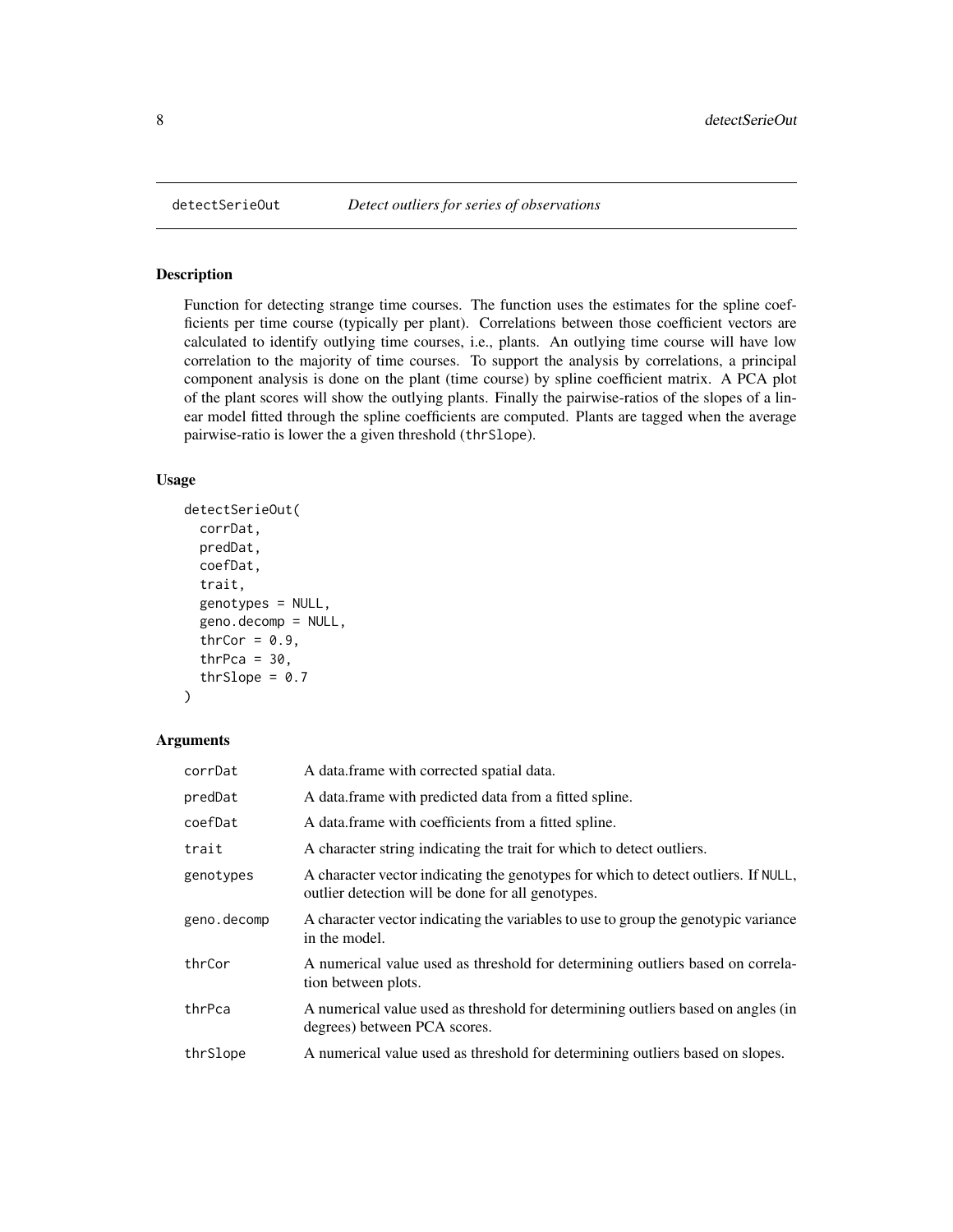## <span id="page-8-0"></span>detectSingleOut 9

## Value

An object of class serieOut, a data. frame with outlying series of observations.

## See Also

Other functions for detecting outliers for series of observations: [plot.serieOut\(](#page-34-1)), [removeSerieOut\(](#page-40-1))

#### Examples

```
## The data from the Phenovator platform have been corrected for spatial
## trends and outliers for single observations have been removed.
## Fit P-splines on a subset of genotypes
subGenoVator <- c("G160", "G151")
fit.spline <- fitSpline(inDat = spatCorrectedVator,
                        trait = "EffpsII_corr",
                        genotypes = subGenoVator,
                        knots = 50)
## Extract the data.frames with predicted values and P-Spline coefficients.
predDat <- fit.spline$predDat
coefDat <- fit.spline$coefDat
## The coefficients are then used to tag suspect time courses.
outVator <- detectSerieOut(corrDat = spatCorrectedVator,
                           predDat = predDat,
                           coefDat = coefDat,
                           trait = "EffpsII_corr",
                           genotypes = subGenoVator,
                           thrCor = 0.9,
                           thrPca = 30,
                           thrSlope = 0.7)
## The `outVator` can be visualized for selected genotypes.
plot(outVator, genotypes = "G151")
```
<span id="page-8-1"></span>detectSingleOut *Detect outliers for single observations*

## Description

Detect outlying observations in a time series by modeling each plotId using a local regression.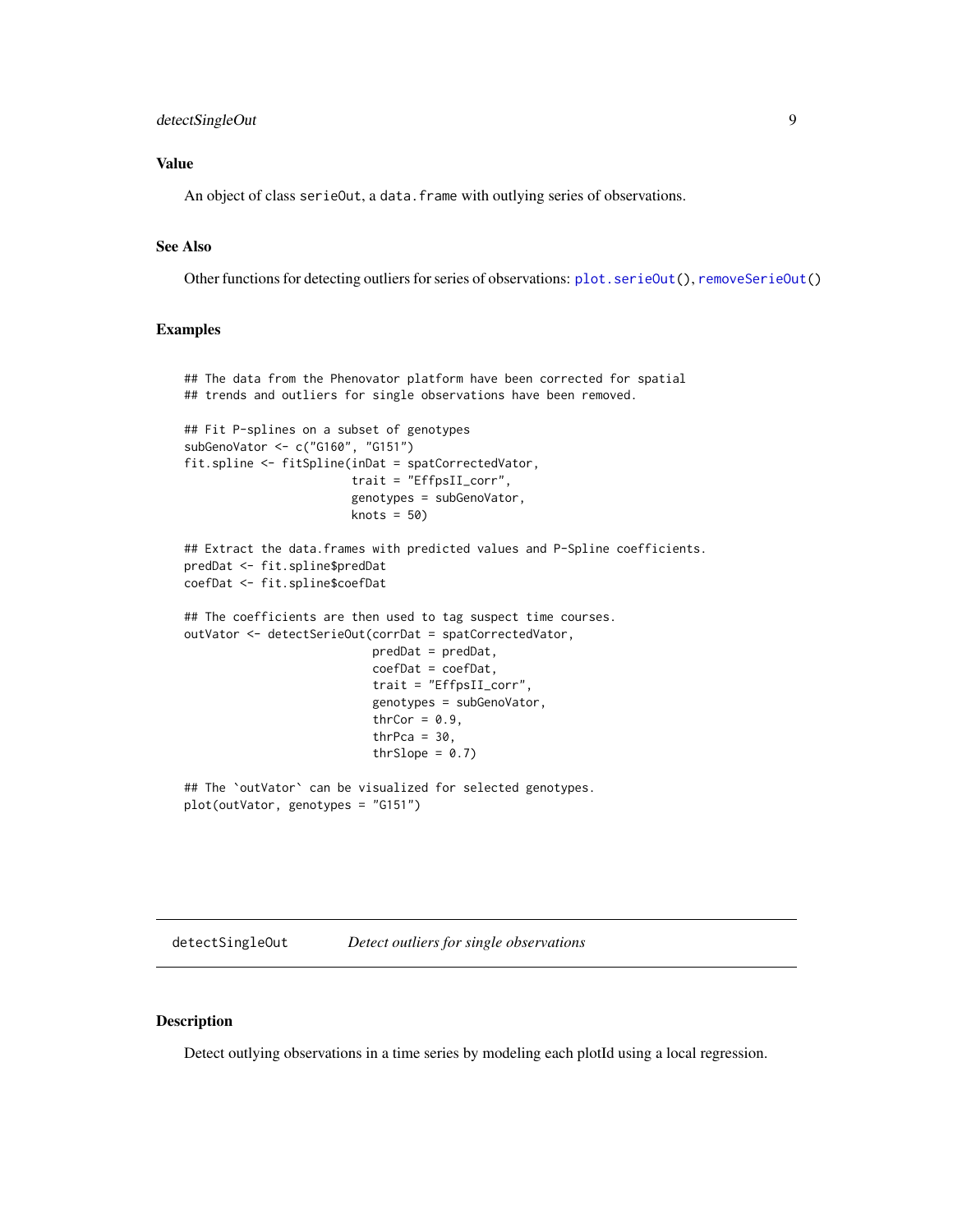## Usage

```
detectSingleOut(
 TP,
  trait,
 plotIds = NULL,
  checkEdges = TRUE,
  confIntSize = 5,
 nnLocfit = 0.5)
```
## Arguments

| <b>TP</b>   | An object of class TP.                                                                                                               |
|-------------|--------------------------------------------------------------------------------------------------------------------------------------|
| trait       | A character vector indicating the trait to model in TP.                                                                              |
| plotIds     | A character vector of plotIds for which the outliers should be detected. If NULL,<br>all plotIds in TP are used.                     |
| checkEdges  | Before fitting the local regression should a check be done if the first and last<br>time point for a plot are outlying observations? |
| confIntSize | A numeric value defining the confidence interval (see Details).                                                                      |
| nnLocfit    | A numeric value defining the constant component of the smoothing parameter<br>nn (see Details).                                      |

#### Details

See locfit() help function from the locfit R library. The user can act on:

nnLocfit the constant of the smoothing parameter. Increase nnLocfit to have a very smooth curve confIntSize the level to calculate the confidence interval. Increase confIntSize to exclude less outliers

## Value

An object of class singleOut, a data. frame with the following columns.

plotId plotId timePoint time point trait modeled trait yPred prediction from the local regression sd\_yPred standard deviation of the prediction lwr lower bound of the confidence interval upr upper bound of the confidence interval outlier flag for detected outlier (a value of 1 indicates the observation is an outlier)

## See Also

Other functions for detecting outliers for single observations: [detectSingleOutMaize\(](#page-10-1)), [plot.singleOut\(](#page-36-1)), [removeSingleOut\(](#page-41-1))

<span id="page-9-0"></span>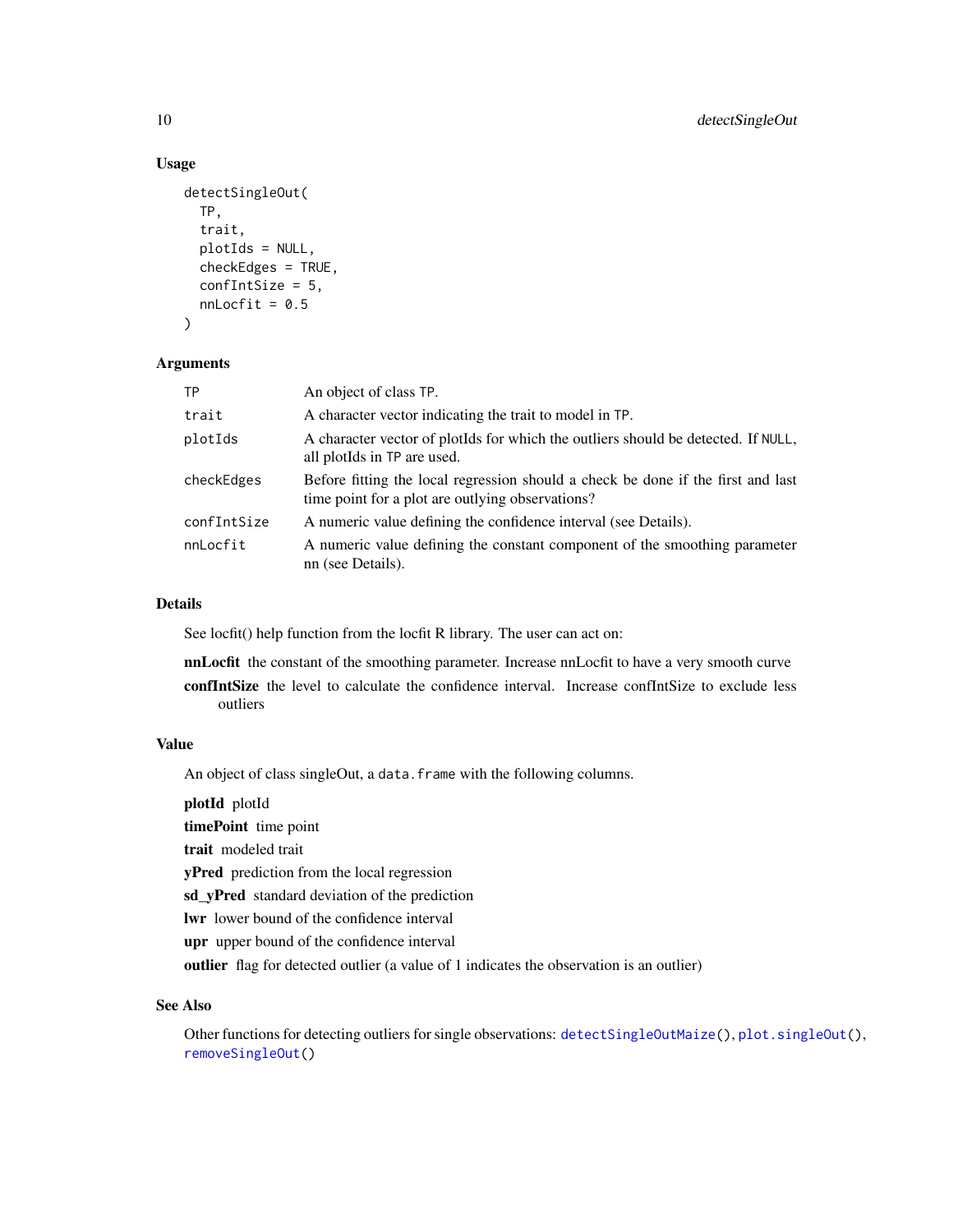#### <span id="page-10-0"></span>Examples

```
## Create a TP object containing the data from the Phenovator.
PhenovatorDat1 <- PhenovatorDat1[!PhenovatorDat1$pos %in%
                                 c("c24r41", "c7r18", "c7r49"), ]
phenoTP <- createTimePoints(dat = PhenovatorDat1,
                            experimentName = "Phenovator",
                            genotype = "Genotype",
                            timePoint = "timepoints",
                            repId = "Replicate",
                            plotId = "pos",
                            rowNum = "y", \text{colNum} = "x",
                            addCheck = TRUE,
                             checkGenotypes = c("check1", "check2",
                                                "check3", "check4"))
## First select a subset of plants, for example here 9 plants
plantSel <- phenoTP[[1]]$plotId[1:9]
# Then run on the subset
resuVatorHTP <- detectSingleOut(TP = phenoTP,
                                trait = "EffpsII",
                                plotIds = plantSel,
                                 confIntSize = 3,
                                 nnLocfit = 0.1)
```
<span id="page-10-1"></span>detectSingleOutMaize *detectSingleOutMaize*

#### Description

Function to detect plant outliers in a temporal lattice experiment on Maize which can be extended to other experiment types. The criteria needs three phenotypes (ex for maize: the estimated biomass, plant height and phyllocron)

- **plants are identified as "small outlier plant"** if for biomass AND phyllocron  $res_i < \mu_{res}$  $qnorm(threshold)*sd_{res}$
- **plants are identified as "big outlier plant"** if for biomass AND plant height  $res_i > \mu_{res} + qnorm(threshold)*$  $sd_{res}$

#### Usage

```
detectSingleOutMaize(
  TP,
  timeBeforeTrt,
  trait1 = "Biomass",
  trait2 = "PlantHeight",
  trait3 = "phyllocron",
  thr = 0.95)
```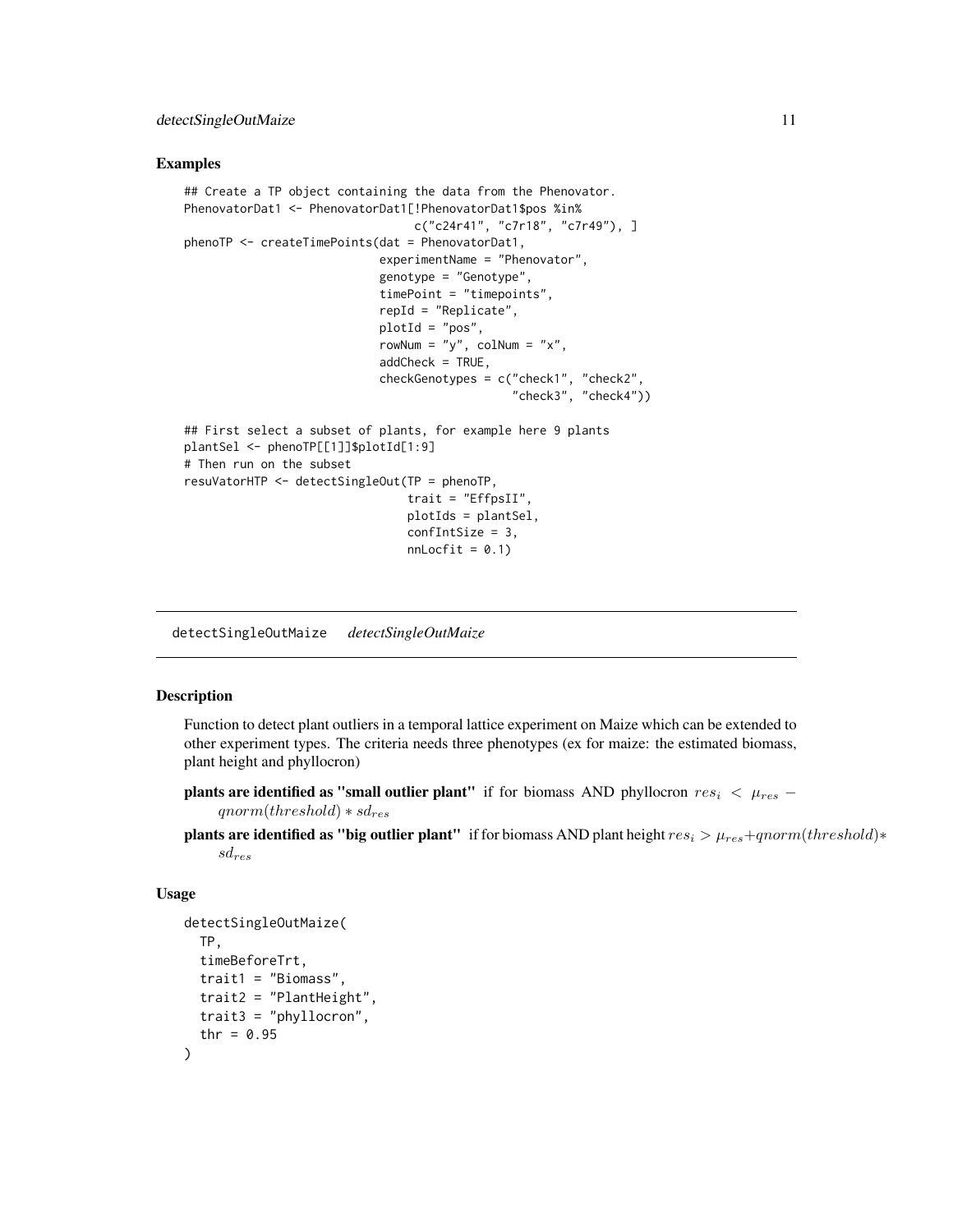#### <span id="page-11-0"></span>Arguments

| ТP            | An object of class TP.                                                                                                                                                                                                                                                                                                                                  |
|---------------|---------------------------------------------------------------------------------------------------------------------------------------------------------------------------------------------------------------------------------------------------------------------------------------------------------------------------------------------------------|
| timeBeforeTrt | A character or numeric value indicating the date just before treatment in the<br>experiment. When using a character string to reference a time point, the value<br>has to be an exact match to one of the existing time Points. When using a number<br>it will be matched by its number ("timeNumber") in the timePoints attribute of<br>the TP object. |
| trait1        | A character vector indicating the first trait to model in TP.                                                                                                                                                                                                                                                                                           |
| trait2        | A character vector indicating the second trait to model in TP.                                                                                                                                                                                                                                                                                          |
| trait3        | A character vector indicating the third trait to model in TP.                                                                                                                                                                                                                                                                                           |
| thr           | A numeric value indicating the threshold.                                                                                                                                                                                                                                                                                                               |

## Value

A list with three data.frames, modDat containing the data used for fitting the models, smallPlants containing the plants identified as small plants and bigPlants containing the plants identified as big plants.

## See Also

Other functions for detecting outliers for single observations: [detectSingleOut\(](#page-8-1)), [plot.singleOut\(](#page-36-1)), [removeSingleOut\(](#page-41-1))

## Examples

```
## Create a TP object containing the data from the PhenoArch.
phenoTParch <- createTimePoints(dat = PhenoarchDat1,
                                experimentName = "Phenoarch",
                                genotype = "Genotype",
                                timePoint = "Date",
                                plotId = "pos",
                                rowNum = "Row",
                                colNum = "Col")
singleOutMaize <- detectSingleOutMaize(phenoTParch,
                                       timeBeforeTrt = "2017-04-27",
                                       trait1 = "Biomass",
                                       trait2 = "PlantHeight",
                                       trait3 = "phyllocron",
                                       thr = 0.95)
```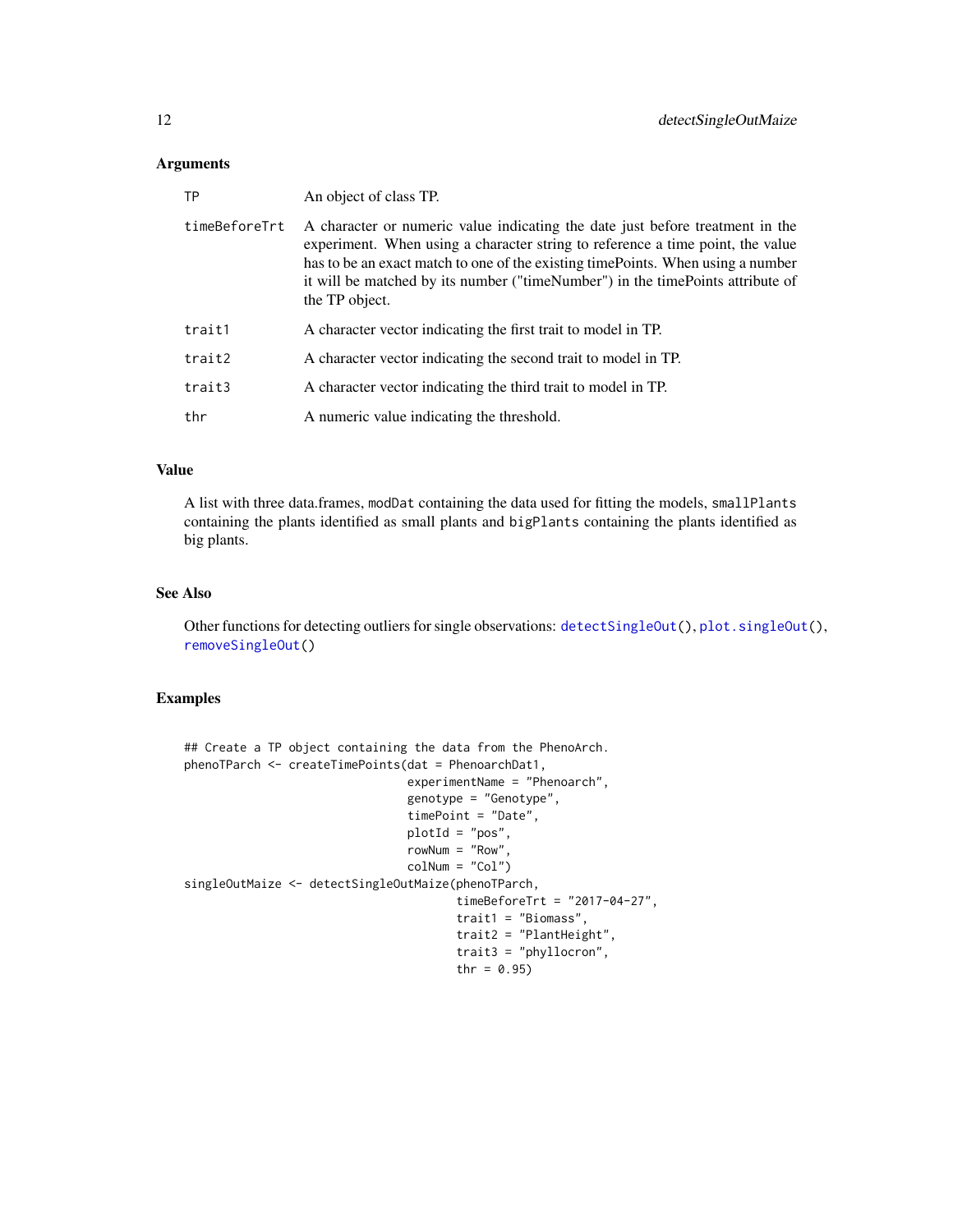<span id="page-12-1"></span><span id="page-12-0"></span>estimateSplineParameters

*Extract estimates from fitted splines.*

## Description

Function for extracting parameter estimates from fitted splines on a specified interval.

## Usage

```
estimateSplineParameters(
 HTPSpline,
 estimate = c("predictions", "derivatives", "derivatives2"),
 what = c("min", "max", "mean", "AUC", "p"),
 AUCScale = c("min", "hour", "day"),
 timeMin = NULL,
 timeMax = NULL,
  genotypes = NULL,
 plotIds = NULL
)
```
## Arguments

| HTPSpline | An object of class HTPSpline, the output of the fitSpline function.                                                                                                                                                                                                                                              |
|-----------|------------------------------------------------------------------------------------------------------------------------------------------------------------------------------------------------------------------------------------------------------------------------------------------------------------------|
| estimate  | The P-Spline component for which the estimate should be extracted, the predic-<br>tions, the first derivatives or the second derivatives ("derivatives2")                                                                                                                                                        |
| what      | The types of estimate that should be extracted. Either minimum ("min"), maxi-<br>mum ("max"), mean, area under the curve ("AUC") or a percentile. Percentiles<br>should be given as $p +$ percentile. E.g. for the 10th percentile specify what =<br>"p10". Multiple types of estimate can be extracted at once. |
| AUCScale  | The area under the curve is dependent on the scale used on the x-axis. By default<br>the area is computed assuming a scale in minutes. This can be changed to either<br>hours or days.                                                                                                                           |
| timeMin   | The lower bound of the time interval from which the estimates should be ex-<br>tracted. If NULL the smallest time value for which the splines were fitted is used.                                                                                                                                               |
| timeMax   | The upper bound of the time interval from which the estimates should be ex-<br>tracted. If NULL the largest time value for which the splines were fitted is used.                                                                                                                                                |
| genotypes | A character vector indicating the genotypes for which estimates should be ex-<br>tracted. If NULL, estimates will be extracted for all genotypes for which splines<br>where fitted.                                                                                                                              |
| plotIds   | A character vector indicating the plotIds for which estimates should be ex-<br>tracted. If NULL, estimates will be extracted for all plotIds for which splines<br>where fitted.                                                                                                                                  |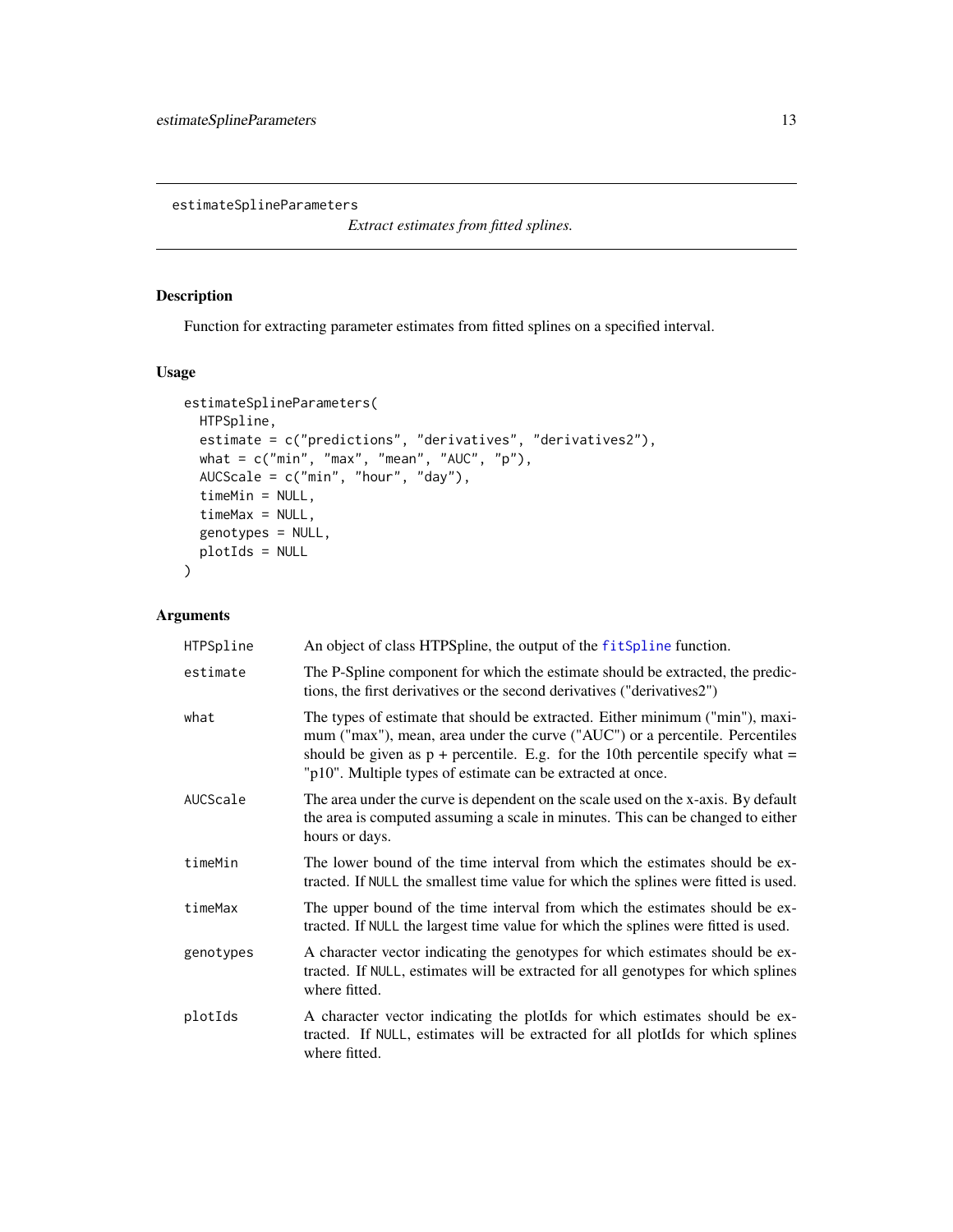<span id="page-13-0"></span>Value

An object of class HTPSplineEst, a data.frame containing the estimated parameters.

#### See Also

Other functions for spline parameter estimation: [plot.HTPSplineEst\(](#page-33-1))

## Examples

```
## Run the function to fit P-splines on a subset of genotypes.
subGeno <- c("G160", "G151")
fit.spline <- fitSpline(inDat = spatCorrectedVator,
                        trait = "EffpsII_corr",
                        genotypes = subGeno,
                        knots = 50)
## Estimate the maximum value of the predictions at the beginning of the time course.
paramVator <- estimateSplineParameters(HTPSpline = fit.spline,
                                       estimate = "predictions",
                                       what = "max",
                                       timeMin = 1527784620,
                                       timeMax = 1528500000,genotypes = subGeno)
head(paramVator)
## Estimate the minimum and maximum value of the predictions.
paramVator2 <- estimateSplineParameters(HTPSpline = fit.spline,
                                        estimate = "predictions",
                                        what = c("min", "max"),
                                        genotypes = subGeno)
head(paramVator2)
```
<span id="page-13-1"></span>fitModels *Fit spatial models per time point*

#### Description

Perform REML analysis at each time point using either SpATS or asreml. The idea is to is to accurately separate the genetic effects from the spatial effects at each time point. SpATS is used as a default method. See details for the exact models fitted.

## Usage

```
fitModels(
  TP,
  trait,
  timePoints = names(TP),
  extraFixedFactors = NULL,
```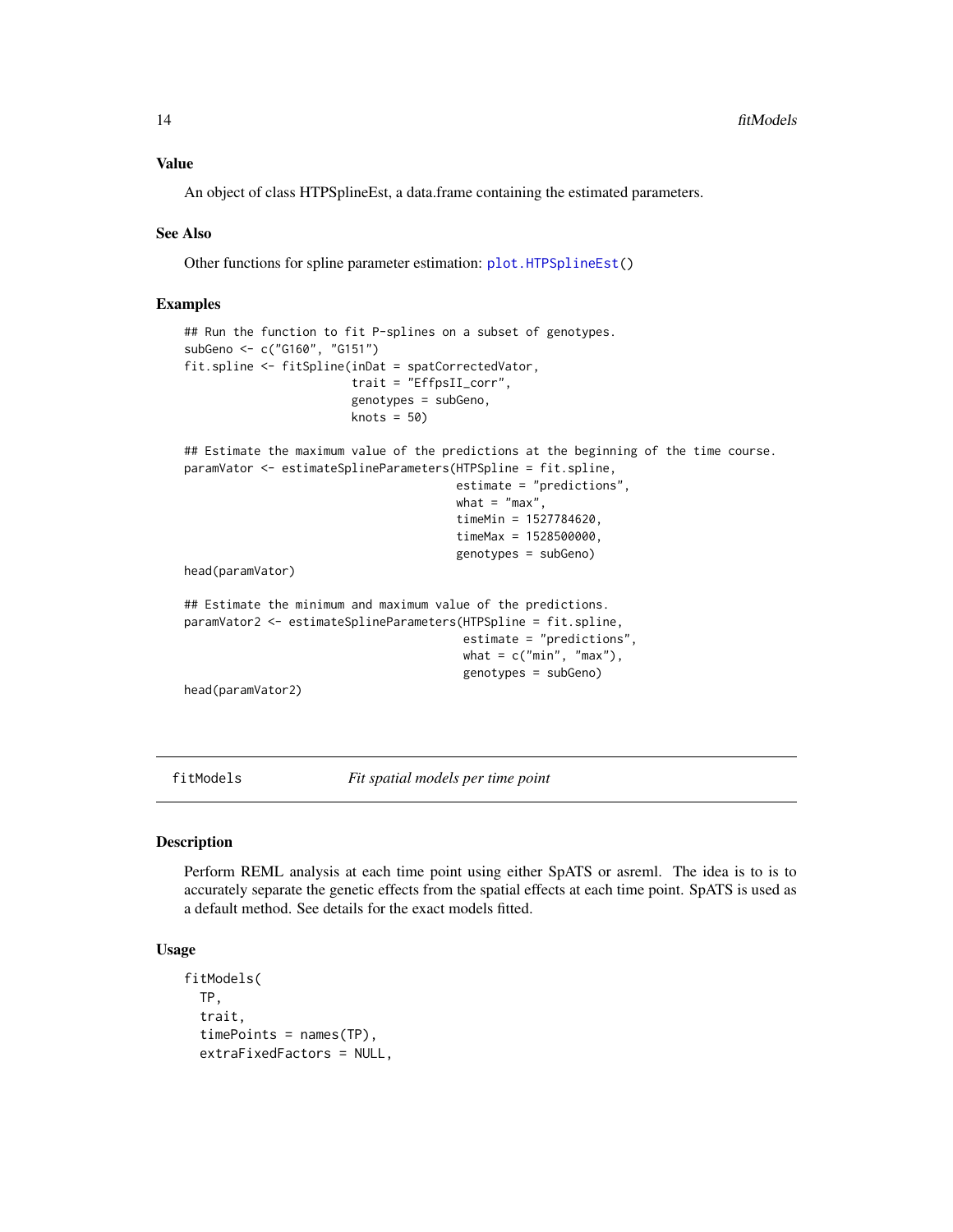#### <span id="page-14-0"></span>fitModels 15

```
geno.decomp = NULL,
 what = c("random", "fixed"),
 useCheck = FALSE,
 useRepId = FALSE,engine = c("SpATS", "asreml"),
  spatial = FALSE,
  quiet = FALSE
)
```
#### Arguments

| <b>TP</b>         | An object of class TP.                                                                                                                                                                                                                                                                                                             |
|-------------------|------------------------------------------------------------------------------------------------------------------------------------------------------------------------------------------------------------------------------------------------------------------------------------------------------------------------------------|
| trait             | A character string indicating the trait used as response variable in the model.                                                                                                                                                                                                                                                    |
| timePoints        | A character or numeric vector indicating the time points to be modeled. When<br>using a character string to reference a time point, the value has to be an exact<br>match to one of the existing time points. When using a number it will be matched<br>by its number ("timeNumber") in the timePoints attribute of the TP object. |
| extraFixedFactors |                                                                                                                                                                                                                                                                                                                                    |
|                   | A character vector indicating the variables to use as extra fixed effects in the<br>model.                                                                                                                                                                                                                                         |
| geno.decomp       | A character vector indicating the variables to use to group the genotypic variance<br>in the model.                                                                                                                                                                                                                                |
| what              | A character vector specifying whether "genotype" should be fitted as "random"<br>or "fixed" effect. Note that when using geno. decomp, fitting a model with geno-<br>type as "fixed" effect is not possible.                                                                                                                       |
| useCheck          | Should check genotypes be used as an extra factor in the model?                                                                                                                                                                                                                                                                    |
| useRepId          | Should repId be used as a fixed effect in the model? When fitting a spatial model<br>rowld and colld are also nested within repId in the random part of the model.                                                                                                                                                                 |
| engine            | A character string indicating the engine used to fit the models.                                                                                                                                                                                                                                                                   |
| spatial           | Should a spatial model be fitted for asreml?                                                                                                                                                                                                                                                                                       |
| quiet             | Should printed progress messages be suppressed?                                                                                                                                                                                                                                                                                    |

#### Details

The actual model fitted depends on the function parameters specified. The basic model is the following:

trait =  $genotype + e$ 

In case useCheck = TRUE, instead of genotype, genoCheck is used as genotype and check is used as an extra fixed effect. So then the model becomes:

trait =  $check +$ **genoCheck** + e

Variables in extraFixedFactors are fitted as extra fixed effects.

When SpATS is used for modeling, an extra spatial term is always included in the model. This term is constructed using the function [PSANOVA](#page-0-0) from the SpATS package as PSANOVA(colNum,rowNum,nseg = nSeg,nest.div = 2) where nSeg = c(number of columns,number of rows).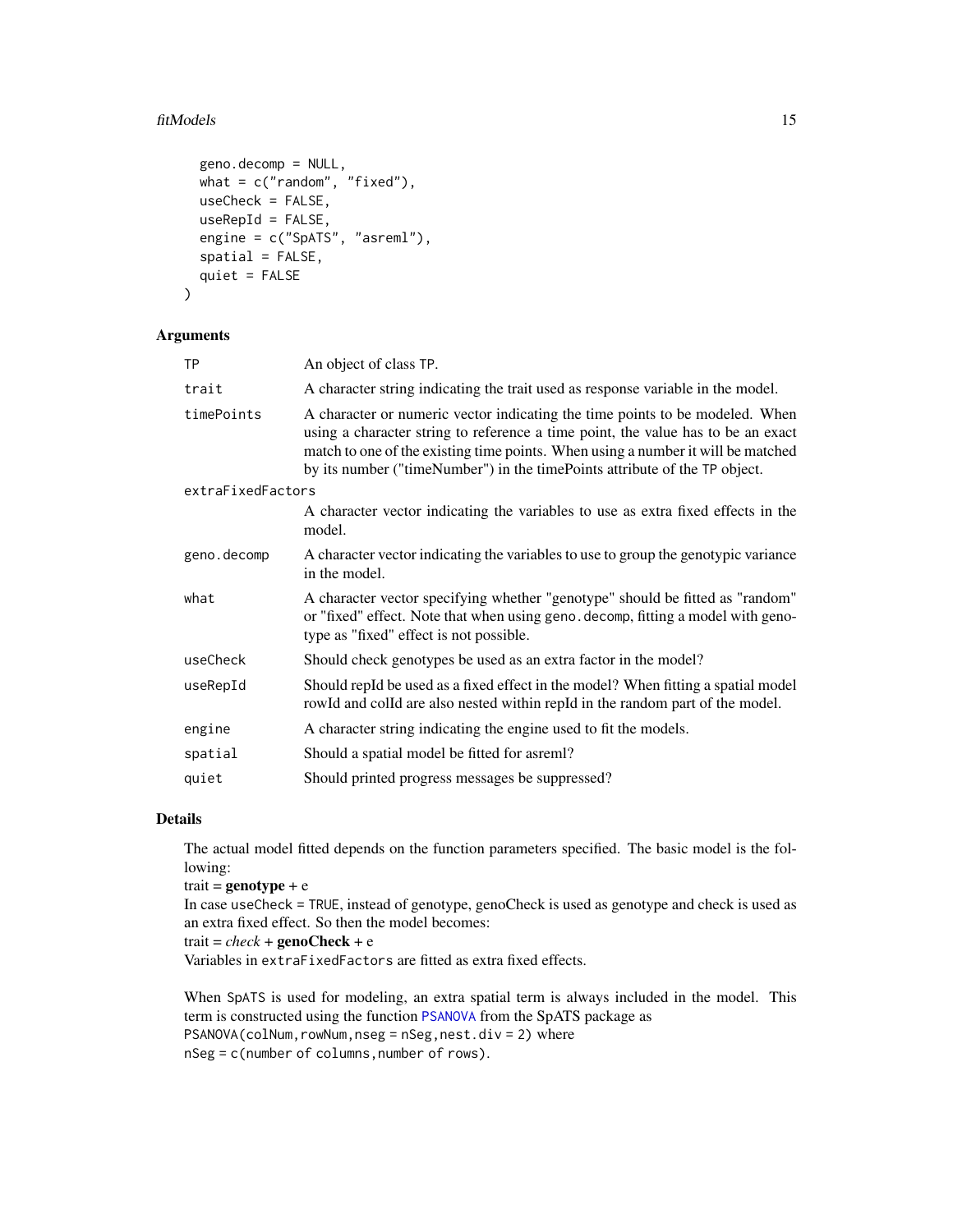<span id="page-15-0"></span>When asreml is used for modeling and spatial = TRUE, four models are fitted with different covariance structures. The best model is determined based on a goodness-of-fit criterion, AIC, on 20% of the time points or at least 10 time points. The best model is then run on all time points. The following combinations of random and spatial terms are fitted

- random = repId:rowId + repId:colId, spatial = NULL
- random = repId:rowId + repId:colId, spatial =  $ar1$ (rowId):colId
- random = repId:colId + repId:colId, spatial = rowId:ar1(colId)
- random = repId:rowId + repId:colId, spatial =  $ar1(rowId):ar1(colld)$

If there are no replicates in the model, repId is left out from the random parts above.

When geno. decomp is specified, the genotypic variance is decomposed following the variable(s) chosen. For example, when a treatment is used in geno.decomp, the initial model becomes: trait = *treatment* + treatment:genotype + e

#### Value

An object of class fitMod, a list of fitted models.

#### References

Maria Xose Rodriguez-Alvarez, Martin P. Boer, Fred A. van Eeuwijk, Paul H.C. Eilers (2017). Correcting for spatial heterogeneity in plant breeding experiments with P-splines. Spatial Statistics doi: [10.1016/j.spasta.2017.10.003](https://doi.org/10.1016/j.spasta.2017.10.003) Butler, D. G., et al. (2018). ASReml-R Reference Manual Version 4. VSN International Ltd, http://asreml.org

## See Also

Other functions for spatial modeling: [getCorrected\(](#page-18-1)), [getEffDims\(](#page-19-1)), [getGenoPred\(](#page-21-1)), [getHerit\(](#page-22-1)), [getVar\(](#page-24-1)), [plot.fitMod\(](#page-28-1)), [summary.fitMod\(](#page-46-1))

### Examples

```
## Using the first example dataset (PhenovatorDat1):
## Fit a model using SpATS on few time points:
## Create an object of class TP.
phenoTP <- createTimePoints(dat = PhenovatorDat1,
                            experimentName = "Phenovator",
                            genotype = "Genotype",
                            timePoint = "timepoints",
                            repId = "Replicate",
                            plotId = "pos",
                            rowNum = "y", colNum = "x",
                            addCheck = TRUE,
                            checkGenotypes = c("check1", "check2",
                                                "check3", "check4"))
```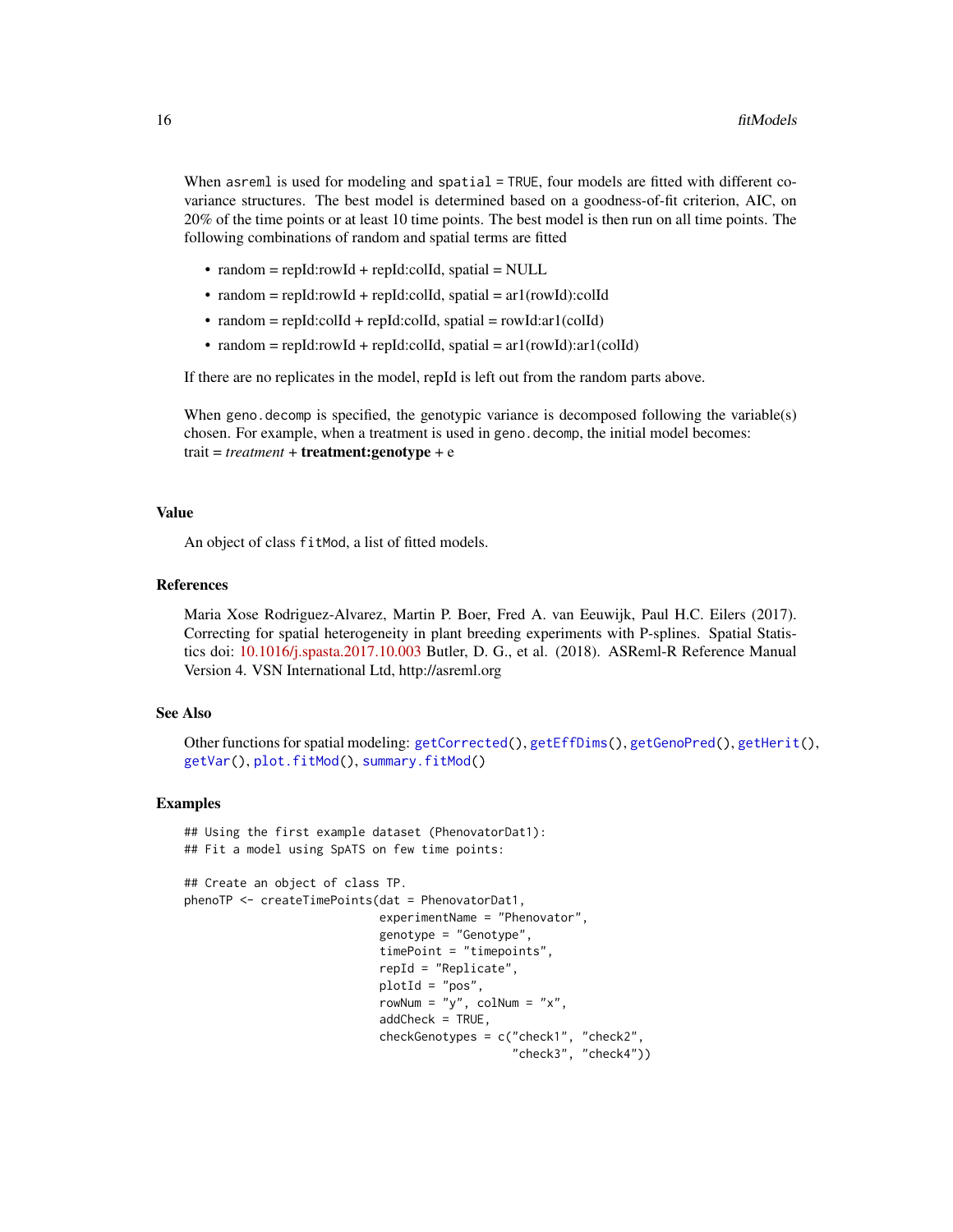```
## Fit a model with SpATS for three time points.
modPhenoSp <- fitModels(TP = phenoTP,
                        trait = "EffpsII",
                        timePoints = c(3, 6, 20)summary(modPhenoSp)
## Fit a model with SpATS for a single time point with extra fixed factors
## and check genotypes:
modPhenoSpCheck <- fitModels(TP = phenoTP,
                             trait = "EffpsII",
                             extraFixedFactors = c("repId", "Image_pos"),
                             useCheck = TRUE,
                             timePoints = 3)
## Fit a model with asreml on few time points with a spatial function:
if (requireNamespace("asreml", quietly = TRUE)) {
  modPhenoSpAs <- fitModels(TP = phenoTP,
                            trait = "EffpsII",
                            timePoints = c(1, 6, 20),
                            engine = "asreml",
                            spatial = TRUE)}
## Using the second example dataset (PhenoarchDat1):
## Fit a model with SpATS on one time points with two variables for
## geno.decomp:
data("PhenoarchDat1")
phenoTParch <- createTimePoints(dat = PhenoarchDat1,
                                experimentName = "Phenoarch",
                                genotype = "Genotype",
                                timePoint = "Date",
                                plotId = "pos",
                                rowNum = "Row",
                                colNum = "Col")modPhenoSpGD <- fitModels(TP = phenoTParch,
                          trait = "LeafArea",
                          geno.decomp = c("Scenario", "population"),
                          timePoints = 16)
```
<span id="page-16-1"></span>fitSpline *Fit Splines*

#### Description

Fit P-Splines on corrected or raw data. The number of knots is chosen by the user. The function outputs are predicted P-Spline values and their first and second derivatives on a dense grid. The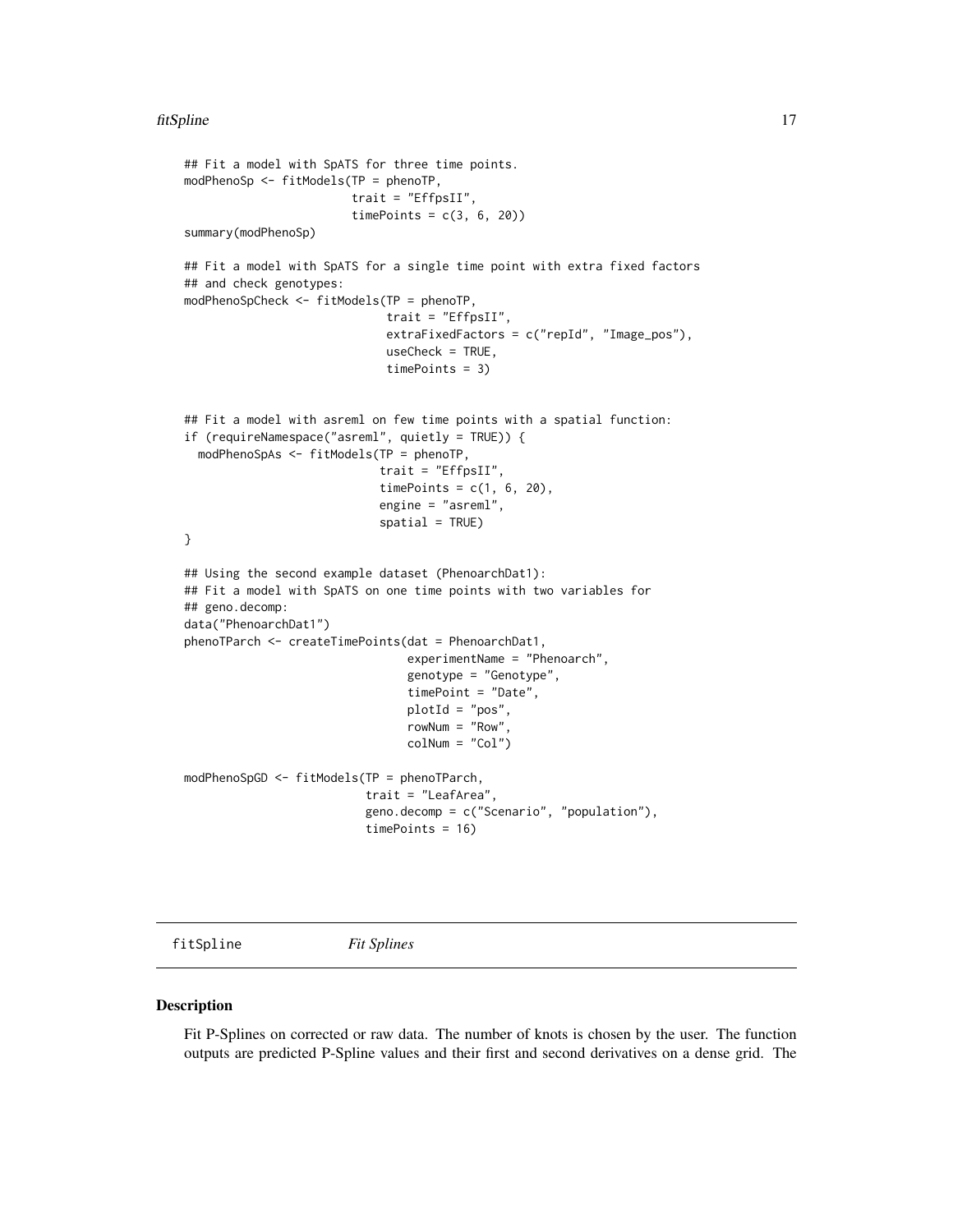outputs can then be used for outlier detection for time series (see [detectSerieOut](#page-7-1)) and to estimate relevant parameters from the curve for further analysis (see [estimateSplineParameters](#page-12-1)).

#### Usage

```
fitSpline(
  inDat,
  trait,
 genotypes = NULL,
 plotIds = NULL,
  knots = 50,
  useTimeNumber = FALSE,
  timeNumber = NULL,
 minNoTP = NULL
)
```
## Arguments

| inDat         | A data frame with corrected spatial data.                                                                                                                                                                                              |
|---------------|----------------------------------------------------------------------------------------------------------------------------------------------------------------------------------------------------------------------------------------|
| trait         | A character string indicating the trait for which the spline should be fitted.                                                                                                                                                         |
| genotypes     | A character vector indicating the genotypes for which splines should be fitted.<br>If NULL, splines will be fitted for all genotypes.                                                                                                  |
| plotIds       | A character vector indicating the plotIds for which splines should be fitted. If<br>NULL, splines will be fitted for all plot Ids.                                                                                                     |
| knots         | The number of knots to use when fitting the spline.                                                                                                                                                                                    |
| useTimeNumber | Should the timeNumber be used instead of the timePoint?                                                                                                                                                                                |
| timeNumber    | If use TimeNumber = TRUE, a character vector indicating the column containing<br>the numerical time to use.                                                                                                                            |
| minNoTP       | The minimum number of time points for which data should be available for a<br>plant. Defaults to 80% of all time points present in the TP object. No splines are<br>fitted for plants with less than the minimum number of timepoints. |

## Value

An object of class HTPSpline, a list with two data.frames, predDat with predicted values and coefDat with P-Spline coefficients on a dense grid.

#### See Also

Other functions for fitting splines: [plot.HTPSpline\(](#page-31-1))

## Examples

## The data from the Phenovator platform have been corrected for spatial ## trends and outliers for single observations have been removed.

```
## Fit P-Splines on a subset of genotypes
subGeno <- c("G070", "G160")
```
<span id="page-17-0"></span>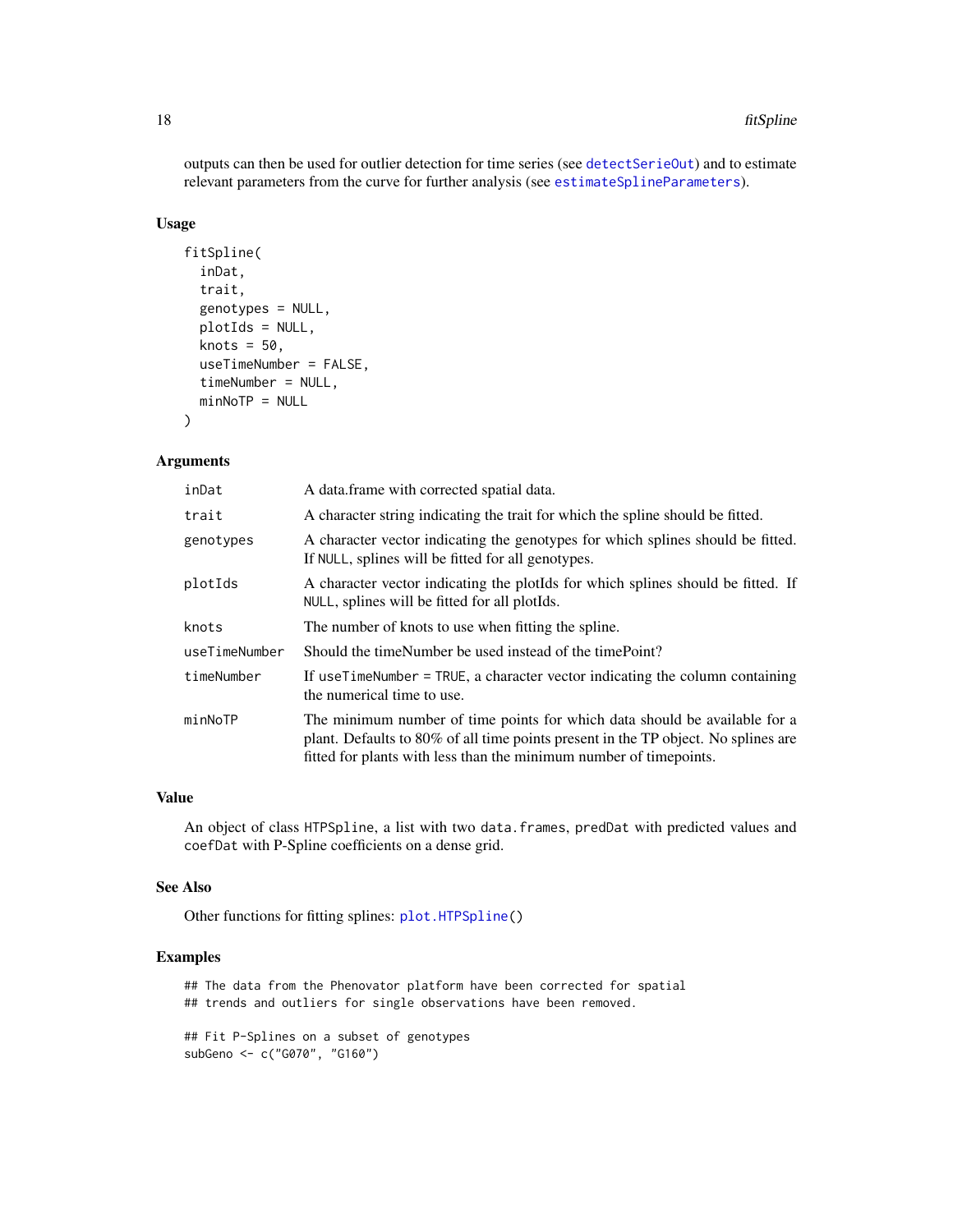## <span id="page-18-0"></span>getCorrected 19

```
fit.spline <- fitSpline(inDat = spatCorrectedVator,
                        trait = "EffpsII_corr",
                        genotypes = subGeno,
                        knots = 50)
## Extract the data.frames with predicted values and P-Spline coefficients.
predDat <- fit.spline$predDat
head(predDat)
coefDat <- fit.spline$coefDat
head(coefDat)
## Visualize the P-Spline predictions for one genotype.
plot(fit.spline, genotypes = "G160")
## Visualize the P-Spline predictions and first derivatives for one plant.
plot(fit.spline, plotIds = "c10r29", plotType = "predictions")
plot(fit.spline, plotIds = "c10r29", plotType = "derivatives")
```
getCorrected *Extract corrected phenotypic values*

#### Description

Extract corrected phenotypic values from an object of class fitMod. After fitting a spatial model at each time point, the raw phenotypic data is corrected by subtracting the (estimated) sources of variation (environmental, design effect) that are of no interest (nuisances). This allows keeping the data resolution at the plot/plant level.

#### Usage

```
getCorrected(fitMod, timePoints = names(fitMod), outFile = NULL)
```
## Arguments

| fitMod     | An object of class fit Mod.                                                                                                                                                                                                                                                                                                                                                     |
|------------|---------------------------------------------------------------------------------------------------------------------------------------------------------------------------------------------------------------------------------------------------------------------------------------------------------------------------------------------------------------------------------|
| timePoints | A character or numeric vector indicating the time point(s) for which the cor-<br>rected values should be extracted. When using a character string to reference a<br>time point, the value has to be an exact match to one of the existing time points.<br>When using a number it will be matched by its number ("timeNumber") in the<br>time Points attribute of the TP object. |
| outFile    | A character string indicating the .csv file to which the results should be written.<br>If NULL no file is written.                                                                                                                                                                                                                                                              |

#### Value

A data.frame with spatially corrected values per time point.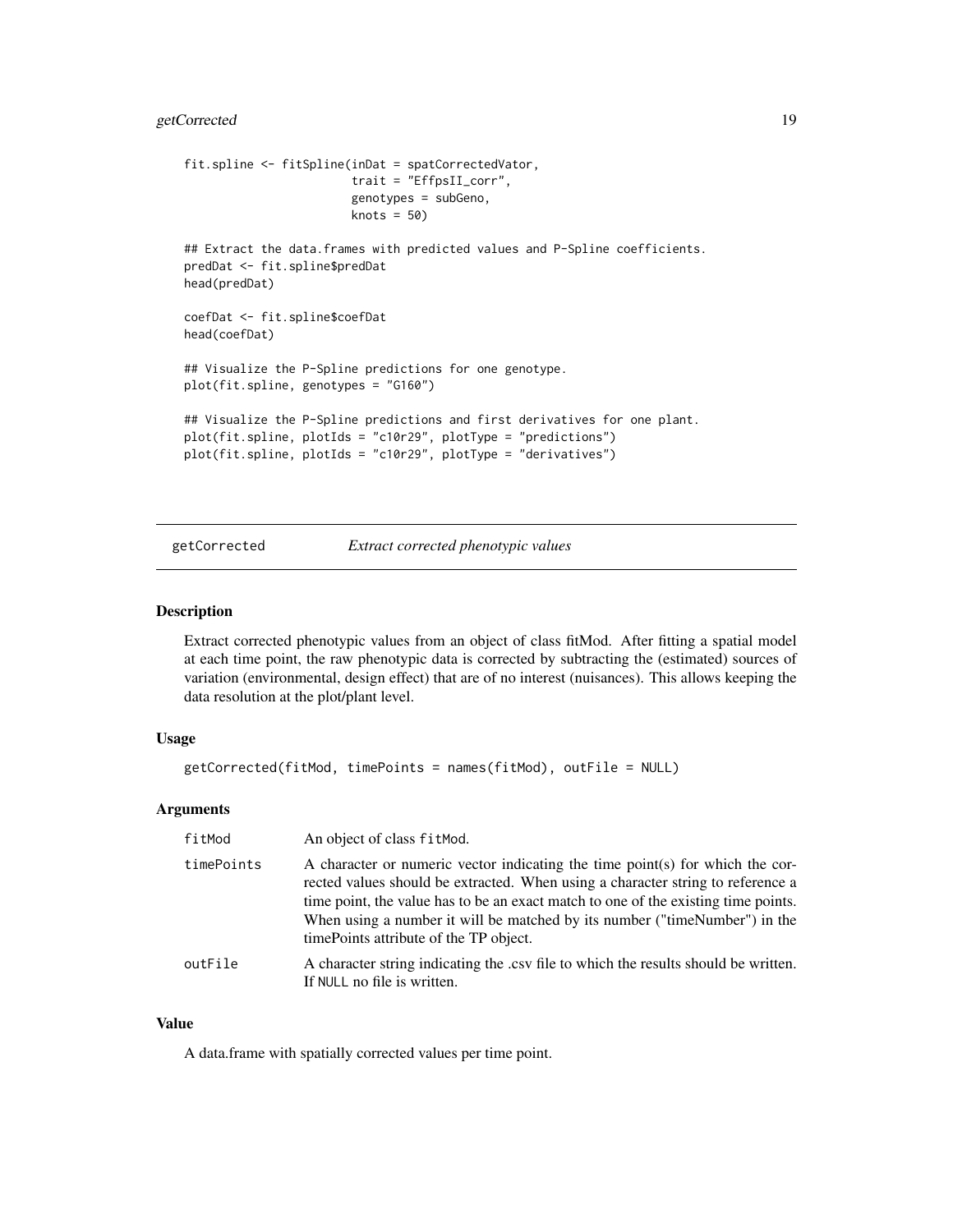## See Also

```
fitModels(getEffDims(getGenoPred(getHerit(),
getVar(), plot.fitMod(), summary.fitMod()
```
## Examples

```
## Using the first example dataset (PhenovatorDat1).
phenoTP <- createTimePoints(dat = PhenovatorDat1,
                            experimentName = "Phenovator",
                            genotype = "Genotype",
                            timePoint = "timepoints",
                            repId = "Replicate",
                            plotId = "pos",
                            rowNum = "y", colNum = "x",
                            addCheck = TRUE,
                            checkGenotypes = c("check1", "check2",
                                               "check3", "check4"))
## Fit a SpATS model on few time points.
modPhenoSp <- fitModels(TP = phenoTP,
                        trait = "EffpsII",
                        timePoints = c(1, 6, 20)## Extract the corrected values for one time point:
spatCorrSp <- getCorrected(modPhenoSp,
                           timePoints = 6)
head(spatCorrSp)
```
<span id="page-19-1"></span>getEffDims *Extract effective dimensions*

#### Description

Extract effective dimensions from an object of class fitMod. The table below gives an overview of the effective dimensions and an explanation of their meaning.

| <b>Effective Dimension</b> | Explanation                                           |
|----------------------------|-------------------------------------------------------|
| colld                      | Linear trend along columns                            |
| rowId                      | Linear trend along rows                               |
| fCol                       | Smooth trend along columns                            |
| fRow                       | Smooth trend along rows                               |
| fColRow                    | Linear trend in rows changing smoothly along cols     |
| colfRow                    | Linear trend in cols changing smoothly along rows     |
| fColfRow                   | Smooth-by-smooth interaction trend over rows and cols |
| surface                    | Sum of smooth trends                                  |
|                            |                                                       |

<span id="page-19-0"></span>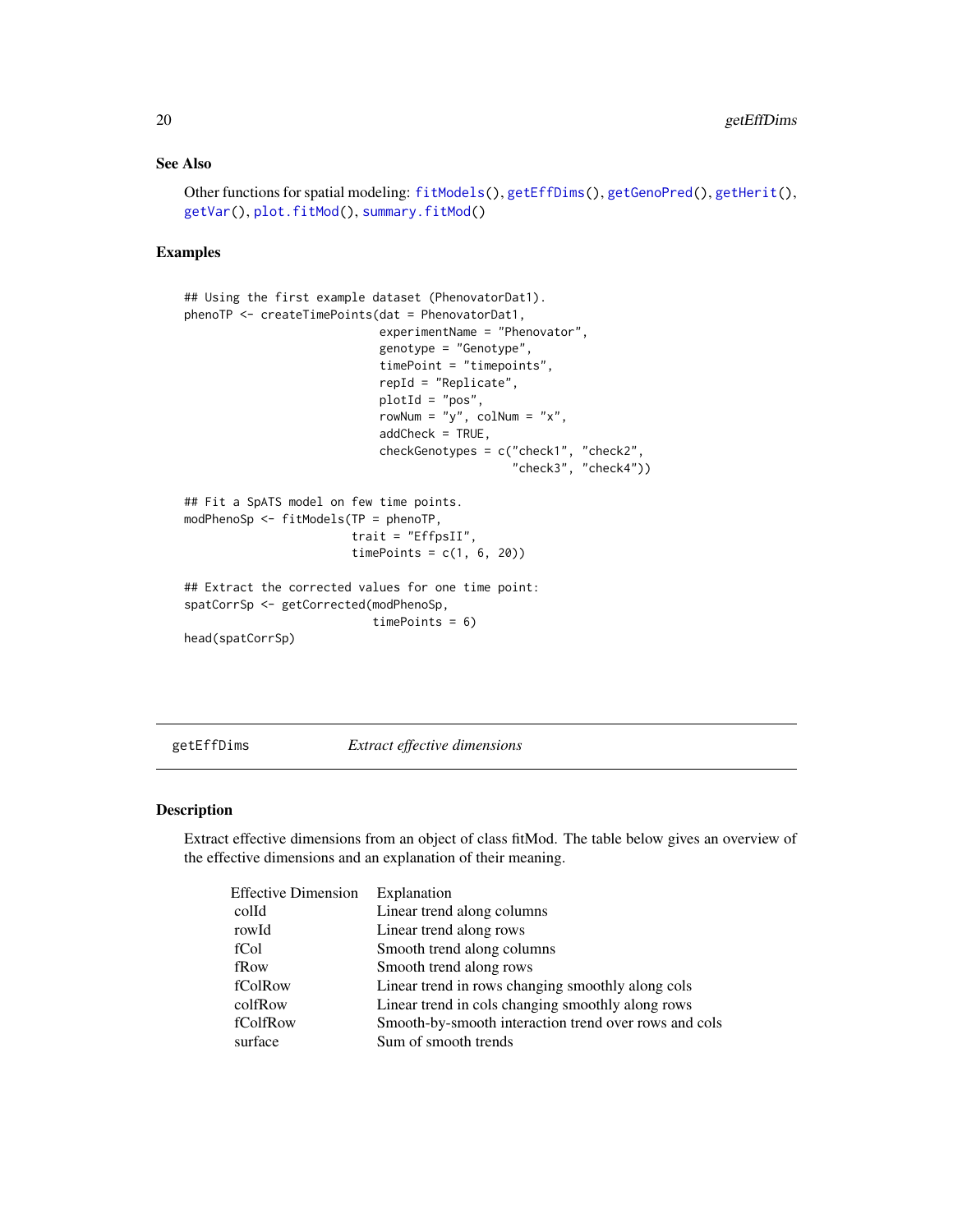## <span id="page-20-0"></span>getEffDims 21

## Usage

```
getEffDims(
 fitMod,
  timePoints = names(fitMod),
 EDType = c("dimension", "ratio"),
  outFile = NULL
)
```
#### Arguments

| An object of class fitMod.                                                                                                                                                                                                                                                                                                                                                       |
|----------------------------------------------------------------------------------------------------------------------------------------------------------------------------------------------------------------------------------------------------------------------------------------------------------------------------------------------------------------------------------|
| A character or numeric vector indicating the time point(s) for which the effective<br>dimension should be extracted. When using a character string to reference a<br>time point, the value has to be an exact match to one of the existing time points.<br>When using a number it will be matched by its number ("timeNumber") in the<br>time Points attribute of the TP object. |
| A character string specifying if the effective dimension ("dimension") or the<br>ratio of effective dimensions ("ratio") should be returned.                                                                                                                                                                                                                                     |
| A character string indicating the .csv file to which the results should be written.<br>If NULL no file is written.                                                                                                                                                                                                                                                               |
|                                                                                                                                                                                                                                                                                                                                                                                  |

## Value

A data.frame with effective dimensions per time point.

#### See Also

```
Other functions for spatial modeling: fitModels(), getCorrected(), getGenoPred(), getHerit(),
getVar(), plot.fitMod(), summary.fitMod()
```
## Examples

```
## Using the first example dataset (PhenovatorDat1):
data("PhenovatorDat1")
phenoTP <- createTimePoints(dat = PhenovatorDat1,
                            experimentName = "Phenovator",
                            genotype = "Genotype",
                            timePoint = "timepoints",
                            repId = "Replicate",
                            plotId = "pos",
                            rowNum = "y", colNum = "x",
                            addCheck = TRUE,
                            checkGenotypes = c("check1", "check2",
                                               "check3", "check4"))
## Fit a SpATS model on few time points:
modPhenoSp <- fitModels(TP = phenoTP,
                        trait = "EffpsII",
```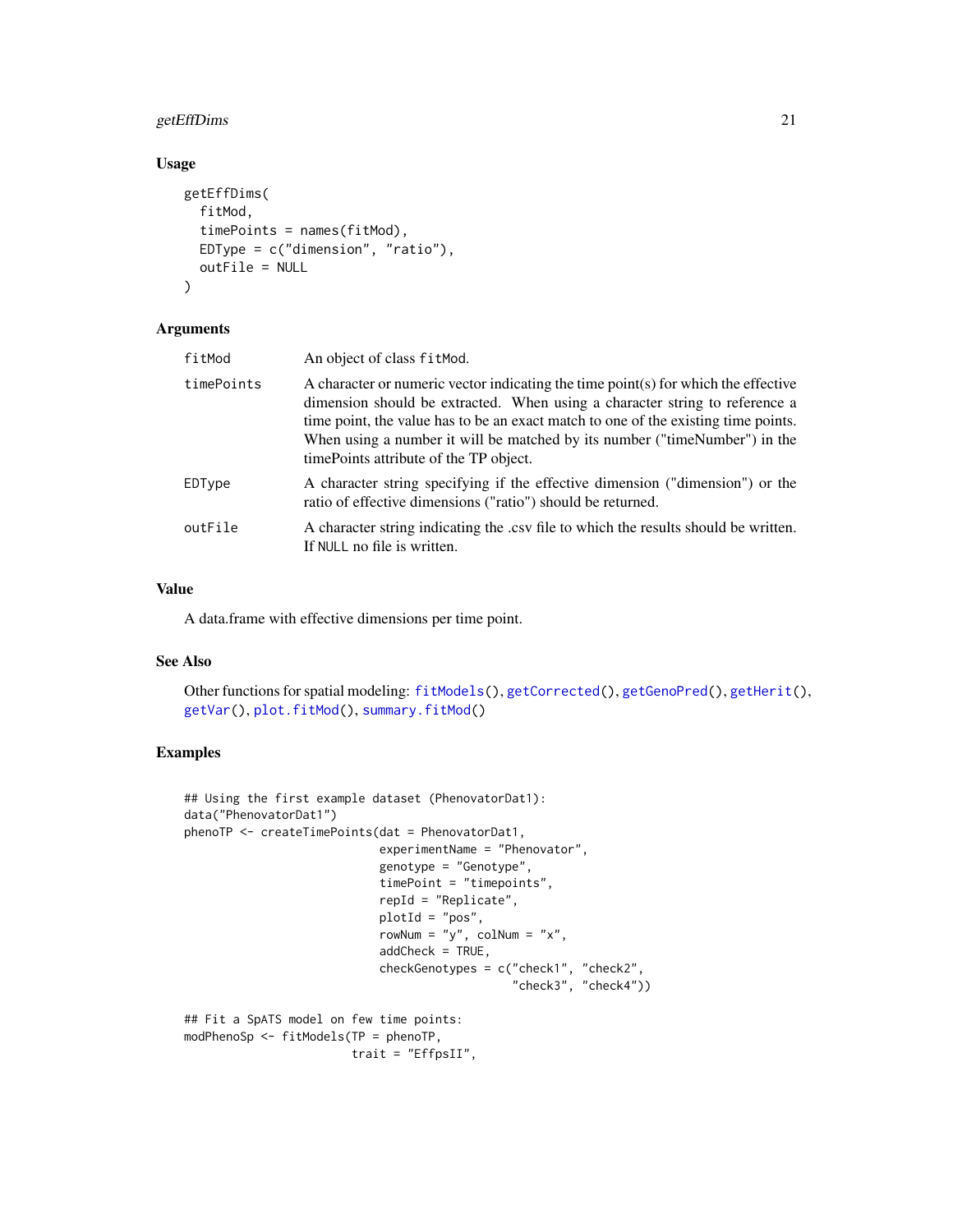```
timePoints = c(1, 6, 20)
```
<span id="page-21-0"></span>## Extract the effective dimensions for all available time points in the ## model object: effDimSp <- getEffDims(modPhenoSp)

<span id="page-21-1"></span>getGenoPred *Extract predicted genotypic values*

## Description

Extract predictions of the genotypic value from an object of class fitMod.

#### Usage

```
getGenoPred(
  fitMod,
  timePoints = names(fitMod),
  predictChecks = FALSE,
 outFile = NULL
\lambda
```
#### Arguments

| fitMod        | An object of class fitMod.                                                                                                                                                                                                                                                                                                                                                 |
|---------------|----------------------------------------------------------------------------------------------------------------------------------------------------------------------------------------------------------------------------------------------------------------------------------------------------------------------------------------------------------------------------|
| timePoints    | A character or numeric vector indicating the time point(s) for which the pre-<br>dictions should be extracted. When using a character string to reference a time<br>point, the value has to be an exact match to one of the existing time points.<br>When using a number it will be matched by its number ("timeNumber") in the<br>time Points attribute of the TP object. |
| predictChecks | Should predictions of the check genotypes be included in the ouptut. If TRUE a<br>list of two data. Frames is returned from the function, one with the predictions<br>for the regular genotypes and one with the predictions for the checks.                                                                                                                               |
| outFile       | A character string indicating the .csv file to which the results should be written.<br>If NULL no file is written.                                                                                                                                                                                                                                                         |

## Value

A list of two data.frames with predicted genotypic values per time point. genoPred with the predicted values for the genotypes and checkPred with the predicted values for the checks. If predictChecks = FALSE the latter will be NULL.

#### See Also

Other functions for spatial modeling: [fitModels\(](#page-13-1)), [getCorrected\(](#page-18-1)), [getEffDims\(](#page-19-1)), [getHerit\(](#page-22-1)), [getVar\(](#page-24-1)), [plot.fitMod\(](#page-28-1)), [summary.fitMod\(](#page-46-1))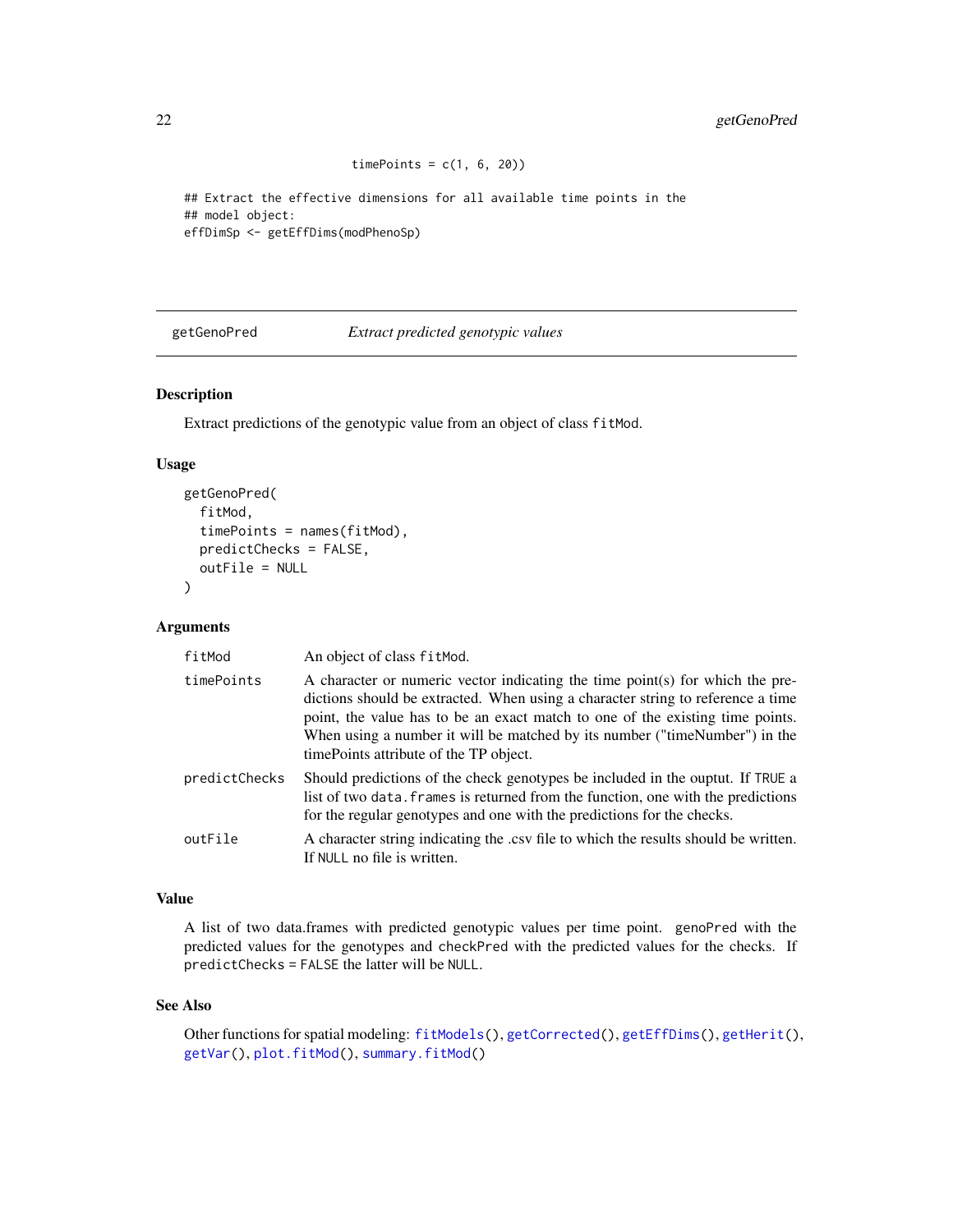#### <span id="page-22-0"></span>getHerit 23

#### Examples

```
## Using the first example dataset (PhenovatorDat1).
phenoTP <- createTimePoints(dat = PhenovatorDat1,
                            experimentName = "Phenovator",
                            genotype = "Genotype",
                            timePoint = "timepoints",
                            repId = "Replicate",
                            plotId = "pos",
                            rowNum = "y", colNum = "x",
                            addCheck = TRUE,
                            checkGenotypes = c("check1", "check2",
                                               "check3", "check4"))
## Fit a SpATS model on few time points.
modPhenoSp <- fitModels(TP = phenoTP,
                        trait = "EffpsII",
                        timePoints = c(1, 6, 20)## Extract the genotypic predictions for one time point:
genoPredSp <- getGenoPred(modPhenoSp,
                          timePoints = 6)
head(genoPredSp)
```
<span id="page-22-1"></span>

#### Description

Extract heritabilities from an object of class fitMod. When geno.decomp is used, the heritabilities of each level of geno.decomp are stored in separate columns.

## Usage

```
getHerit(fitMod, timePoints = names(fitMod), outFile = NULL)
```
#### Arguments

| fitMod     | An object of class fit Mod.                                                                                                                                                                                                                                                                                                                                                   |
|------------|-------------------------------------------------------------------------------------------------------------------------------------------------------------------------------------------------------------------------------------------------------------------------------------------------------------------------------------------------------------------------------|
| timePoints | A character or numeric vector indicating the time point(s) for which the heri-<br>tabilities should be extracted. When using a character string to reference a time<br>point, the value has to be an exact match to one of the existing time points.<br>When using a number it will be matched by its number ("timeNumber") in the<br>time Points attribute of the TP object. |
| outFile    | A character string indicating the .csv file to which the results should be written.<br>If NULL no file is written.                                                                                                                                                                                                                                                            |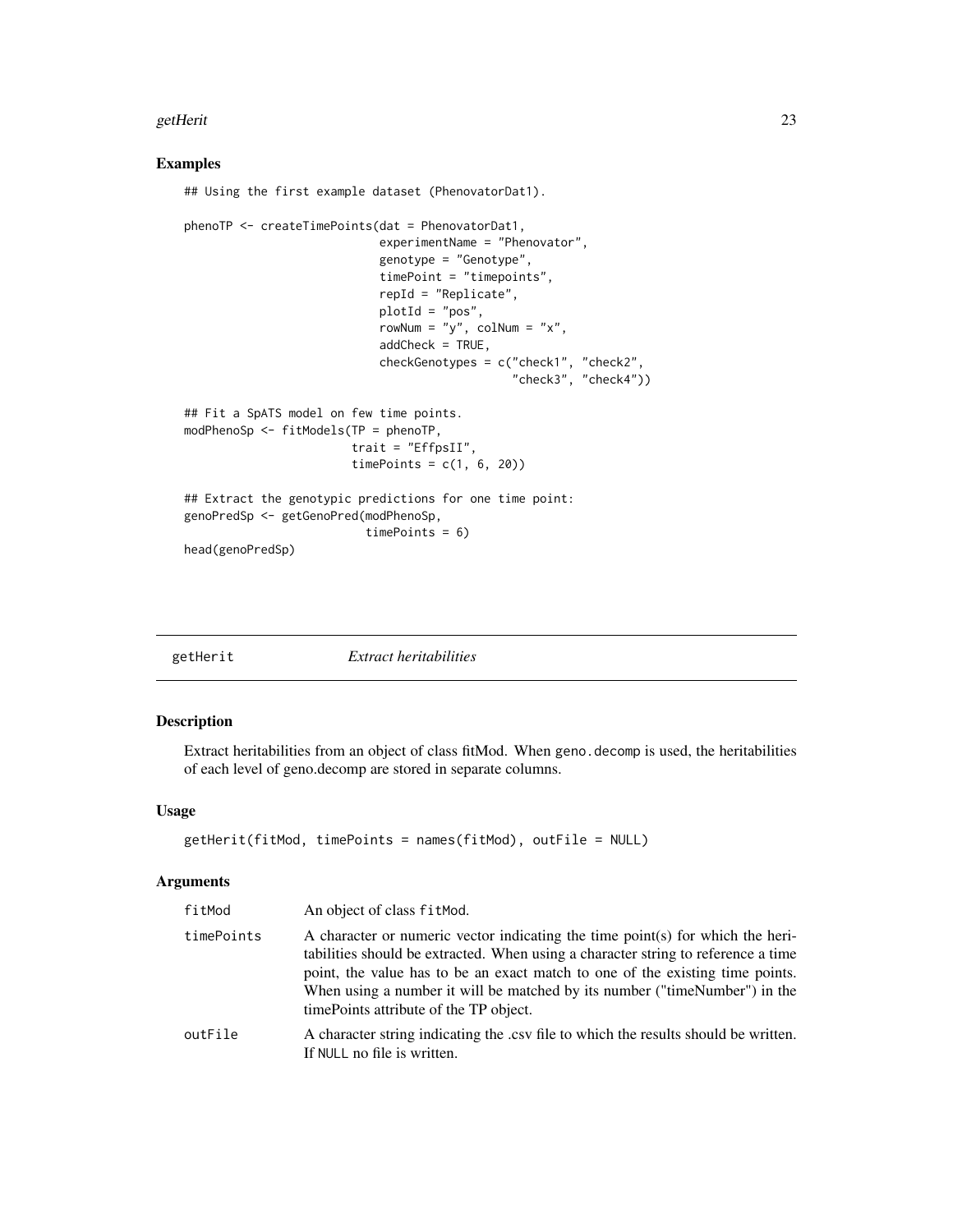<span id="page-23-0"></span>A data.frame with heritabilities per time point.

#### See Also

```
Other functions for spatial modeling: fitModels(), getCorrected(), getEffDims(), getGenoPred(),
getVar(), plot.fitMod(), summary.fitMod()
```
#### Examples

```
## Using the first example dataset (PhenovatorDat1):
phenoTP <- createTimePoints(dat = PhenovatorDat1,
                            experimentName = "Phenovator",
                            genotype = "Genotype",
                            timePoint = "timepoints",
                            repId = "Replicate",
                            plotId = "pos",
                            rowNum = "y", colNum = "x",
                            addCheck = TRUE,
                            checkGenotypes = c("check1", "check2",
                                               "check3", "check4"))
## Fit a SpATS model on few time points.
modPhenoSp <- fitModels(TP = phenoTP,
                        trait = "EffpsII",
                        timePoints = c(1, 6, 20)## Extract the heritabilities for all available time points.#'
```
getHerit(modPhenoSp)

<span id="page-23-1"></span>getTimePoints *Extract time points*

#### Description

Function for extracting a data.frame with timeNumbers and timePoints from an object of class TP or fitMod.

## Usage

getTimePoints(x)

#### Arguments

x An object of class TP or fitMod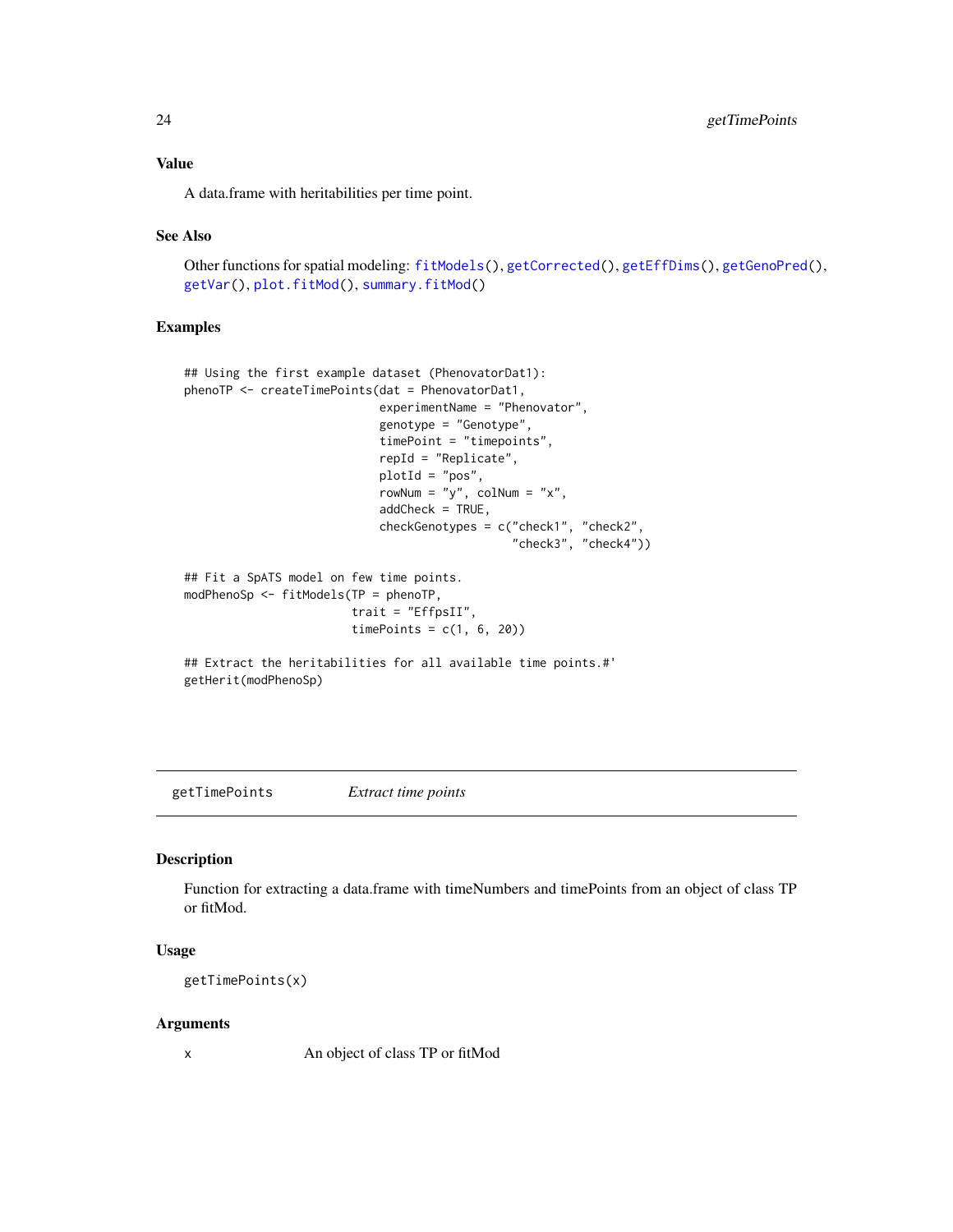#### <span id="page-24-0"></span>getVar 25

## Value

A data.frame with columns timeNumber and timePoint listing the time points in x

## See Also

```
as.data.frame.TP(createTimePoints(plot.TP(),
removeTimePoints(), summary.TP()
```
## Examples

```
## Create an object of class TP.
phenoTP <- createTimePoints(dat = PhenovatorDat1,
                            experimentName = "Phenovator",
                            genotype = "Genotype",
                            timePoint = "timepoints",
                            repId = "Replicate",
                            plotId = "pos",
                            rowNum = "y", colNum = "x",
                            addCheck = TRUE,
                            checkGenotypes = c("check1", "check2",
                                                "check3", "check4"))
```
## Extract the time points from the object. head(getTimePoints(phenoTP))

<span id="page-24-1"></span>getVar *Extract variances*

## Description

Extract variances from an object of class fitMod.

#### Usage

```
getVar(fitMod, timePoints = names(fitMod), outFile = NULL)
```
## Arguments

| fitMod     | An object of class fit Mod.                                                                                                                                                                                                                                                                                                                                              |
|------------|--------------------------------------------------------------------------------------------------------------------------------------------------------------------------------------------------------------------------------------------------------------------------------------------------------------------------------------------------------------------------|
| timePoints | A character or numeric vector indicating the time point(s) for which the vari-<br>ances should be extracted. When using a character string to reference a time<br>point, the value has to be an exact match to one of the existing time points.<br>When using a number it will be matched by its number ("timeNumber") in the<br>time Points attribute of the TP object. |
| outFile    | A character string indicating the .csv file to which the results should be written.<br>If NULL no file is written.                                                                                                                                                                                                                                                       |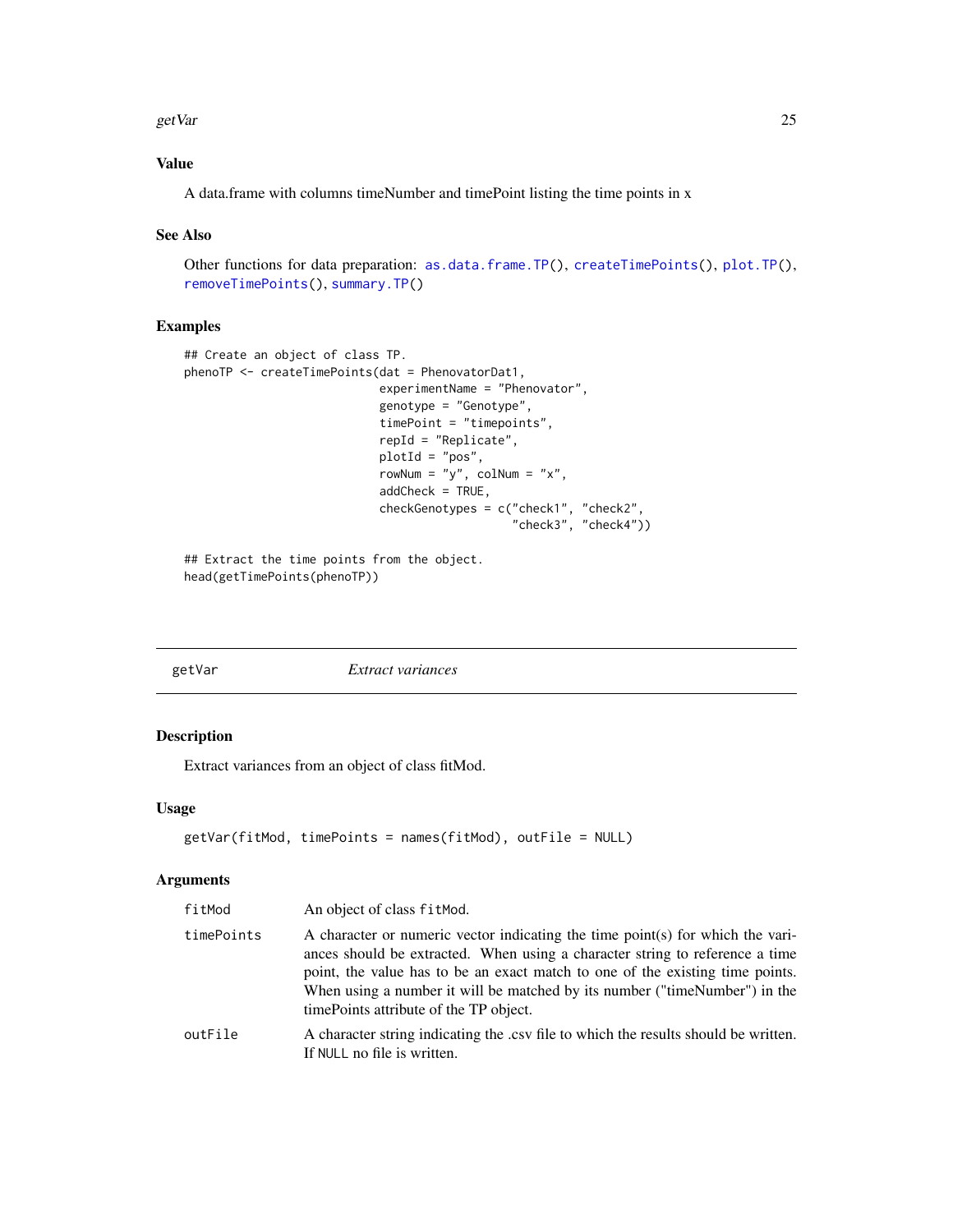<span id="page-25-0"></span>Value

A data.frame with variances per time point.

## See Also

Other functions for spatial modeling: [fitModels\(](#page-13-1)), [getCorrected\(](#page-18-1)), [getEffDims\(](#page-19-1)), [getGenoPred\(](#page-21-1)), [getHerit\(](#page-22-1)), [plot.fitMod\(](#page-28-1)), [summary.fitMod\(](#page-46-1))

#### Examples

```
## Using the first example dataset (PhenovatorDat1):
phenoTP <- createTimePoints(dat = PhenovatorDat1,
                            experimentName = "Phenovator",
                            genotype = "Genotype",
                            timePoint = "timepoints",
                            repId = "Replicate",
                            plotId = "pos",rowNum = "y", colNum = "x",
                            addCheck = TRUE,
                            checkGenotypes = c("check1", "check2",
                                               "check3", "check4"))
## Fit a SpATS model on few time points.
modPhenoSp <- fitModels(TP = phenoTP,
                        trait = "EffpsII",
                        timePoints = c(1, 6, 20)## Extract the variances for all available time points.
getVar(modPhenoSp)
```
noCorrectedRoot *Root data corrected for outliers for single observations.*

#### Description

This dataset contains the corrected data obtained by removing outliers for single observations on the RootDat1 dataset. See the vignettes for details.

#### Usage

noCorrectedRoot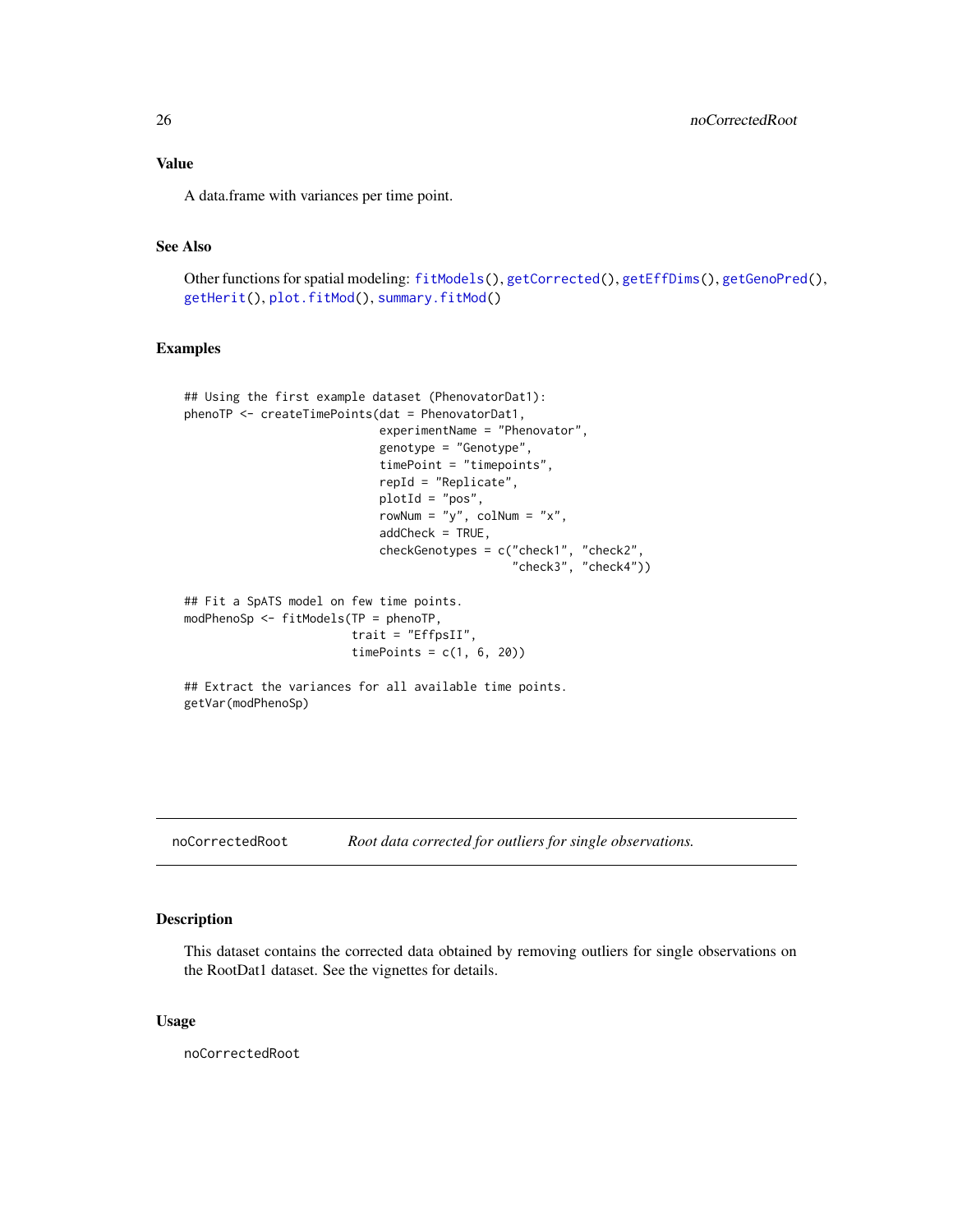## <span id="page-26-0"></span>PhenoarchDat1 27

## Format

A data.frame with 15,934 rows and 8 columns:

timePoint Original time points, date and time Date Date thermalTime Thermal time cumulated Exp Experiment number genotype Genotypes Tank Tank in the greenhouse plotId Unique pot ID using rowcol coordinates rowId Row coordinate colId Column coordinate tipPos\_y Position of the root tip in y axis

PhenoarchDat1 *Greenhouse data for a maize experiment in the PhenoArch platform.*

#### Description

A dataset containing data from a greenhouse experiment with maize in the Phenoarch platform (INRAE, France, Cabrera-Bosquet et al. 2016). It consists of one experiment with 1,671 plants grown in a greenhouse under two water scenarios, well-watered (WW) and water deficit (WD). There are two populations of genotypes, panel 1 and panel 2. Panel 1 contains 60 genotypes with 14 replicates: 7 in WW and 7 in WD. Panel 2 contains 30 genotypes with 8 replicates, 4 in WW and 4 in WD. The studied trait is the leaf area extracted from the pictures over time (LeafArea). Plants were pictured every day for 33 days. This dataset was kindly provided by Llorenç Cabrera-Bosquet and Claude Welcker.

#### Usage

PhenoarchDat1

#### Format

A data.frame with 42,536 rows and 14 columns:

Date Date of measurement

pos Unique pot using rowcol coordinate

Genotype Genotype

Scenario Water regime, WW or WD

population Panel 1 or 2

Row Pot position on the conveyor belt (i.e. row coordinate)

Col Line of conveyor belt (i.e. column coordinate)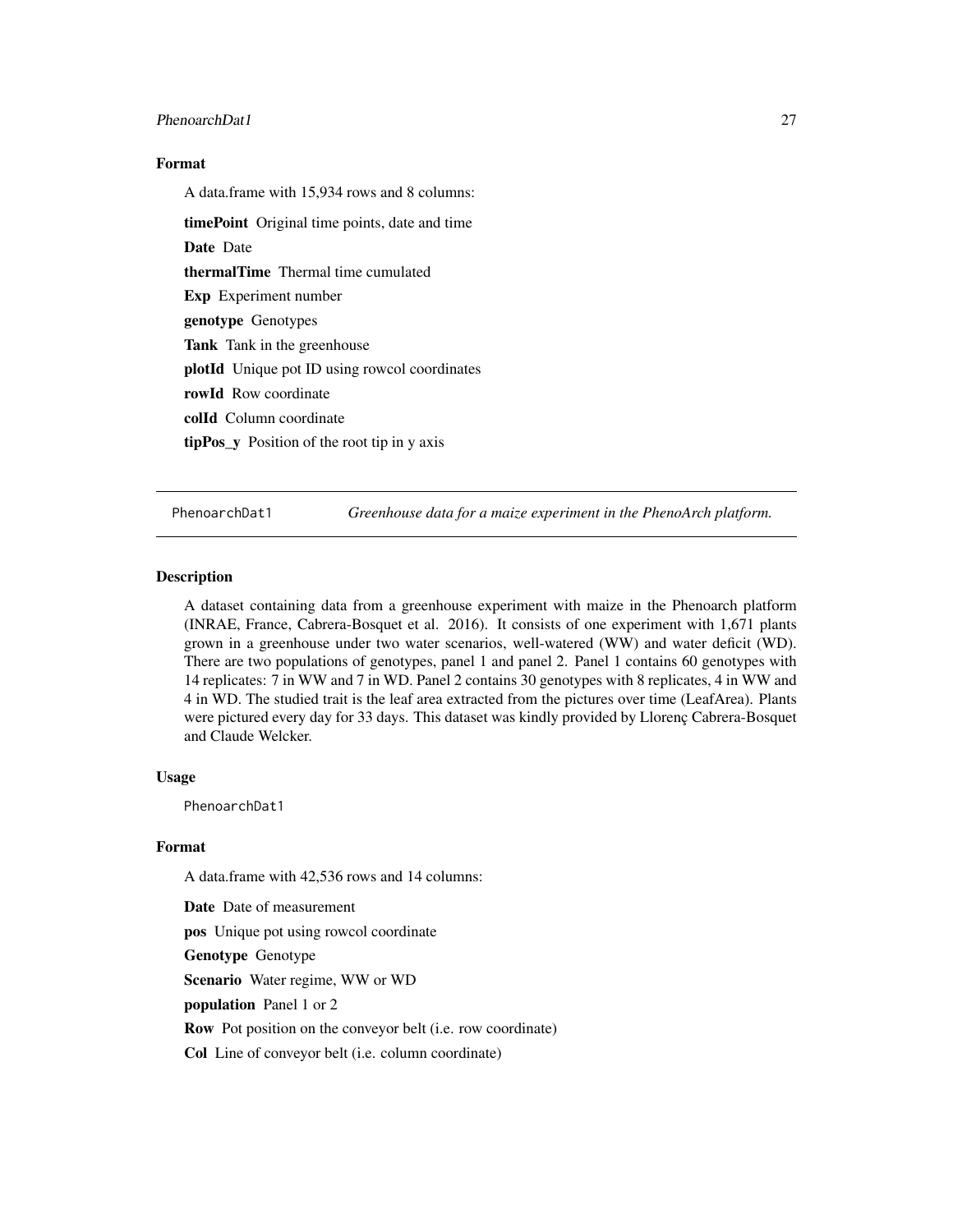<span id="page-27-0"></span>Biomass Biomass from the picture LeafArea Leaf area from the picture PlantHeight Plant height from the picture LeafCount Number of leaves manually scored phyllocron Leaf emission rate

#### References

Cabrera-Bosquet, Llorenç, Fournier Christian, Brichet Nicolas, Welcker Claude, Suard Benoît, and Tardieu François. 2016. "High-throughput estimation of incident light, light interception and radiation-use efficiency of thousands of plants in a phenotyping platform." New Phytologist 212 (1): 269-81. doi: [10.1111/nph.14027](https://doi.org/10.1111/nph.14027)

PhenovatorDat1 *Growth chamber data for an Arabidopsis experiment in the Phenovator platform.*

#### Description

A dataset containing data from a growth chamber experiment with Arabidopsis in the Phenovator platform (WUR, Netherlands, Flood et al. 2016). It consists of one experiment with 1,440 plants grown in a growth chamber. The number of tested genotypes is 192 with 6 to 7 replicates per genotype. Four reference genotypes were also tested with 15 or 30 replicates. The studied trait is the photosystem II efficiency (EffpsII) extracted from the pictures over time (van Rooijen et al. 2017). This dataset was kindly provided by René Boesten and Mark Aarts.

#### Usage

PhenovatorDat1

#### Format

A data.frame with 103,839 rows and 10 columns:

Genotype Genotypes

Basin Table of experiment

Replicate Block define after sowing for post-blocking. They are not full-resolvable blocks.

Image pos Position of the camera

x Row coordinate

y Column coordinate

Sowing\_Position Unique pot ID

timepoints time of picture

EffpsII Efficiency of the photosystem II

pos Unique pot ID using rowcol coordinates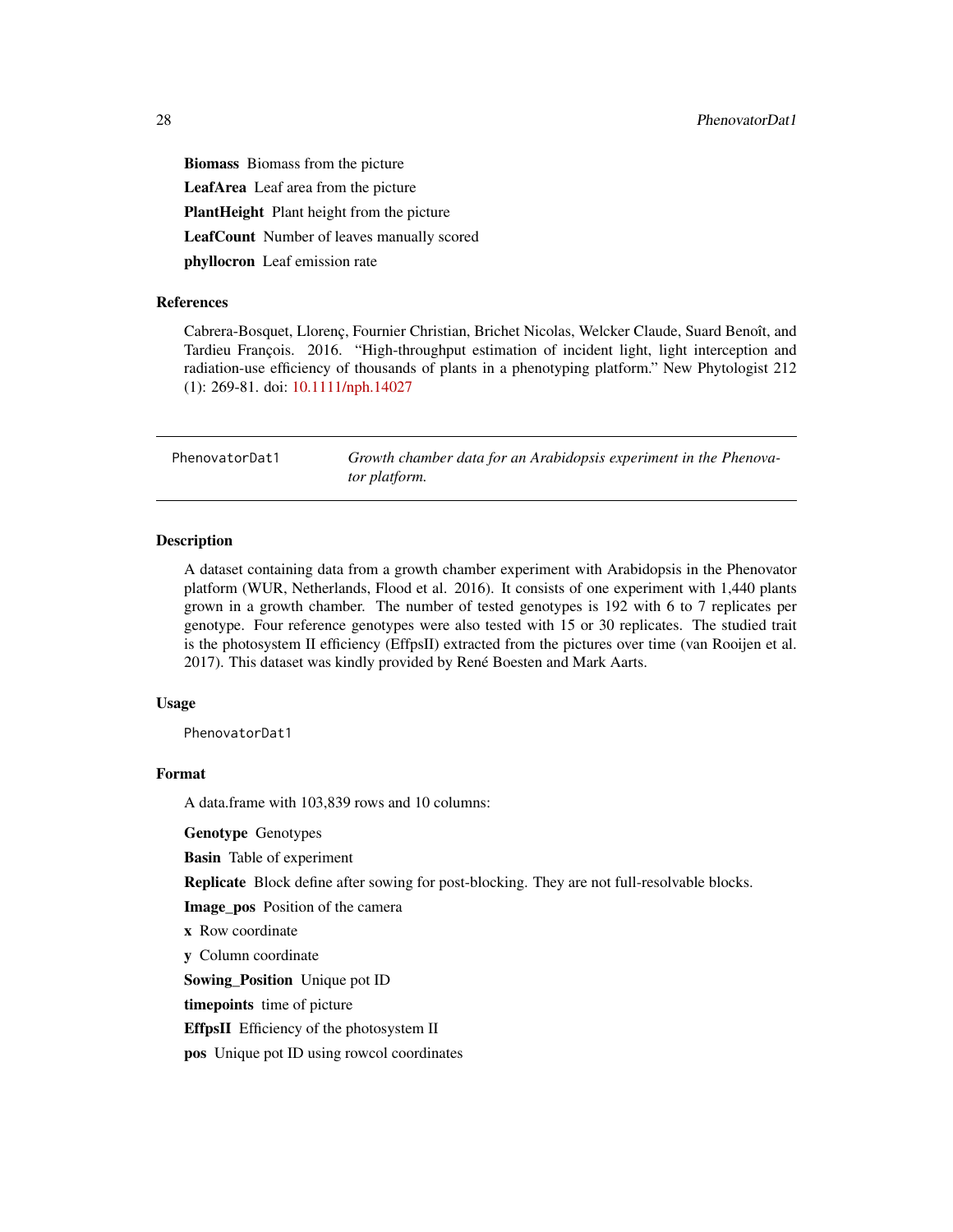## <span id="page-28-0"></span>plot.fitMod 29

#### References

Rooijen, Roxanne van, Willem Kruijer, René Boesten, Fred A. van Eeuwijk, Jeremy Harbinson, and Mark G. M. Aarts. 2017. "Natural Variation of YELLOW SEEDLING1 Affects Photosynthetic Acclimation of Arabidopsis Thaliana." Nature Communications 8 (1). doi: [10.1038/s41467017-](https://doi.org/10.1038/s41467-017-01576-3) [015763](https://doi.org/10.1038/s41467-017-01576-3)

Flood, Pádraic J., Willem Kruijer, Sabine K. Schnabel, Rob van der Schoor, Henk Jalink, Jan F. H. Snel, Jeremy Harbinson, and Mark G. M. Aarts. 2016. "Phenomics for Photosynthesis, Growth and Reflectance in Arabidopsis Thaliana Reveals Circadian and Long-Term Fluctuations in Heritability." Plant Methods 12 (1): 14. doi: [10.1186/s130070160113y](https://doi.org/10.1186/s13007-016-0113-y)

<span id="page-28-1"></span>

plot.fitMod *Plot function for class fitMod*

#### Description

Plotting function for objects of class fitMod. Seven different types of plots can be made for an object of class fitMod. A detailed description and optional extra parameters for the different plots is given in the sections below.

## Usage

```
## S3 method for class 'fitMod'
plot(
  x,
  ...,
 plotType = c("rawPred", "corrPred", "herit", "effDim", "variance", "timeLapse",
    "spatial"),
  timePoints = names(x),
  title = NULL,
  output = TRUE,outFile = NULL,
  outFileOpts = NULL
)
```
## Arguments

| x          | An object of class fit Mod.                                                                                                                                                                                                                                                                                                        |
|------------|------------------------------------------------------------------------------------------------------------------------------------------------------------------------------------------------------------------------------------------------------------------------------------------------------------------------------------|
| $\ddots$   | Extra plot options. Described per plot Type in their respective section.                                                                                                                                                                                                                                                           |
| plotType   | A single character string indicating which plot should be made. See the sections<br>below for a detailed explanation of the plots.                                                                                                                                                                                                 |
| timePoints | A character or numeric vector indicating the time points to be plotted. When<br>using a character string to reference a time point, the value has to be an exact<br>match to one of the existing time Points. When using a number it will be matched<br>by its number ("timeNumber") in the timePoints attribute of the TP object. |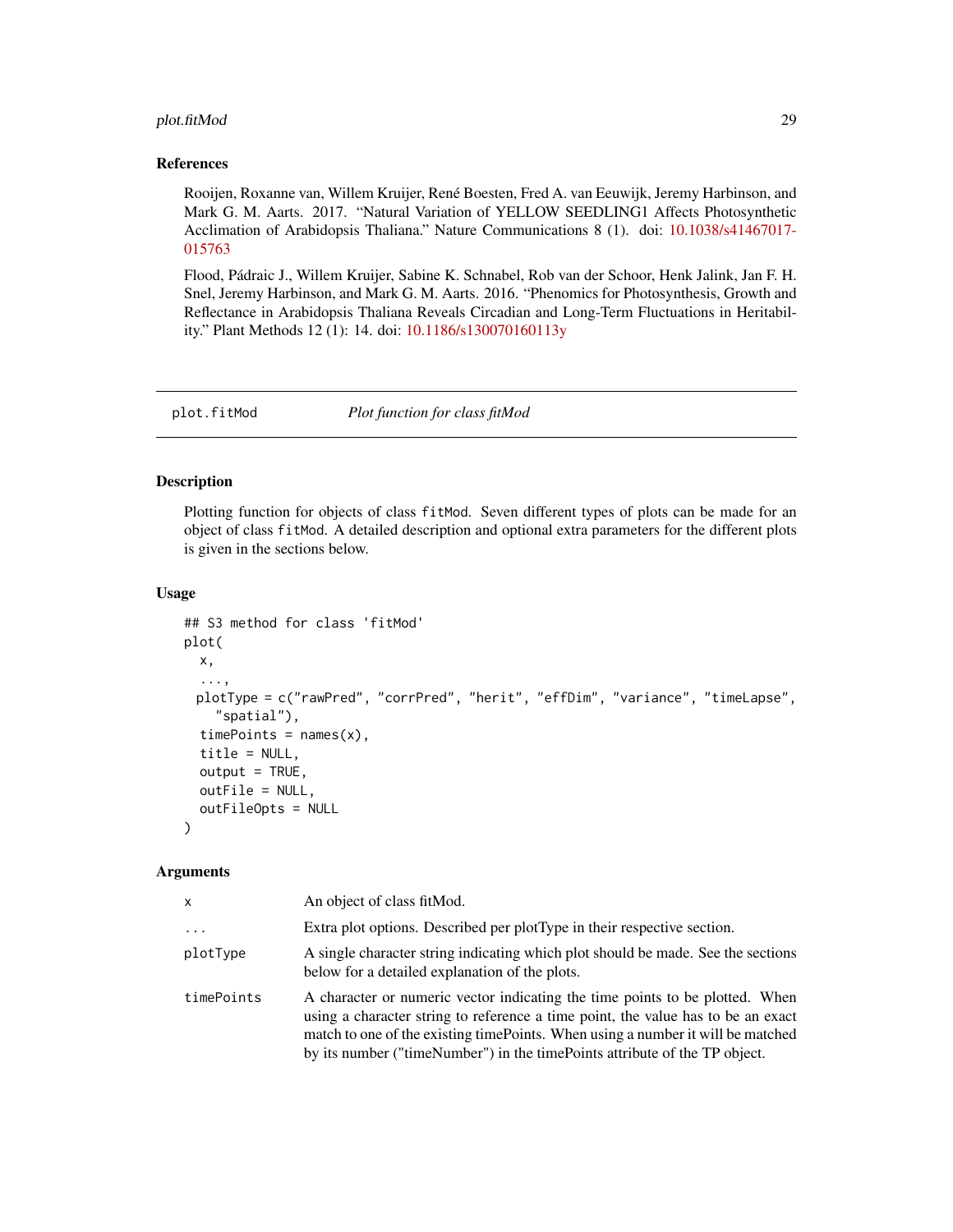<span id="page-29-0"></span>

| title       | A character string used as title for the plot. If NULL a default title is added to the<br>plot depending on plotType.                                   |
|-------------|---------------------------------------------------------------------------------------------------------------------------------------------------------|
| output      | Should the plot be output to the current device? If FALSE only a (list of) ggplot<br>object(s) is invisibly returned. Ignored if out File is specified. |
| outFile     | A character string indicating the pdf file or gif file (for plotType = "time-<br>Lapse") to which the plots should be written.                          |
| outFileOpts | A named list of extra options for the pdf outfile, e.g. width and height. See pdf<br>for all possible options.                                          |

#### Value

Depending on the plot type either a ggplot object or a list of ggplot objects is invisibly returned.

#### rawPred plot

Plots the raw data (colored dots) overlayed with the predicted values from the fitted model (black dots). For each genotype a plot is made per plot/plant over time. These plots are put together in a 5x5 grid. By using the parameter genotypes a selection of genotypes can be plotted. Extra parameter options:

genotypes A character vector indicating the genotypes to be plotted.

plotChecks Should the check genotypes be included in the plot?

plotLine Should the data be displayed as lines? Default is FALSE.

#### corrPred plot

Plots the spatially corrected data (colored dots) overlayed with the predicted values from the fitted model (black dors). For each genotype a plot is made per plot/plant over time. These plots are put together in a 5x5 grid. By using the parameter genotypes a selection of genotypes can be plotted. Extra parameter options:

genotypes A character vector indicating the genotypes to be plotted.

plotChecks Should the check genotypes be included in the plot?

plotLine Should the data be displayed as lines? Default is FALSE.

#### herit plot

Plots the heritability over time. This plot is only available when genotype is fitted as random factor in the model. If geno.decomp is used when fitting the model, heritabilities are plotted for each level of geno.decomp in a single plot. Extra parameter options:

yLim A numerical vector of length two, used for setting the limits of the y-axis of the plot. If values outside of the plotting range are given, then these are ignored.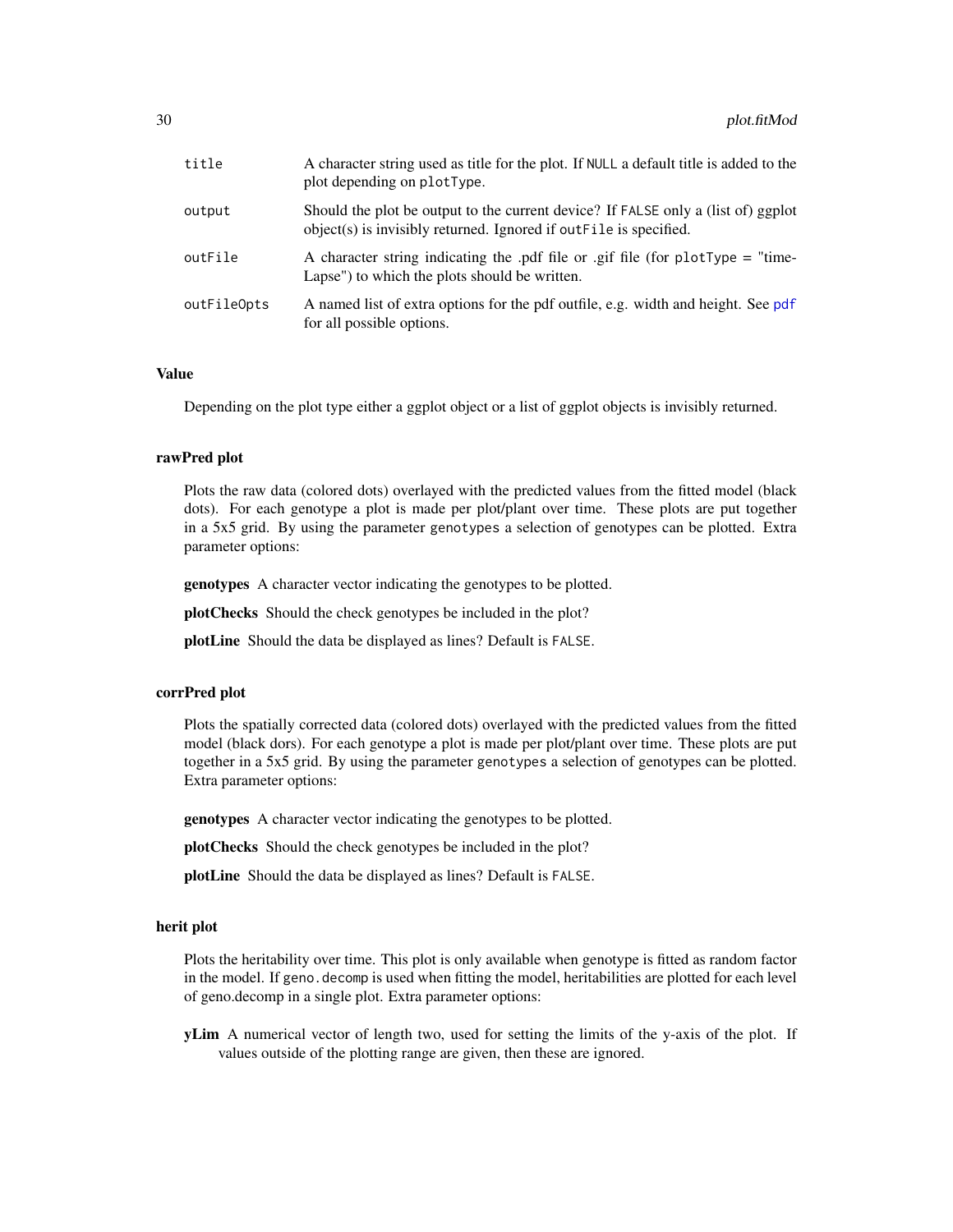#### <span id="page-30-0"></span>plot.fitMod 31

#### effDim plot

Plots the effective dimension over time for models fitted using SpATS. Extra parameter options:

- whichED A character vector indicating which effective dimensions should be plotted. This should be a subset of "colId", "rowId", "fCol", "fRow", "fColRow", "colfRow", "fColfRow" and "surface". When useRepId = TRUE, the effective dimensions of "colId" and "rowId" become "RepId:colId" and "RepId:rowId". Default all effective dimensions are plotted.
- EDType A character string specifying if the effective dimension ("dimension") or the ratio of effective dimensions ("ratio") should be plotted. Default the dimensions are plotted.
- yLim A numerical vector of length two, used for setting the limits of the y-axis of the plot. If values outside of the plotting range are given, then these are ignored.

#### variance plot

Plots the residual, column and row variances over time for the fitted models. Extra parameter options:

yLim A numerical vector of length two, used for setting the limits of the y-axis of the plot. If values outside of the plotting range are given, then these are ignored.

#### timeLapse plot

Creates a time lapse of the spatial trends of models fitted using SpATS over time.

#### spatial plot

Creates five plots per time point, spatial plots of the raw data, fitted values, residuals and either BLUEs or BLUPs, and a histogram of the BLUEs or BLUPs. When SpATS was used for modeling an extra plot with the fitted spatial trend is included Extra parameter options:

spaTrend A character string indicating how the spatial trend should be displayed. Either "raw" for raw values, or "percentage" for displaying as a percentage of the original phenotypic values.

#### See Also

Other functions for spatial modeling: [fitModels\(](#page-13-1)), [getCorrected\(](#page-18-1)), [getEffDims\(](#page-19-1)), [getGenoPred\(](#page-21-1)), [getHerit\(](#page-22-1)), [getVar\(](#page-24-1)), [summary.fitMod\(](#page-46-1))

#### Examples

```
## Using the first example dataset (PhenovatorDat1):
## Create an object of class TP.
phenoTP <- createTimePoints(dat = PhenovatorDat1,
                             experimentName = "Phenovator",
                             genotype = "Genotype",
                             timePoint = "timepoints",
                             repId = "Replicate",
                             plotId = "pos",
                             rowNum = "y", \text{colNum} = "x",
```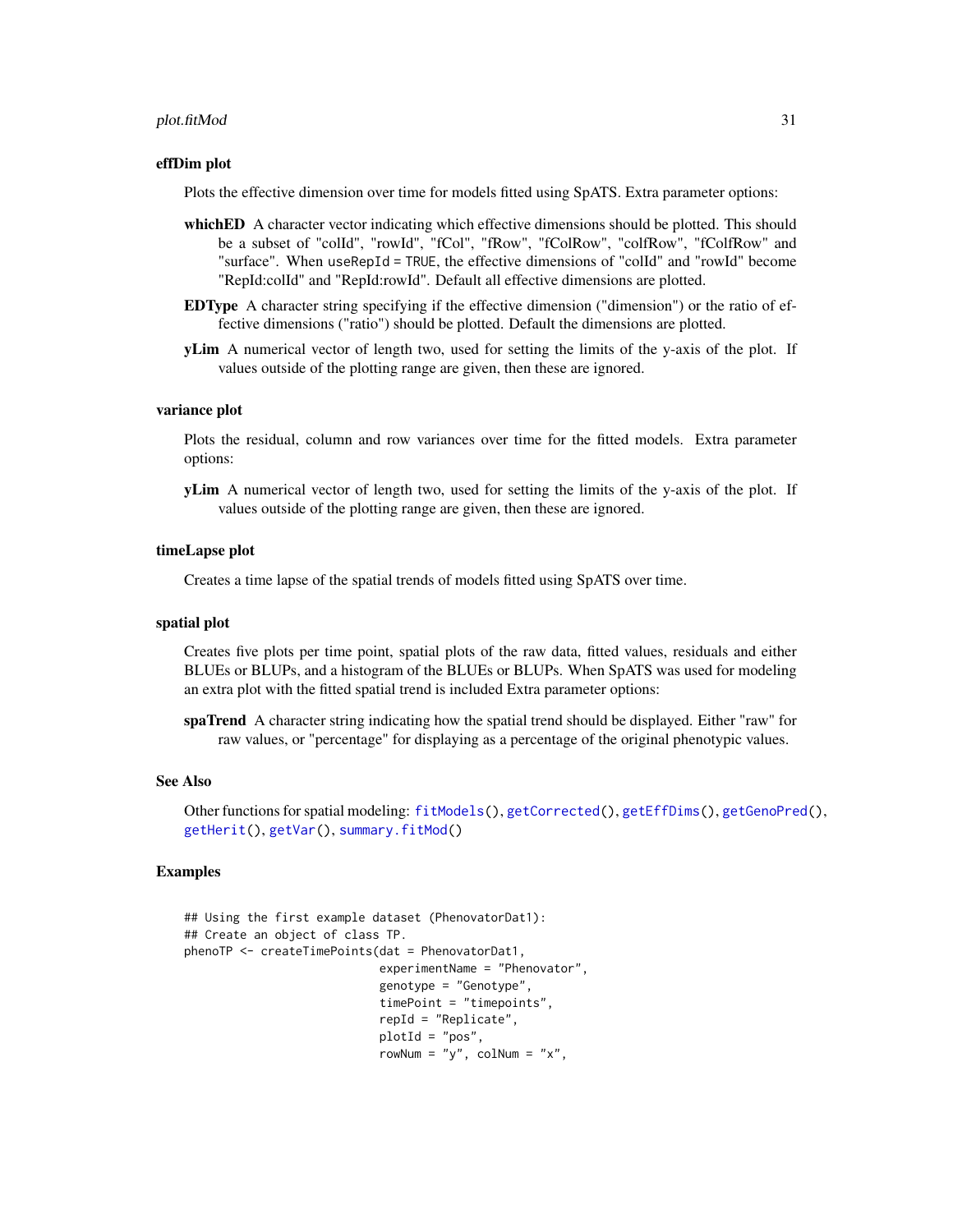```
addCheck = TRUE,
                            checkGenotypes = c("check1", "check2",
                                                "check3", "check4"))
## Fit a SpATS model on three points:
modPhenoSp <- fitModels(TP = phenoTP,
                        trait = "EffpsII",
                        timePoints = c(1, 6, 36))## Plot the spatial trends for one time point:
plot(modPhenoSp,
     timePoints = 36,
     plotType = "spatial",
     spaTrend = "percentage")
## Not run:
## Create a time lapse of all available time points:
plot(modPhenoSp,
     plotType = "timeLapse",
     outFile = "TimeLapse_modPhenoSp.gif")
## End(Not run)
## Plot the corrected values for a subset of four genotypes:
plot(modPhenoSp,
     plotType = "corrPred",
     genotypes = c("check1", "check2", "G007", "G058") )
## Plot the effective dimensions of all available time points in the model
## for a subset of effective dimensions:
plot(modPhenoSp,
     plotType = "effDim",
     whichED = c("colId", "rowId", "fColRow","colfRow"),
     EDType = "ratio")
```
<span id="page-31-1"></span>plot.HTPSpline *Plot the results of a fitted spline.*

## Description

Plot the results of a fitted spline.

#### Usage

## S3 method for class 'HTPSpline' plot(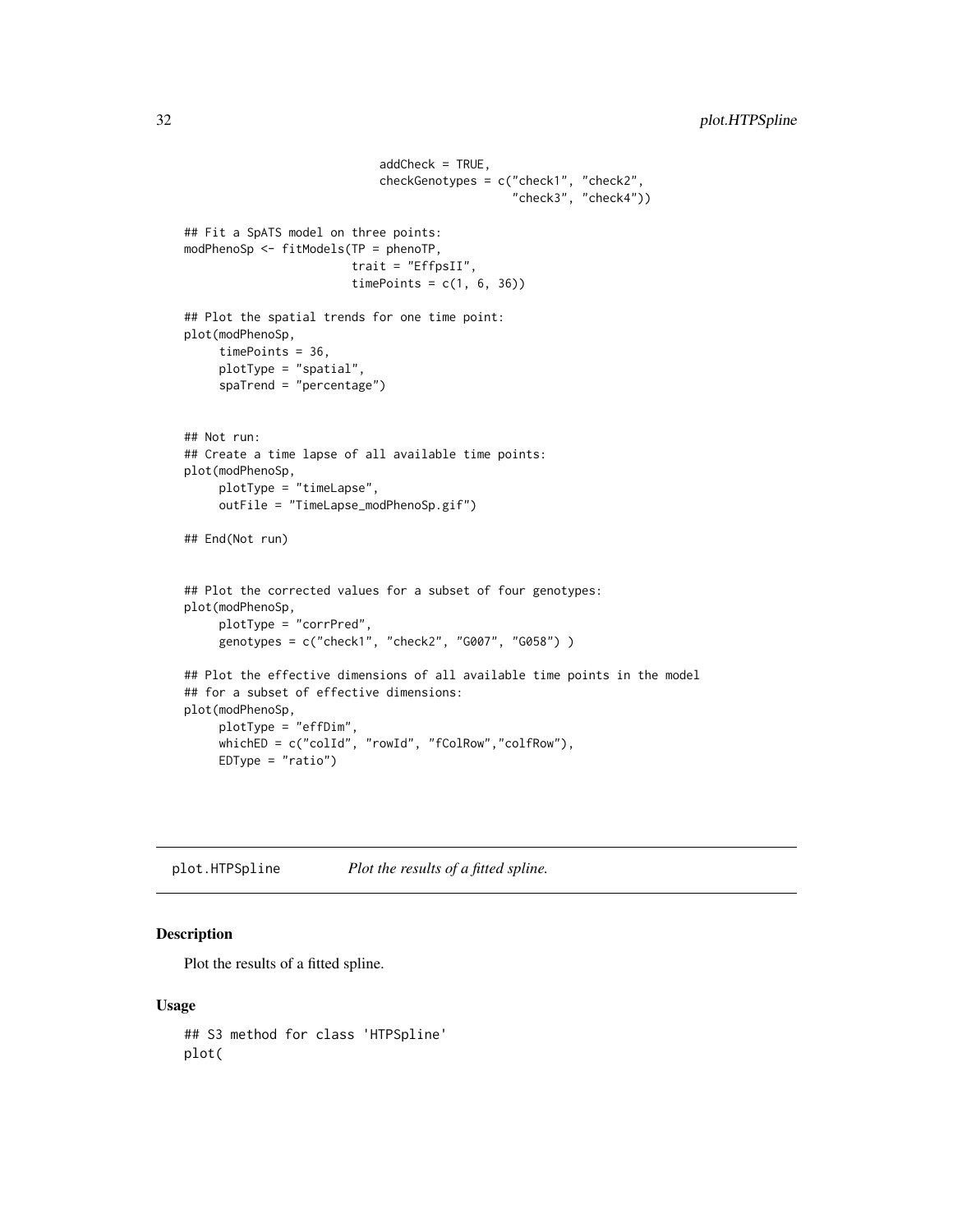```
x,
...,
plotType = c("predictions", "derivatives", "derivatives2"),
genotypes = NULL,
plotIds = NULL,
title = NULL,
output = TRUE,outFile = NULL,
outFileOpts = NULL
```
## Arguments

)

| An object of class HTPSpline.                                                                                                                             |
|-----------------------------------------------------------------------------------------------------------------------------------------------------------|
| Ignored.                                                                                                                                                  |
| A character string indicating which spline component should be plotted, either<br>predictions, derivatives or second derivatives ("derivatives2").        |
| A character vector indicating the genotypes for which spline components should<br>be plotted.                                                             |
| A character vector indicating the plot ds for which spline components should be<br>plotted.                                                               |
| A character string used as title for the plot. If NULL a default title is added to the<br>plot depending on plotType.                                     |
| Should the plot be output to the current device? If FALSE only a (list of) ggplot<br>$object(s)$ is invisibly returned. Ignored if out File is specified. |
| A character string indicating the .pdf file to which the plots should be written. If<br>NULL, no file is written.                                         |
| A named list of extra options for the pdf outfile, e.g. width and height. See pdf<br>for all possible options.                                            |
|                                                                                                                                                           |

## Value

A list of object of class ggplot is invisibly returned.

## See Also

Other functions for fitting splines: [fitSpline\(](#page-16-1))

## Examples

```
## The data from the Phenovator platform have been corrected for spatial
## trends and outliers for single observations have been removed.
## Fit P-Splines on a subset of genotypes
subGeno <- c("G070", "G160")
fit.spline <- fitSpline(inDat = spatCorrectedVator,
                       trait = "EffpsII_corr",
                       genotypes = subGeno,
```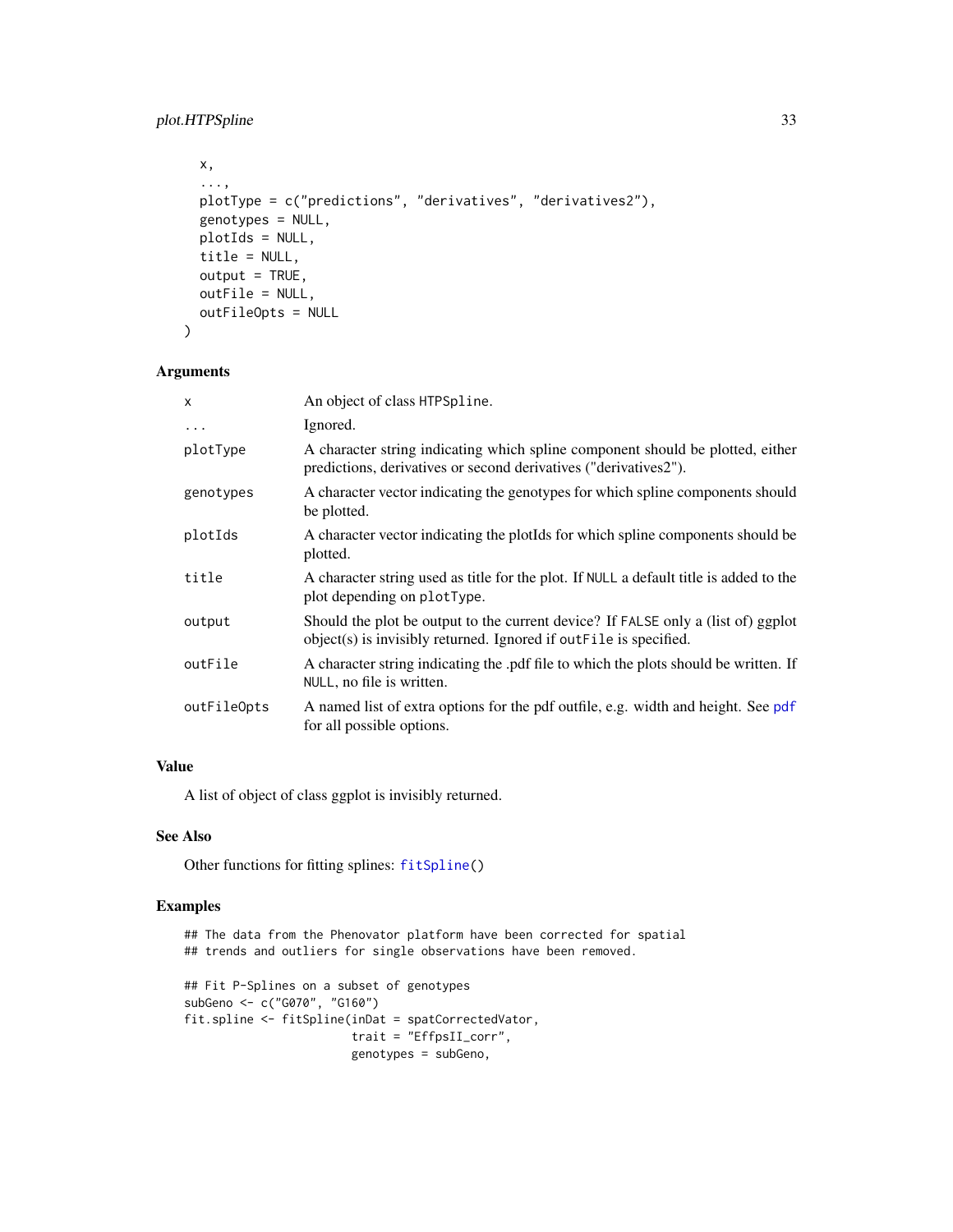```
knots = 50)
## Visualize the P-Spline predictions for one genotype.
plot(fit.spline, genotypes = "G160")
## Visualize the first and second derivatives of the predictions for one plant.
plot(fit.spline, plotIds = "c10r29", plotType = "derivatives")
plot(fit.spline, plotIds = "c10r29", plotType = "derivatives2")
```
<span id="page-33-1"></span>plot.HTPSplineEst *Plot the results of estimated spline parameters.*

#### Description

Plot the results of estimated spline parameters.

## Usage

```
## S3 method for class 'HTPSplineEst'
plot(
 x,
  ...,
 plotType = c("box", "hist"),
 what = attr(x, "what"),
 title = NULL,
 output = TRUE,outFile = NULL,
 outFileOpts = NULL
\lambda
```
## Arguments

| $\boldsymbol{\mathsf{x}}$ | An object of class HTPSpline.                                                                                                                           |
|---------------------------|---------------------------------------------------------------------------------------------------------------------------------------------------------|
| $\ddots$                  | Ignored.                                                                                                                                                |
| plotType                  | A character string indicating the type of plot to be made.                                                                                              |
| what                      | The types of estimate that should be extracted.                                                                                                         |
| title                     | A character string used as title for the plot. If NULL a default title is added to the<br>plot depending on plotType.                                   |
| output                    | Should the plot be output to the current device? If FALSE only a (list of) ggplot<br>object(s) is invisibly returned. Ignored if out File is specified. |
| outFile                   | A character string indicating the .pdf file to which the plots should be written. If<br>NULL, no file is written.                                       |
| outFileOpts               | A named list of extra options for the pdf outfile, e.g. width and height. See pdf<br>for all possible options.                                          |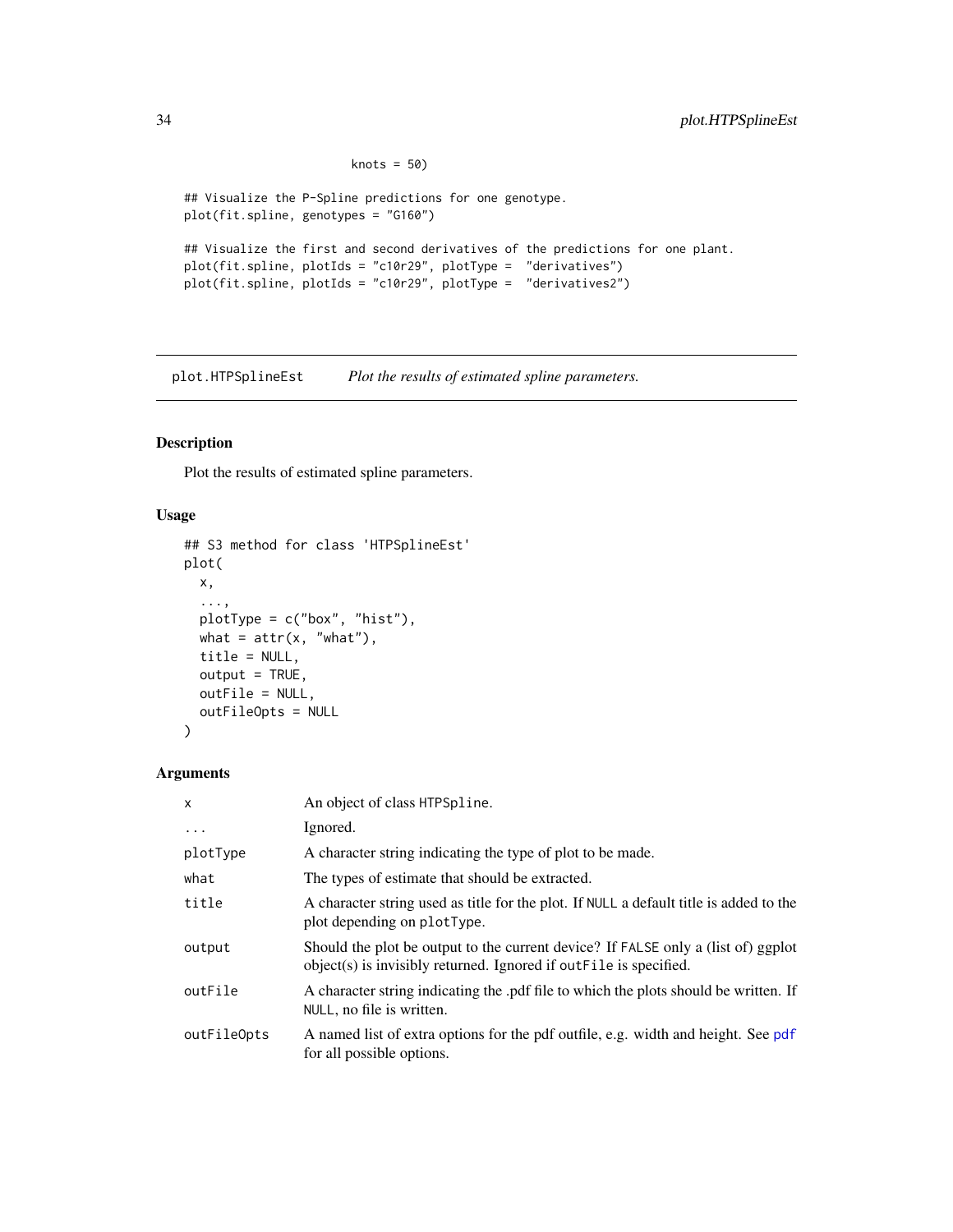## <span id="page-34-0"></span>plot.serieOut 35

## Value

A list of object of class ggplot is invisibly returned.

#### See Also

Other functions for spline parameter estimation: [estimateSplineParameters\(](#page-12-1))

<span id="page-34-1"></span>plot.serieOut *Plot outliers for series of observations*

## Description

Plot the fitted spline, correlation matrix and PCA biplot for each of the genotypes. Outlying series of observations are shown as filled dots in the fitted spline plot, other observations are shown as open dots.

## Usage

```
## S3 method for class 'serieOut'
plot(
 x,
  ...,
  reason = c("mean corr", "angle", "slope"),
 genotypes = NULL,
  geno.decomp = NULL,
  useTimeNumber = FALSE,
  timeNumber = NULL,
  title = NULL,
  output = TRUE)
```
#### Arguments

| $\mathsf{x}$  | An object of class serie0ut.                                                                                                                                                  |
|---------------|-------------------------------------------------------------------------------------------------------------------------------------------------------------------------------|
| $\cdot$       | Ignored.                                                                                                                                                                      |
| reason        | A character vector indicating which types of outliers should be plotted.                                                                                                      |
| genotypes     | A character vector indicating which genotypes should be plotted. If NULL all<br>genotypes are plotted.                                                                        |
| geno.decomp   | A character vector indicating which levels of geno. decomp should be plotted. If<br>NULL all levels are plotted. Ignored if geno. decomp was not used when fitting<br>models. |
| useTimeNumber | Should the timeNumber be used instead of the timePoint in the labels on the<br>x-axis?                                                                                        |
| timeNumber    | If useTimeNumber = TRUE, a character vector indicating the column containing<br>the numerical time to use.                                                                    |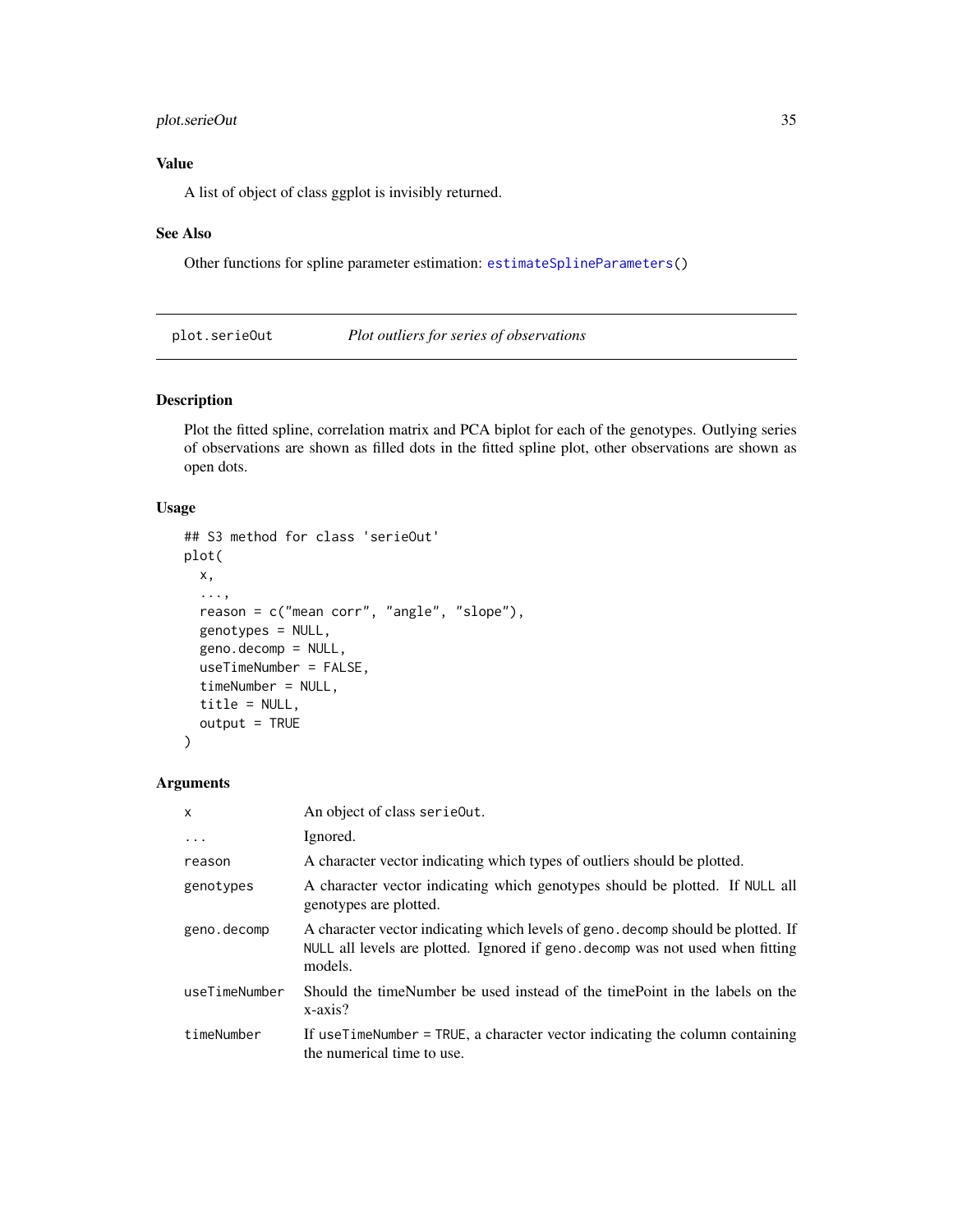<span id="page-35-0"></span>

| title  | A character string used as title for the plot. If NULL a default title is added to the<br>plot depending on plotType.                                   |
|--------|---------------------------------------------------------------------------------------------------------------------------------------------------------|
| output | Should the plot be output to the current device? If FALSE only a (list of) ggplot<br>object(s) is invisibly returned. Ignored if out File is specified. |

#### Value

A list of ggplot objects is invisibly returned.

## See Also

Other functions for detecting outliers for series of observations: [detectSerieOut\(](#page-7-1)), [removeSerieOut\(](#page-40-1))

## Examples

```
## The data from the Phenovator platform have been corrected for spatial
## trends and outliers for single observations have been removed.
## Fit P-splines on a subset of genotypes
subGenoVator <- c("G160", "G151")
fit.spline <- fitSpline(inDat = spatCorrectedVator,
                        trait = "EffpsII_corr",
                        genotypes = subGenoVator,
                        knots = 50)
## Extract the data.frames with predicted values and P-Spline coefficients.
predDat <- fit.spline$predDat
coefDat <- fit.spline$coefDat
## The coefficients are then used to tag suspect time courses.
outVator <- detectSerieOut(corrDat = spatCorrectedVator,
                           predDat = predDat,
                           coefDat = coefDat,
                           trait = "EffpsII_corr",
                           genotypes = subGenoVator,
                           thrCor = 0.9,
                           thrPca = 30,
                           thrSlope = 0.7)
## The `outVator` can be visualized for selected genotypes.
plot(outVator, genotypes = "G151")
## Only visualize outliers tagged because of low correlation
## between slopes of the regression.
plot(outVator, genotypes = "G151", reason = "slope")
```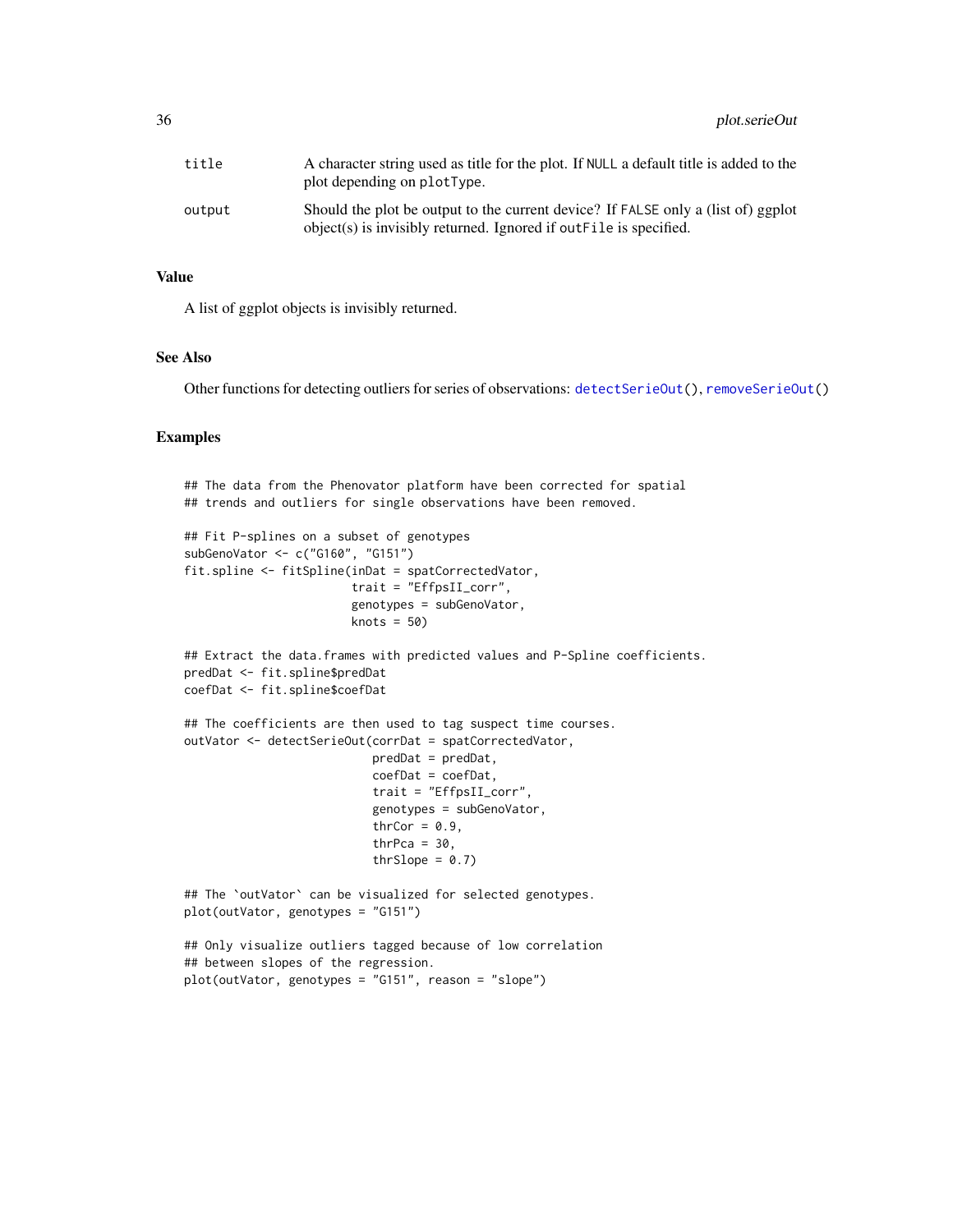<span id="page-36-1"></span><span id="page-36-0"></span>

#### Description

Plot the fitted local regression, confidence intervals and detected outliers for each plotId.

#### Usage

## S3 method for class 'singleOut'  $plot(x, ..., plotIds = NULL, outOnly = TRUE, output = TRUE)$ 

## Arguments

| X                       | An object of class singleOut.                                                                                                                               |
|-------------------------|-------------------------------------------------------------------------------------------------------------------------------------------------------------|
| $\cdot$ $\cdot$ $\cdot$ | Ignored.                                                                                                                                                    |
| plotIds                 | A character vector of plotIds for which the outliers should be detected. If NULL,<br>all plot ds in TP are used.                                            |
| outOnly                 | Should only plots containing outliers be plotted?                                                                                                           |
| output                  | Should the plot be output to the current device? If FALSE only a (list of) ggplot<br>$object(s)$ is invisibly returned. Ignored if out $File$ is specified. |

#### Value

A list of ggplot objects is invisibly returned.

#### See Also

Other functions for detecting outliers for single observations: [detectSingleOutMaize\(](#page-10-1)), [detectSingleOut\(](#page-8-1)), [removeSingleOut\(](#page-41-1))

#### Examples

```
## Create a TP object containing the data from the Phenovator.
PhenovatorDat1 <- PhenovatorDat1[!PhenovatorDat1$pos %in%
                                  c("c24r41", "c7r18", "c7r49"), ]
phenoTP <- createTimePoints(dat = PhenovatorDat1,
                            experimentName = "Phenovator",
                             genotype = "Genotype",
                             timePoint = "timepoints",
                             repId = "Replicate",
                             plotId = "pos",
                             rowNum = "y", \text{colNum} = "x",addCheck = TRUE,
                             checkGenotypes = c("check1", "check2",
                                                "check3", "check4"))
```
## Select a subset of plants, for example here 9 plants.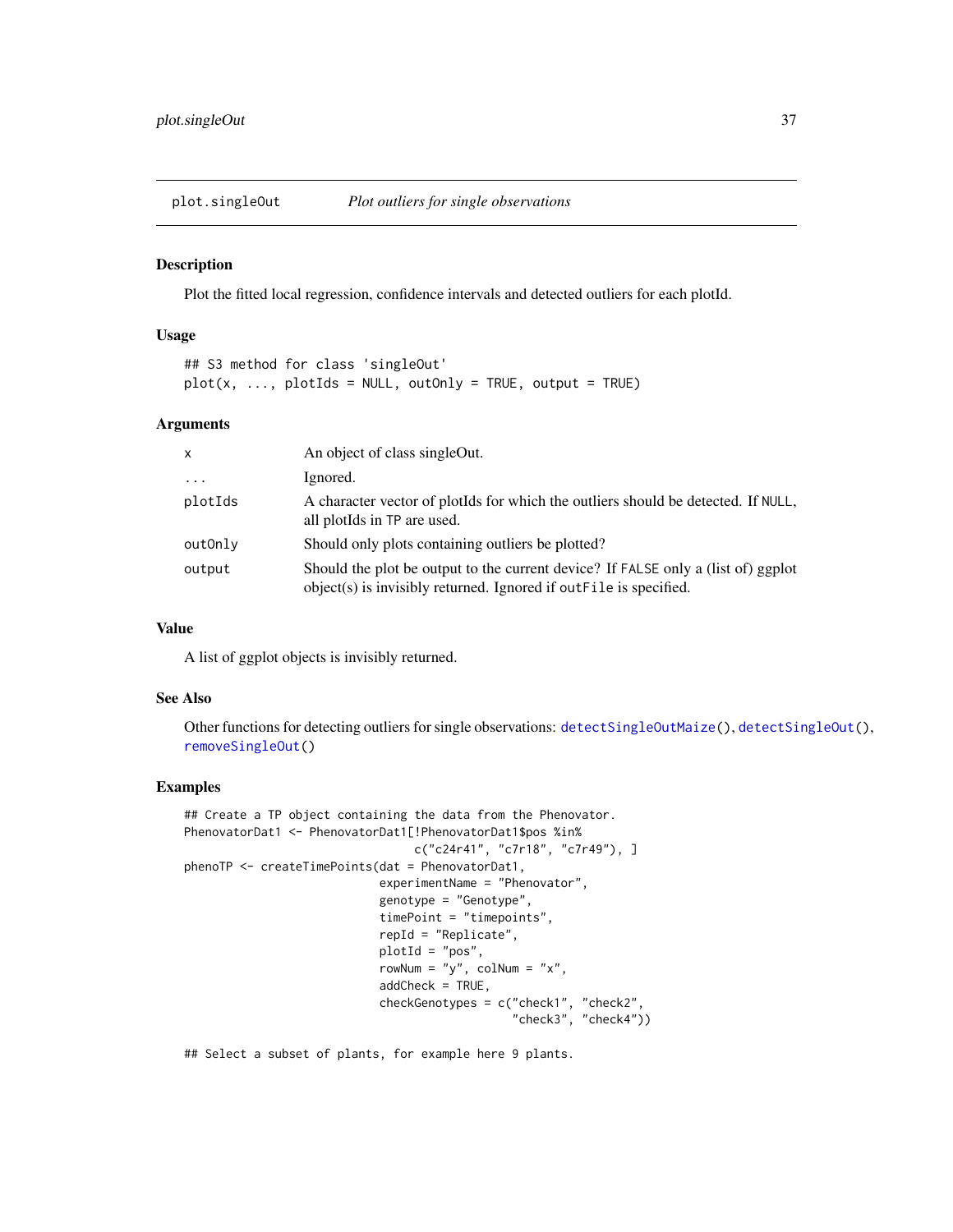```
plantSel <- phenoTP[[1]]$plotId[1:9]
# Then run on the subset.
resuVatorHTP <- detectSingleOut(TP = phenoTP,
                               trait = "EffpsII",
                               plotIds = plantSel,
                               confIntSize = 3,
                               nnLocfit = 0.1)## Visualize the prediction by choosing a single plant...
plot(resuVatorHTP, plotIds = "c21r24", outOnly = FALSE)
## ...or a subset of plants.
plot(resuVatorHTP, plotIds = plantSel, outOnly = FALSE)
```
<span id="page-37-1"></span>plot.TP *Plot function for class TP*

#### Description

Plotting function for objects of class TP. Plots the layout of the platform for different time points within the TP object. Also a boxplot can be made for selected traits and time points and a plot of correlations between time points. Finally the raw data can be displayed per genotype. A detailed description and optional extra parameters for the different plots are given in the sections below.

## Usage

```
## S3 method for class 'TP'
plot(
 x,
  ...,
 plotType = c("layout", "box", "cor", "raw"),
  timePoints = names(x),
  title = NULL,
  traits = NULL,
  output = TRUE,
  outFile = NULL,
  outFileOpts = NULL
)
```
## Arguments

|           | An object of class TP.                                                           |
|-----------|----------------------------------------------------------------------------------|
| $\ddotsc$ | Extra plot options. Described per plot Type in their respective section.         |
| plotType  | A single character string indicating which plot should be made. See the sections |
|           | below for a detailed explanation of the plots.                                   |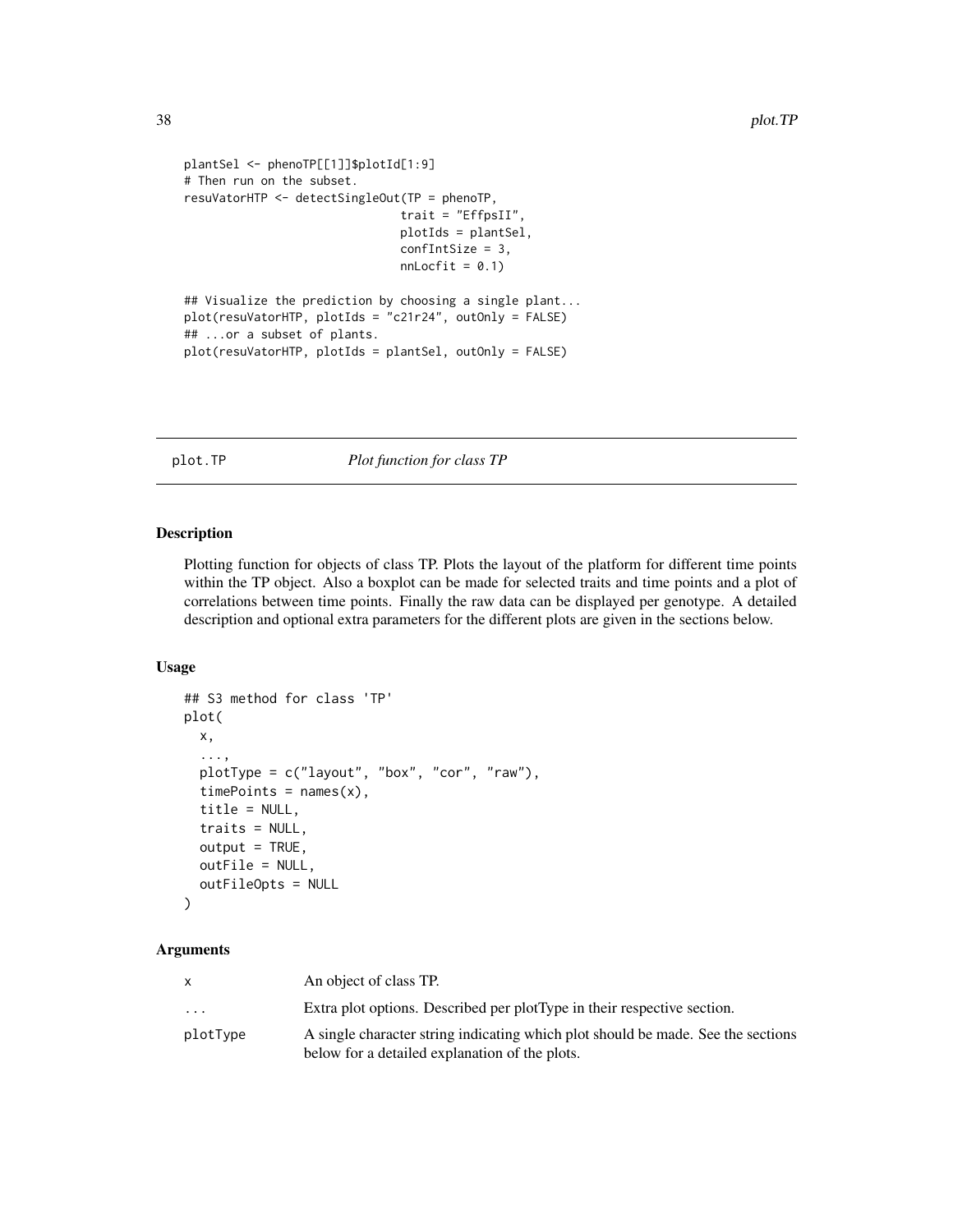<span id="page-38-0"></span>

| timePoints  | A character or numeric vector indicating the time points to be plotted. When<br>using a character string to reference a time point, the value has to be an exact<br>match to one of the existing time Points. When using a number it will be matched<br>by its number ("timeNumber") in the timePoints attribute of the TP object. |
|-------------|------------------------------------------------------------------------------------------------------------------------------------------------------------------------------------------------------------------------------------------------------------------------------------------------------------------------------------|
| title       | A character string used as title for the plot. If NULL a default title is added to the<br>plot depending on plotType.                                                                                                                                                                                                              |
| traits      | A character vector indicating the traits to be plotted. If $plotType = "layout"$<br>only a single trait may be plotted. For the other plotTypes, providing multiple<br>traits will create multiple plots.                                                                                                                          |
| output      | Should the plot be output to the current device? If FALSE only a (list of) ggplot<br>object(s) is invisibly returned. Ignored if out File is specified.                                                                                                                                                                            |
| outFile     | A character string indicating the .pdf file to which the plots should be written. If<br>NULL, no file is written.                                                                                                                                                                                                                  |
| outFileOpts | A named list of extra options for the pdf outfile, e.g. width and height. See pdf<br>for all possible options.                                                                                                                                                                                                                     |

## Value

Depending on the plot type, either a ggplot object or a list of ggplot objects is invisibly returned.

#### Layout Plot

Plots the layout of the platform for selected time points (all available time points by default). This plot can only be made for time points that contain both row (rowNum) and column (colNum) information. If either one of those is missing the timePoint is skipped with a warning. If replicates (repId) are available, a black line is plotted between diffent replicates. Missing plots are indicated in white. This can either be single plots in a time point or complete missing columns or rows. Extra parameter options:

showGeno Should individual genotypes be labeled in the plot? Defaults to FALSE

highlight A character vector of genotypes to be highlighted in the plot.

## Box Plot

Creates a boxplot per selected trait grouped by time point (all available time points by default). Extra parameter options:

- groupBy A character string indicating a column in TP by which the boxes in the plot should be grouped. By default the boxes are grouped per time point.
- colorBy A character string indicating a column in TP by which the boxes are colored. Coloring will be done within the groups indicated by the groupBy parameter, e.g. per replicate within each time point using repId.
- orderBy A character string indicating the way the boxes should be ordered. Either "alphabetic" for alphabetical ordering of the groups, "ascending" for ordering by ascending mean, or "descending" for ordering by descending mean. By default boxes are ordered alphabetically.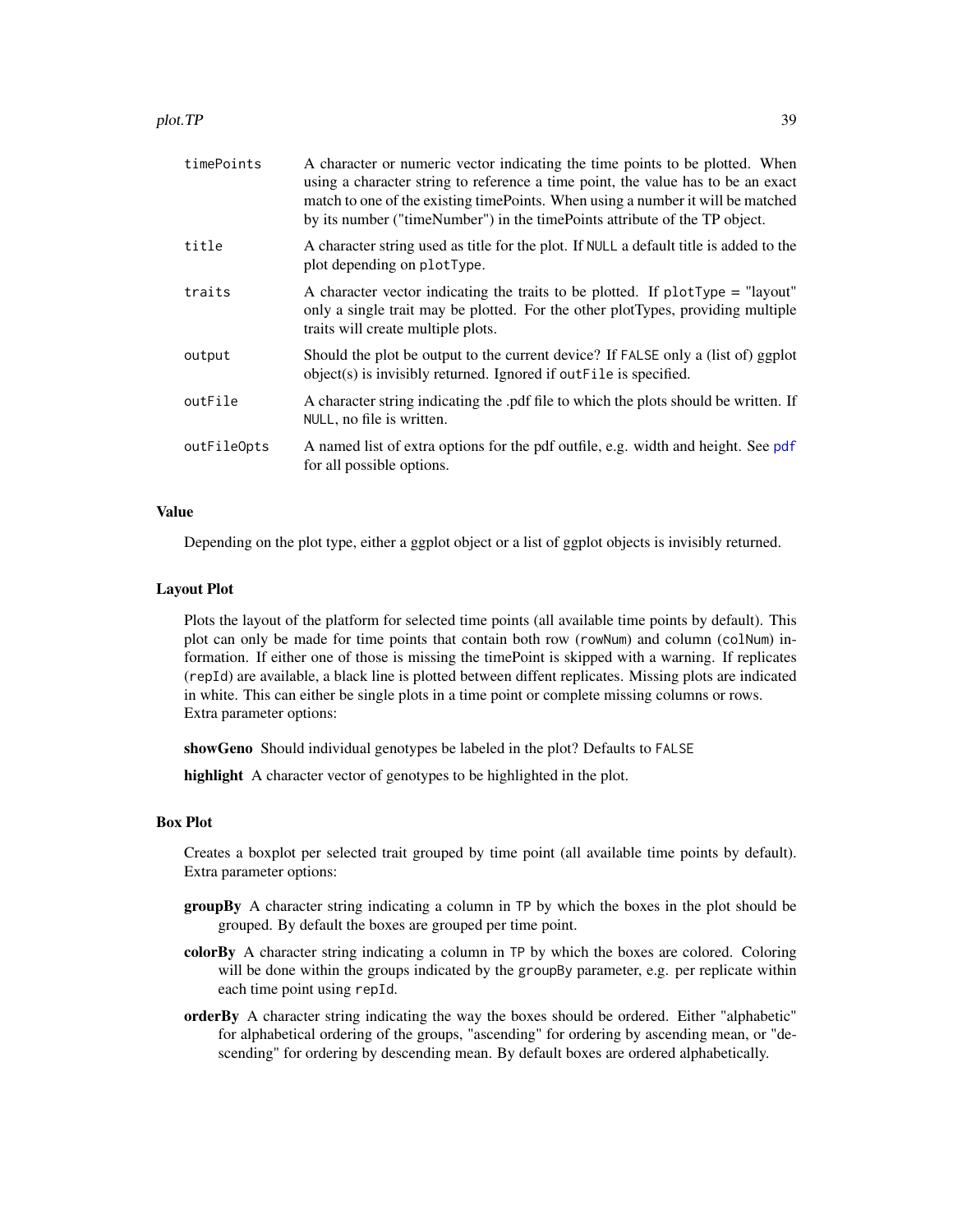#### <span id="page-39-0"></span>Correlation Plot

Draws a heatmap of correlations of raw data between time points per selected trait for selected time points (all available time points by default).

## Raw data plot

Create a plot of the raw data of the selected trait over time for selected time points (all available time points by default). Plots are grouped by genotype, or by genotype x treatment when the geno.decomp option is specified. By default, all the genotypes will be plotted which might take time and memory when the output is not saved in a file (see parameter outFile). Extra parameter options:

genotypes A character vector indicating the genotypes to be plotted.

geno.decomp A character vector indicating the grouping of the genotypes to be plotted.

plotLine Should the data be displayed as lines? Default is FALSE.

#### See Also

Other functions for data preparation: [as.data.frame.TP\(](#page-2-1)), [createTimePoints\(](#page-4-1)), [getTimePoints\(](#page-23-1)), [removeTimePoints\(](#page-43-1)), [summary.TP\(](#page-47-1))

#### Examples

```
## Create a TP object containing the data from the Phenovator.
phenoTP <- createTimePoints(dat = PhenovatorDat1,
                            experimentName = "Phenovator",
                            genotype = "Genotype",
                            timePoint = "timepoints",
                            repId = "Replicate",
                            plotId = "pos",
                            rowNum = "y", colNum = "x",
                            addCheck = TRUE,
                            checkGenotypes = c("check1", "check2",
                                                "check3", "check4"))
## Plot the layout for the third time point with the check genotypes
## highlighted
plot(phenoTP,
    plotType = "layout",
     timePoints = 3,
    highlight = c("check1", "check2", "check3", "check4"))
## Create a boxplot for "EffpsII" with 5 time points and boxes colored
## by "repId" within time point.
plot(phenoTP,
    plotType = "box",
     traits = "EffpsII",
    timePoints = 1:5,
    colorBy = "repId")
```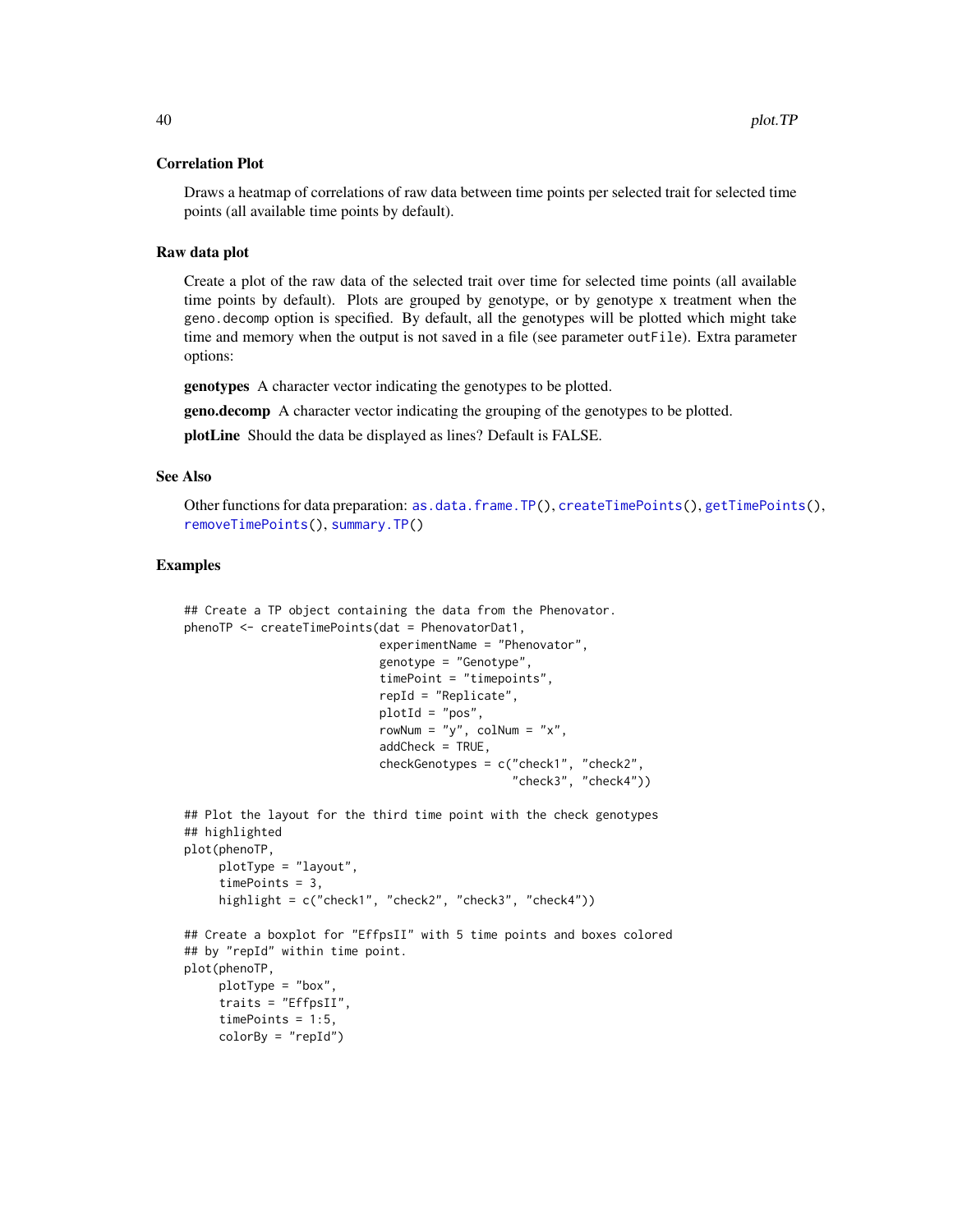## <span id="page-40-0"></span>removeSerieOut 41

```
## Create a correlation plot for "EffpsII" for a selection of time points.
plot(phenoTP,
    plotType = "cor",
     traits = "EffpsII",
    timePoints = seq(from=1, to=73, by=5))
## Plot the raw data of four genotypes for the trait "EffpsII":
plot(phenoTP,
    traits = "EffpsII",
    plotType = "raw",
    genotypes = c("G001","G002","check1","check2"))
```
<span id="page-40-1"></span>removeSerieOut *Replace outliers for series of observations by NA*

## Description

Function for replacing outliers for series of observations in the data by NA. The input can either be a data.frame, specified in dat, or the output of the fitSpline function, specified in fitSpline. Exactly one of these should be provided as input for the function.

#### Usage

```
removeSerieOut(
  dat = NULL,fitSpline = NULL,
  serieOut,
  reason = c("mean corr", "angle", "slope"),
  traits = attr(x = serieOut, which = "trait")\mathcal{L}
```
## Arguments

| dat       | A data.frame.                                                                                                                                                                    |
|-----------|----------------------------------------------------------------------------------------------------------------------------------------------------------------------------------|
| fitSpline | An object of class HTPSpline, the output of the fitSpline function.                                                                                                              |
| serieOut  | A data frame with at least the column ploted with values corresponding to those<br>in dat/fitSpline.                                                                             |
| reason    | A character vector indicating which types of outliers should be replaced by NA.                                                                                                  |
| traits    | The traits that should be replaced by NA. When using the output of detectSerieOut<br>as input for serieout this defaults to the trait used for when detecting the out-<br>liers. |

#### Value

Depending on the input either a data. frame or an object of class HTPSpline for which the outliers specified in serieOut are replaced by NA.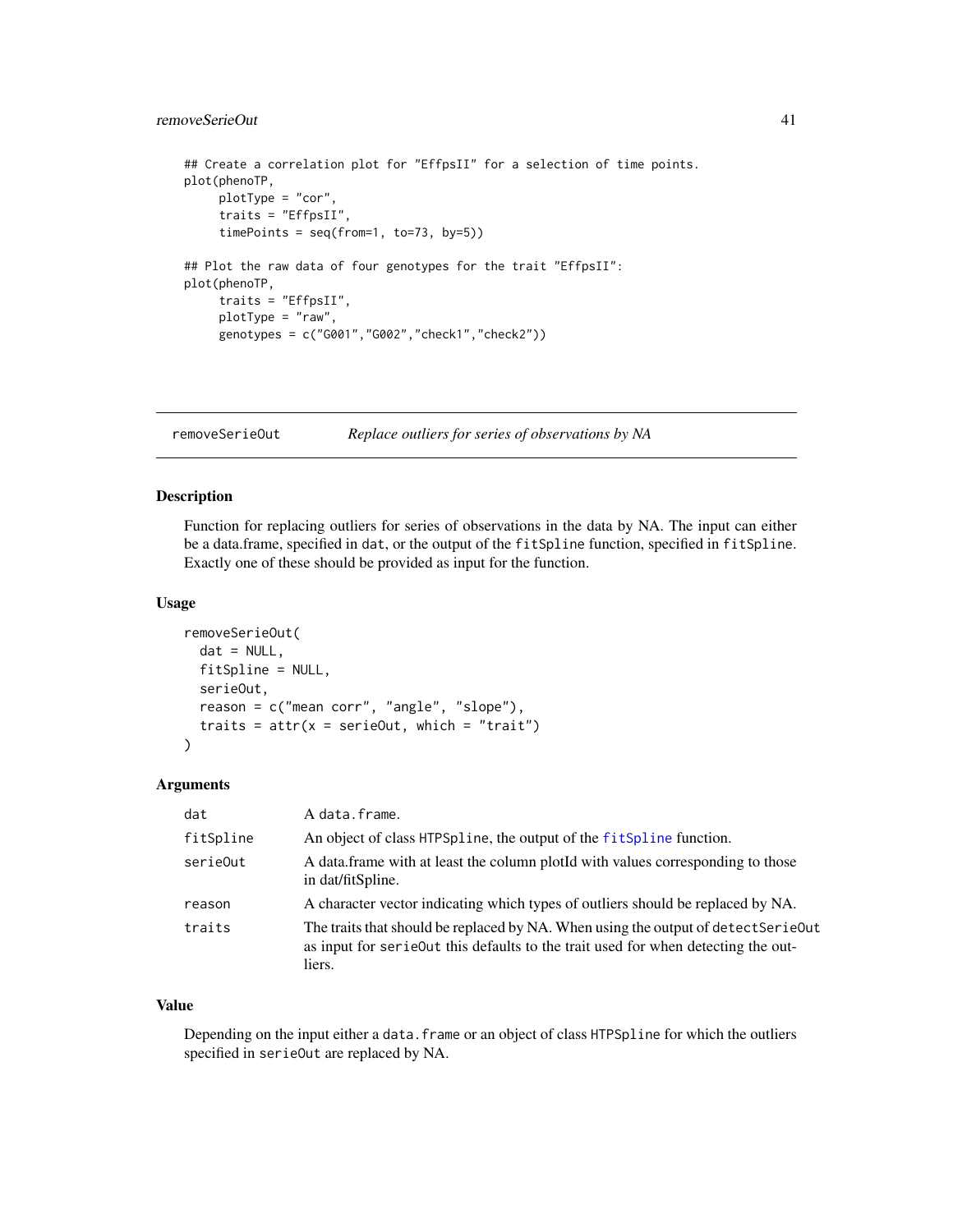#### <span id="page-41-0"></span>See Also

Other functions for detecting outliers for series of observations: [detectSerieOut\(](#page-7-1)), [plot.serieOut\(](#page-34-1))

#### Examples

```
## Run the function to fit P-splines on a subset of genotypes.
subGenoVator <- c("G160", "G151")
fit.spline <- fitSpline(inDat = spatCorrectedVator,
                        trait = "EffpsII_corr",
                        genotypes = subGenoVator,
                        knots = 50)
## Extract the tables of predicted values and P-spline coefficients.
predDat <- fit.spline$predDat
coefDat <- fit.spline$coefDat
## The coefficients are then used to tag suspect time courses
outVator <- detectSerieOut(corrDat = spatCorrectedVator,
                           predDat = predDat,
                           coefDat = coefDat,
                           trait = "EffpsII_corr",
                           genotypes = subGenoVator,
                           thrCor = 0.9,
                           thrPca = 30,
                           thrSlope = 0.7)
## Replace the outliers by NA in the corrected data.
spatCorrectedVatorOut <- removeSerieOut(dat = spatCorrectedVator,
                                        serieOut = outVator)
## Only replace the slope outliers by NA in the corrected data.
spatCorrectedVatorOut2 <- removeSerieOut(dat = spatCorrectedVator,
                                        serieOut = outVator,
                                        reason = "slope")
## Replace the outliers by NA in the corrected data.
## Replace both the corrected value and the raw trait value by NA.
spatCorrectedVatorOut3 <-
 removeSerieOut(dat = spatCorrectedVator,
                 serieOut = outVator,
                 traits = c("EffpsII", "EffpsII_corr"))
```
#### <span id="page-41-1"></span>removeSingleOut *Replace outliers for single observations by NA*

#### Description

Function for replacing outliers for single observations by NA.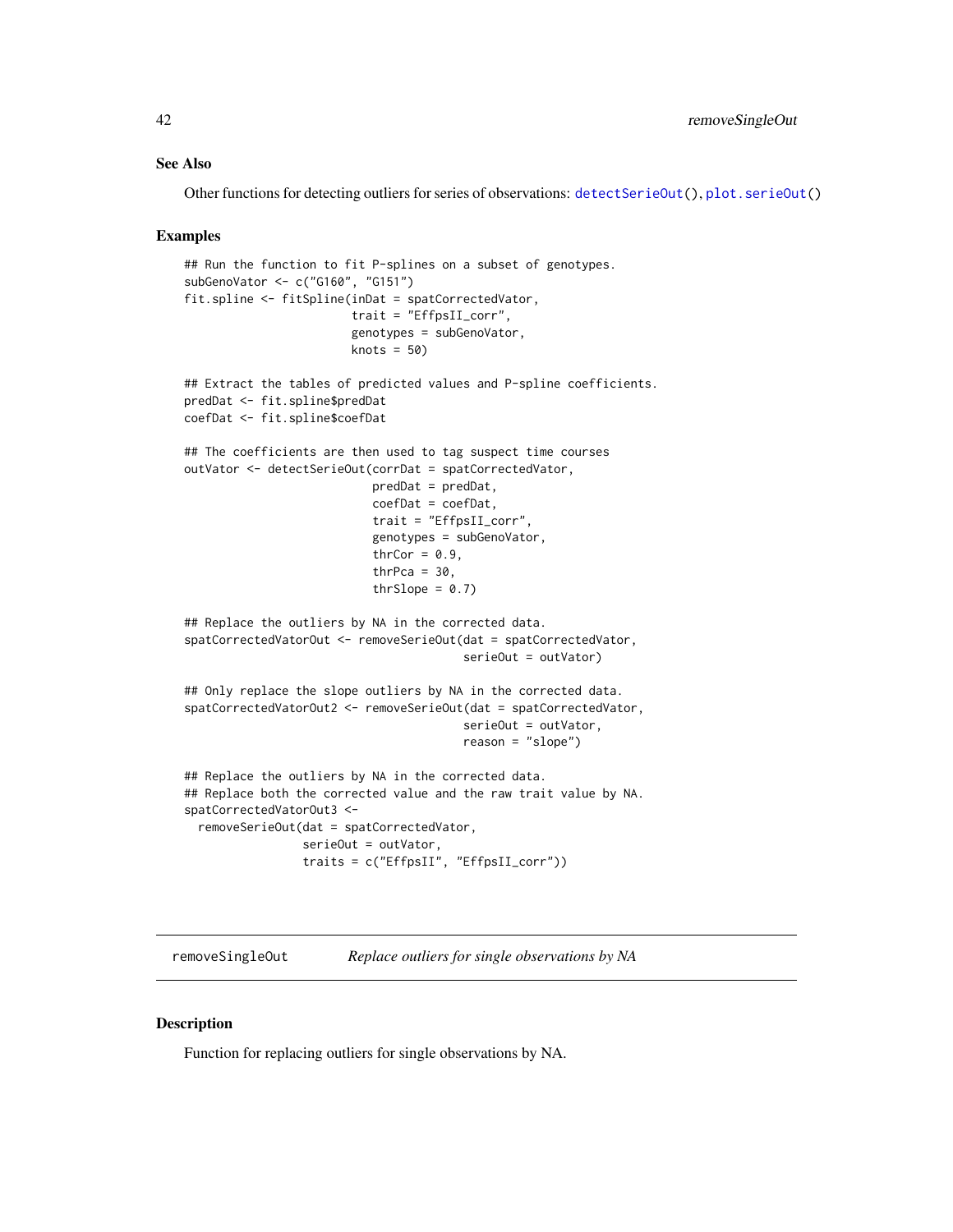## <span id="page-42-0"></span>removeSingleOut 43

#### Usage

```
removeSingleOut(TP, singleOut, trait = attr(x = singleOut, which = "trait"))
```
#### **Arguments**

| <b>TP</b> | An object of class TP.                                                                                                                                                                                                                                                                                                                                      |
|-----------|-------------------------------------------------------------------------------------------------------------------------------------------------------------------------------------------------------------------------------------------------------------------------------------------------------------------------------------------------------------|
| singleOut | A data frame with at least the columns plot d and time Point with values cor-<br>responding to those in TP. If a column outlier is present, as in the output of<br>detectSingleOut, only plotId x timePoint combinations for which outlier $= 1$<br>will be set to NA. If no column outlier is present, all observations in singleOut<br>will be set to NA. |
| trait     | The trait that should be set to NA. Can be ignored when using the output of<br>detectSingleOut as input.                                                                                                                                                                                                                                                    |

## Value

An object of class TP, the input with the outlier replaced by NA.

#### See Also

Other functions for detecting outliers for single observations: [detectSingleOutMaize\(](#page-10-1)), [detectSingleOut\(](#page-8-1)), [plot.singleOut\(](#page-36-1))

#### Examples

```
## Create a TP object containing the data from the Phenovator.
PhenovatorDat1 <- PhenovatorDat1[!PhenovatorDat1$pos %in%
                                 c("c24r41", "c7r18", "c7r49"), ]
phenoTP <- createTimePoints(dat = PhenovatorDat1,
                            experimentName = "Phenovator",
                            genotype = "Genotype",
                            timePoint = "timepoints",
                            repId = "Replicate",
                            plotId = "pos",
                            rowNum = "y", colNum = "x",
                            addCheck = TRUE,
                            checkGenotypes = c("check1", "check2",
                                               "check3", "check4"))
## First select a subset of plants, for example here 9 plants.
plantSel <- phenoTP[[1]]$plotId[1:9]
# Then run on the subset
resuVatorHTP <- detectSingleOut(TP = phenoTP,
                                trait = "EffpsII",
                                plotIds = plantSel,
                                confIntSize = 3,
                                nnLocfit = 0.1)
```
## Replace the studied trait by NA for the plants marked as outliers. phenoTPOut <- removeSingleOut(phenoTP, resuVatorHTP)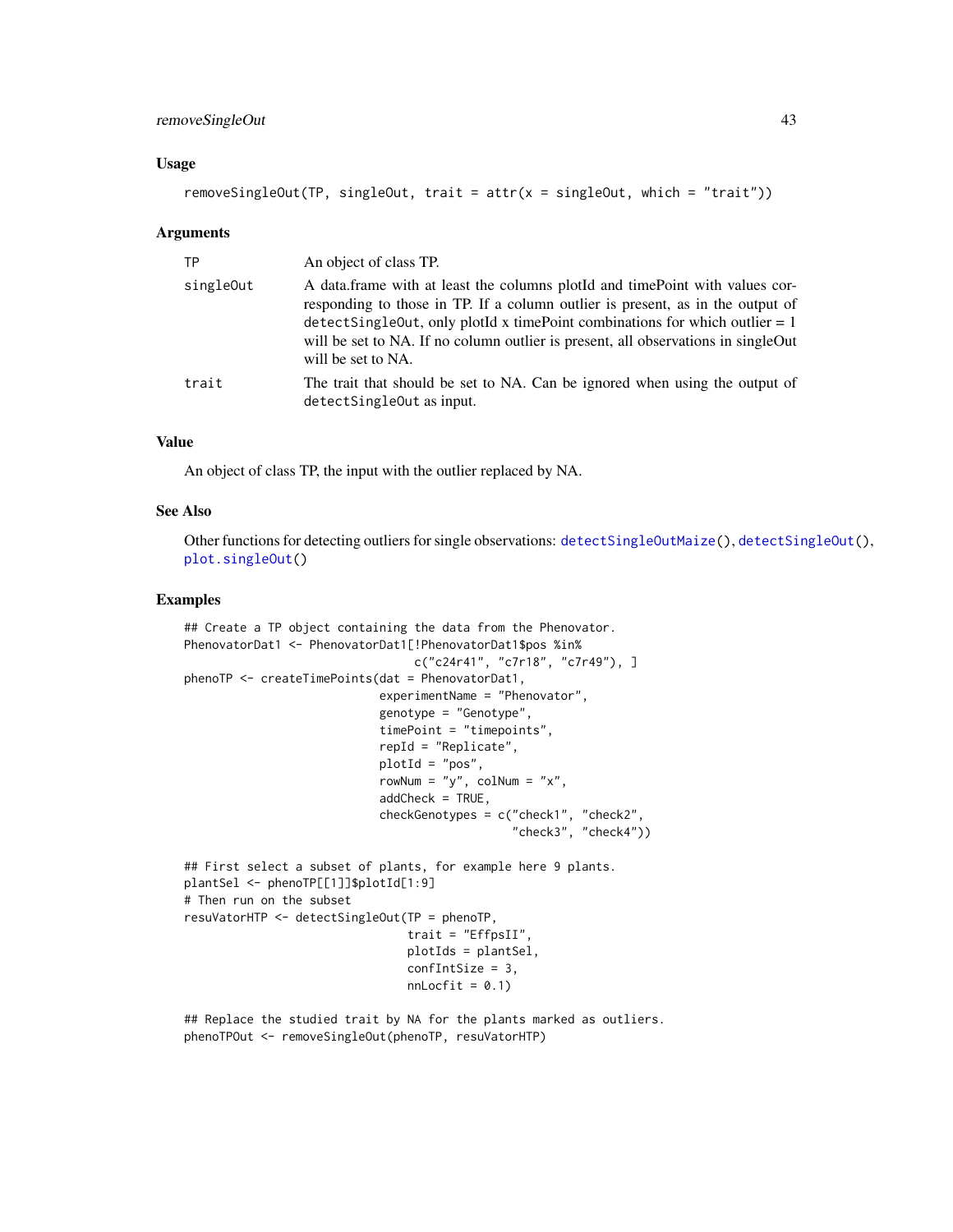<span id="page-43-1"></span><span id="page-43-0"></span>

#### Description

Function for removing selected time points from an object of class TP.

#### Usage

```
removeTimePoints(TP, timePoints)
```
#### Arguments

| ТP         | An object of class TP.                                                           |
|------------|----------------------------------------------------------------------------------|
| timePoints | A character or numeric vector indicating the time points to be removed. When     |
|            | using a character string to reference a time point, the value has to be an exact |
|            | match to one of the existing time Points. When using a number it will be matched |
|            | by its number ("timeNumber") in the timePoints attribute of the TP object.       |

## Value

An object of class TP, the input with the selected time points removed.

#### See Also

Other functions for data preparation: [as.data.frame.TP\(](#page-2-1)), [createTimePoints\(](#page-4-1)), [getTimePoints\(](#page-23-1)), [plot.TP\(](#page-37-1)), [summary.TP\(](#page-47-1))

#### Examples

```
## Create a TP object containing the data from the Phenovator.
phenoTP <- createTimePoints(dat = PhenovatorDat1,
                            experimentName = "Phenovator",
                            genotype = "Genotype",
                            timePoint = "timepoints",
                            repId = "Replicate",
                            plotId = "pos",
                            rowNum = "y", colNum = "x",
                            addCheck = TRUE,
                            checkGenotypes = c("check1", "check2",
                                               "check3","check4"))
## Remove the first and last time point from the TP object.
phenoTPNew <- removeTimePoints(phenoTP,
                               timePoints = c(1, 73)
```
## Compare by looking at summaries. summary(phenoTP) summary(phenoTPNew)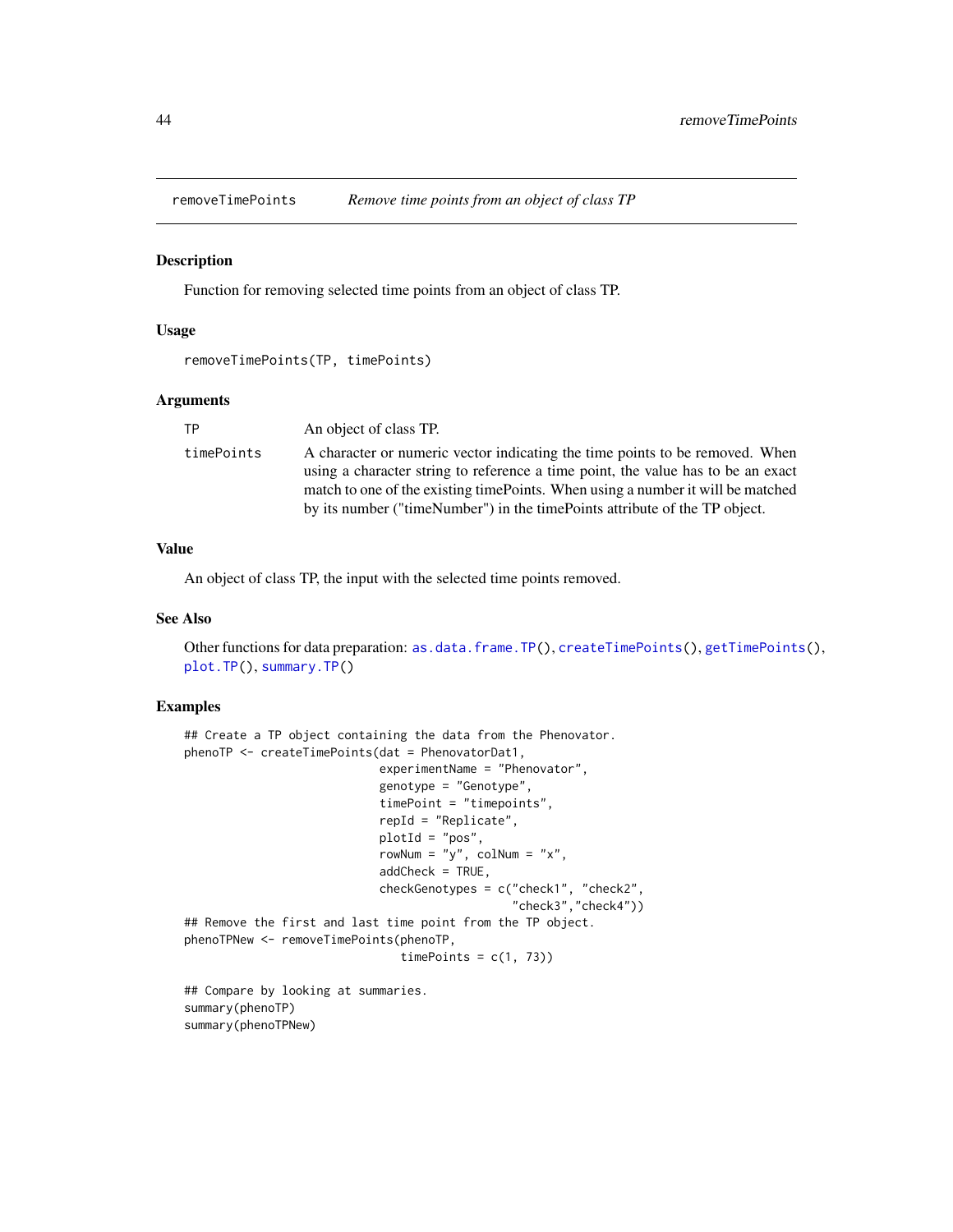<span id="page-44-0"></span>

## Description

A dataset containing greenhouse data from the RootPhAir platform (UCLouvain, Belgium). It consists of one experiment with one aeroponic tanks with 340 maize plants. The studied traits are the root tip coordinates in y and x axis, extracted from the pictures over time. Plants were pictured every 2 hours for 10 days. This dataset was kindly provided by Xavier Draye.

#### Usage

RootDat1

## Format

A data.frame with 16,275 rows and 10 columns:

Exp Experiment number thermalTime Thermal time cumulated Genotype Genotype plantId Unique pot using tank and rowcol coordinate Tank Tank A or B Strip Number of strip of five plants (i.e. row coordinate) Pos Position within th strip (i.e. column coordinate) tipPos\_x Position of the root tip in x axis tipPos\_y Position of the root tip in y axis Time Time of measurement

spatCorrectedArch *Maize data corrected for spatial trends.*

#### Description

This dataset contains the corrected data obtained by (1) removing outliers for single observations and (2) running a spatial model on the PhenoarchDat1 dataset. See the vignettes for details.

#### Usage

spatCorrectedArch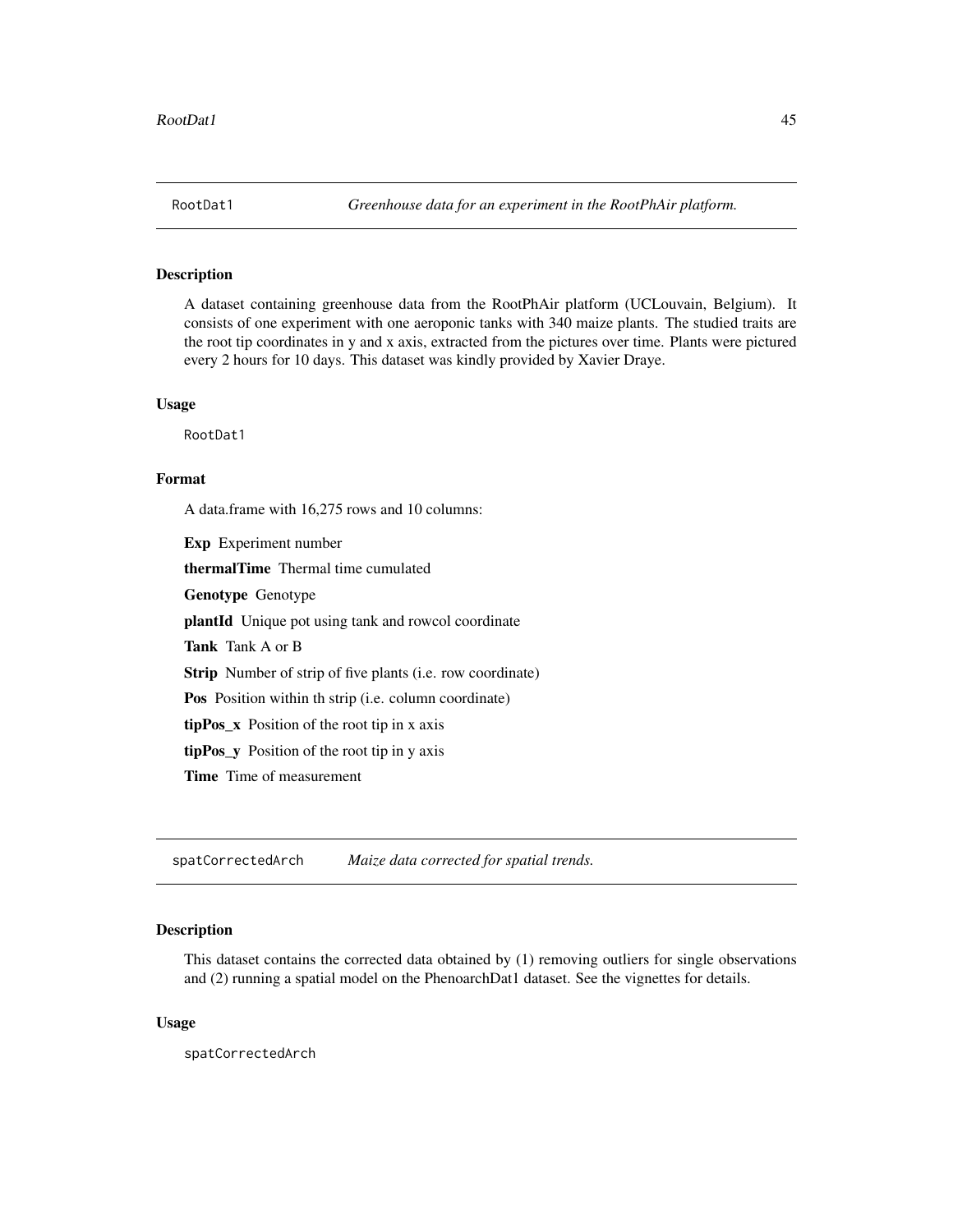## <span id="page-45-0"></span>Format

A data.frame with 37,038 rows and 9 columns:

timeNumber Time number obtained after formatting the original dataset with the function createTP.

timePoint Original time point.

LeafArea\_corr Leaf area, corrected data

LeafArea Leaf area from the picture, raw data

wt Weight factor

genotype Genotypes

**geno.decomp** Combination of treatment levels to decompose the genotypic variance (see vignettes) colId Column coordinate

rowId Row coordinate

plotId Unique pot ID using rowcol coordinates

spatCorrectedVator *Arabidopsis data corrected for spatial trends.*

## Description

This dataset contains the corrected data obtained by (1) removing outliers for single observations and (2) running a spatial model on the PhenovatorDat1 dataset. See the vignettes for details.

#### Usage

spatCorrectedVator

## Format

A data.frame with 103,801 rows and 11 columns:

timeNumber Time number obtained after formatting the original dataset with the function createTP.

timePoint Original time point.

EffpsII\_corr Efficiency of the photosystem II, corrected data

EffpsII Efficiency of the photosystem II, raw data

genotype Genotypes

repId Block define after sowing for post-blocking.

Image\_pos Position of the camera

check Status of the genotypes: check for the reference genotypes, noCheck for the others.

colId Column coordinate

rowId Row coordinate

plotId Unique pot ID using rowcol coordinates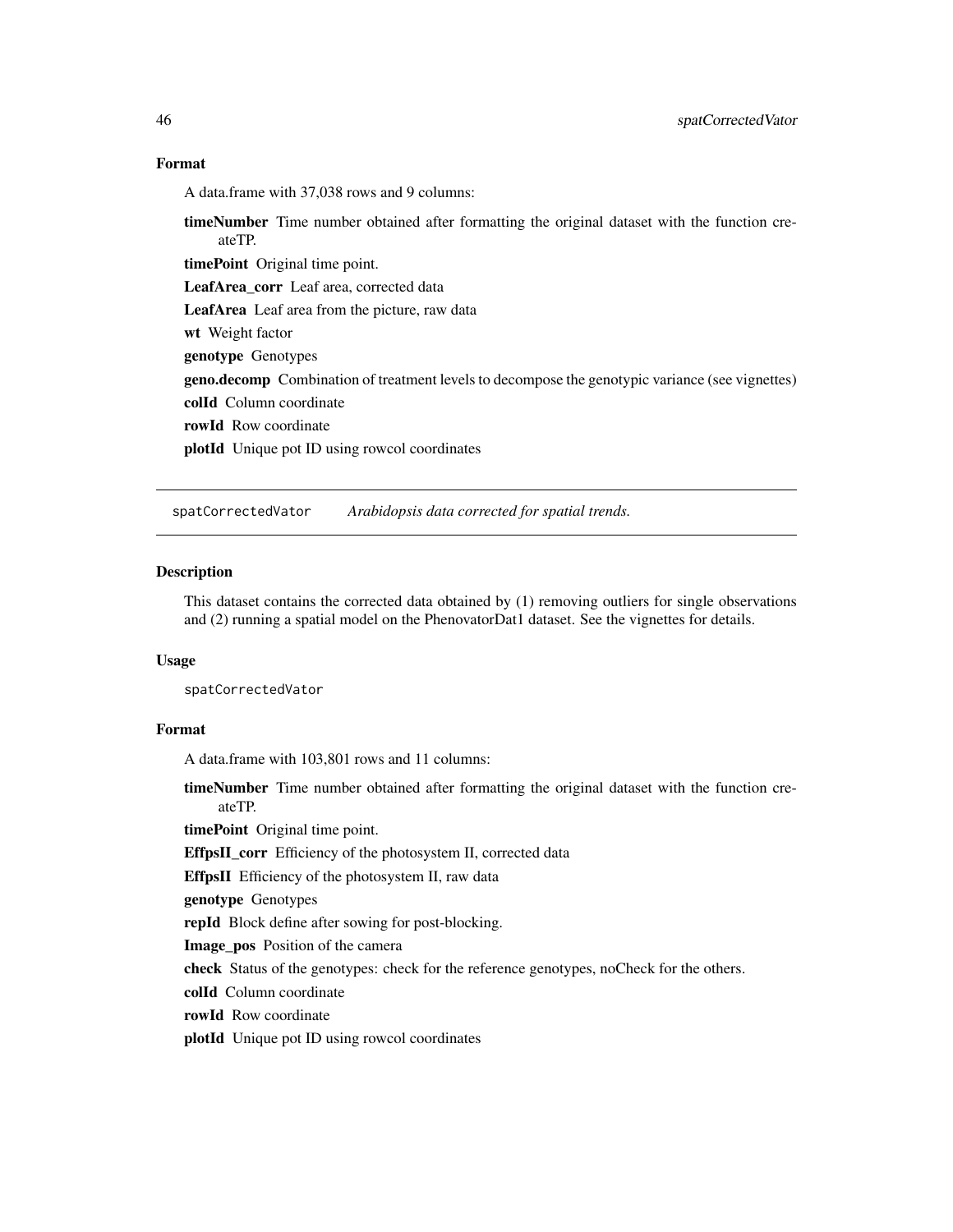<span id="page-46-0"></span>

## Description

This dataset contains the genotypic predictions obtained by (1) removing outliers for single observations and (2) running a spatial model on the PhenoarchDat1 dataset. See the vignettes for details.

#### Usage

spatPredArch

## Format

A data.frame with 6,120 rows and 6 columns:

timeNumber Time number obtained after formatting the original dataset with the function createTP.

timePoint Original time point.

geno.decomp Combination of treatment levels to decompose the genotypic variance (see vignettes)

genotype Genotypes

predicted.values Biomass, predicted values

standard.errors Standard errors associated with the prediction

<span id="page-46-1"></span>summary.fitMod *Summary function for fitMod objects*

## **Description**

Function for creating a short summary of the contents of a TP object. The summary consists of the name of the experiment, the number of time points, the engine used to fit the models and, in case spatial models where fitted using asreml, the selected spatial model.

#### Usage

```
## S3 method for class 'fitMod'
summary(object, ...)
```
#### Arguments

| object   | An object of class fitMod. |
|----------|----------------------------|
| $\cdots$ | Ignored.                   |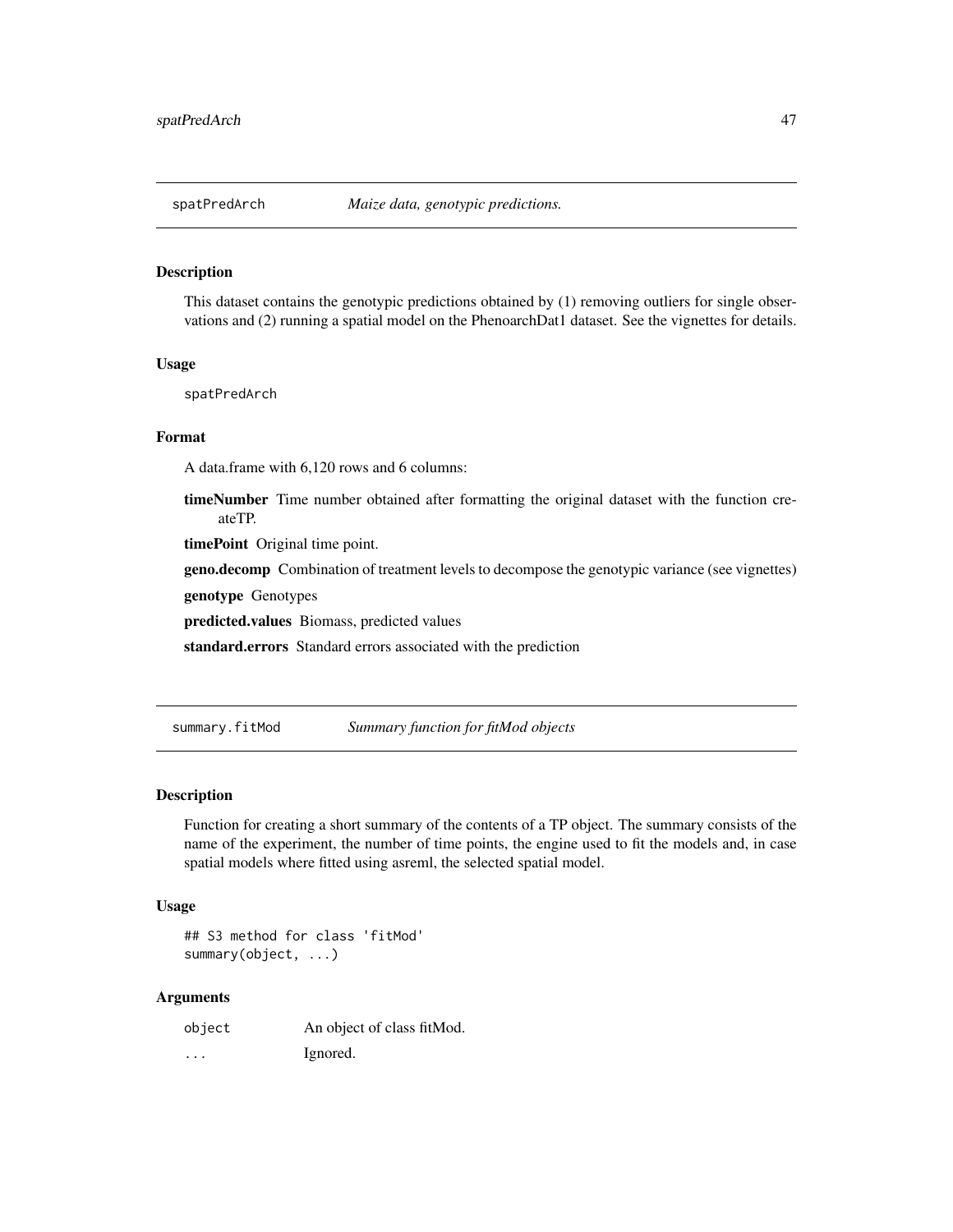## Value

No return value, a summary is printed.

## See Also

```
Other functions for spatial modeling: fitModels(), getCorrected(), getEffDims(), getGenoPred(),
getHerit(), getVar(), plot.fitMod()
```
#### Examples

```
## Using the first example dataset (PhenovatorDat1):
## Create an object of class TP.
phenoTP <- createTimePoints(dat = PhenovatorDat1,
                            experimentName = "Phenovator",
                            genotype = "Genotype",
                            timePoint = "timepoints",
                            repId = "Replicate",
                            plotId = "pos",
                            rowNum = "y", colNum = "x",
                            addCheck = TRUE,
                            checkGenotypes = c("check1", "check2",
                                                "check3", "check4"))
## Fit a SpATS model on few time points:
modPhenoSp <- fitModels(TP = phenoTP,
                        trait = "EffpsII",
                        timePoints = c(1, 6, 36)## Create a summary.
summary(modPhenoSp)
```

```
summary.TP Summary function for TP objects
```
## Description

Function for creating a short summary of the contents of a TP object. The summary consists of the name of the experiment, the number of time points, the first and last time point and the genotypes defined as checks.

#### Usage

```
## S3 method for class 'TP'
summary(object, ...)
```
<span id="page-47-0"></span>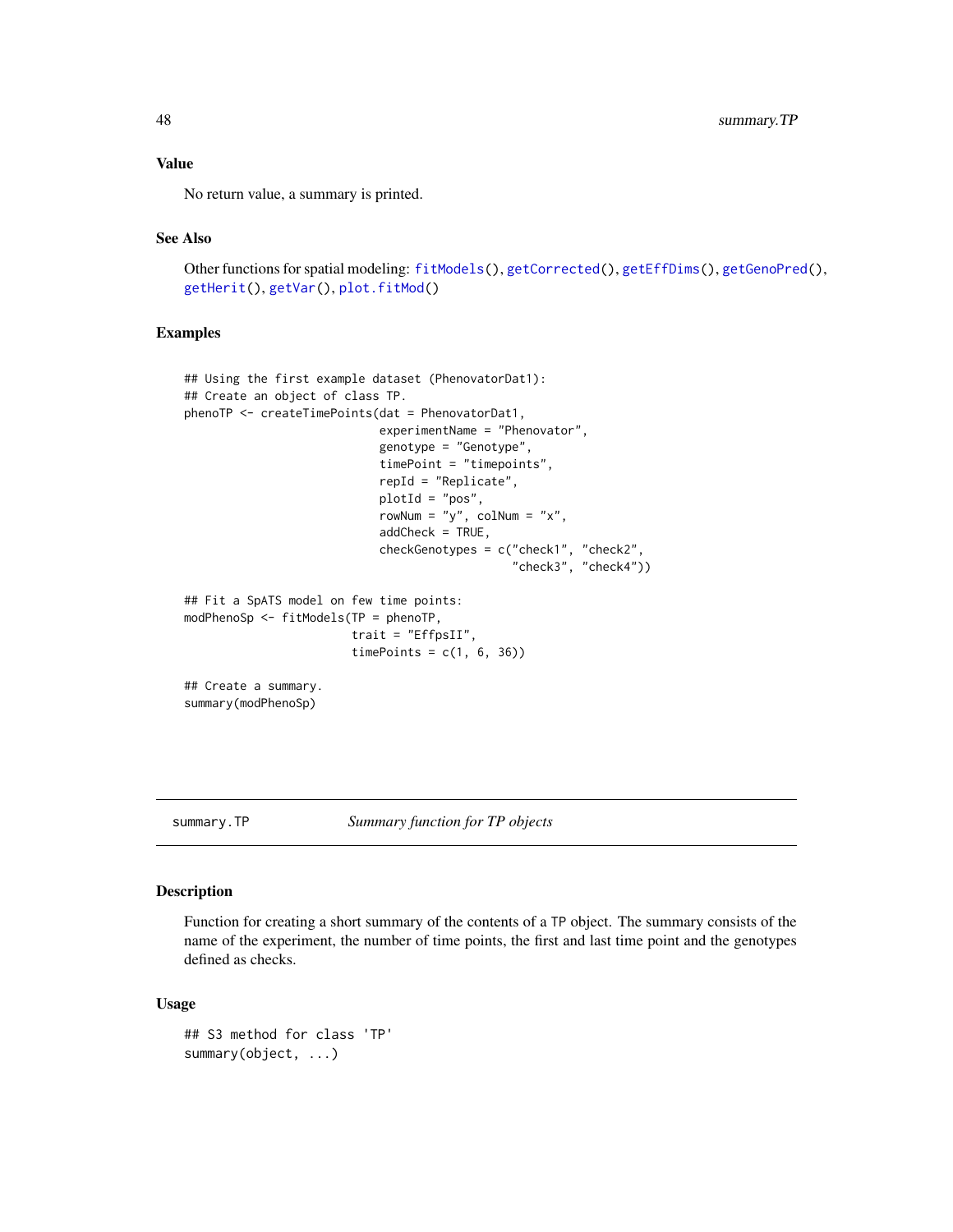## <span id="page-48-0"></span>summary. TP 49

#### Arguments

| object  | An object of class TP. |
|---------|------------------------|
| $\cdot$ | Ignored.               |

## Value

No return value, a summary is printed.

#### See Also

```
Other functions for data preparation: as.data.frame.TP(), createTimePoints(), getTimePoints(),
plot.TP(), removeTimePoints()
```
## Examples

```
## Create a TP object containing the data from the Phenovator.
phenoTP <- createTimePoints(dat = PhenovatorDat1,
                            experimentName = "Phenovator",
                            genotype = "Genotype",
                            timePoint = "timepoints",
                            repId = "Replicate",
                            plotId = "pos",
                            rowNum = "y", colNum = "x",
                            addCheck = TRUE,
                            checkGenotypes = c("check1", "check2",
                                                "check3","check4"))
```
## Create a summary. summary(phenoTP)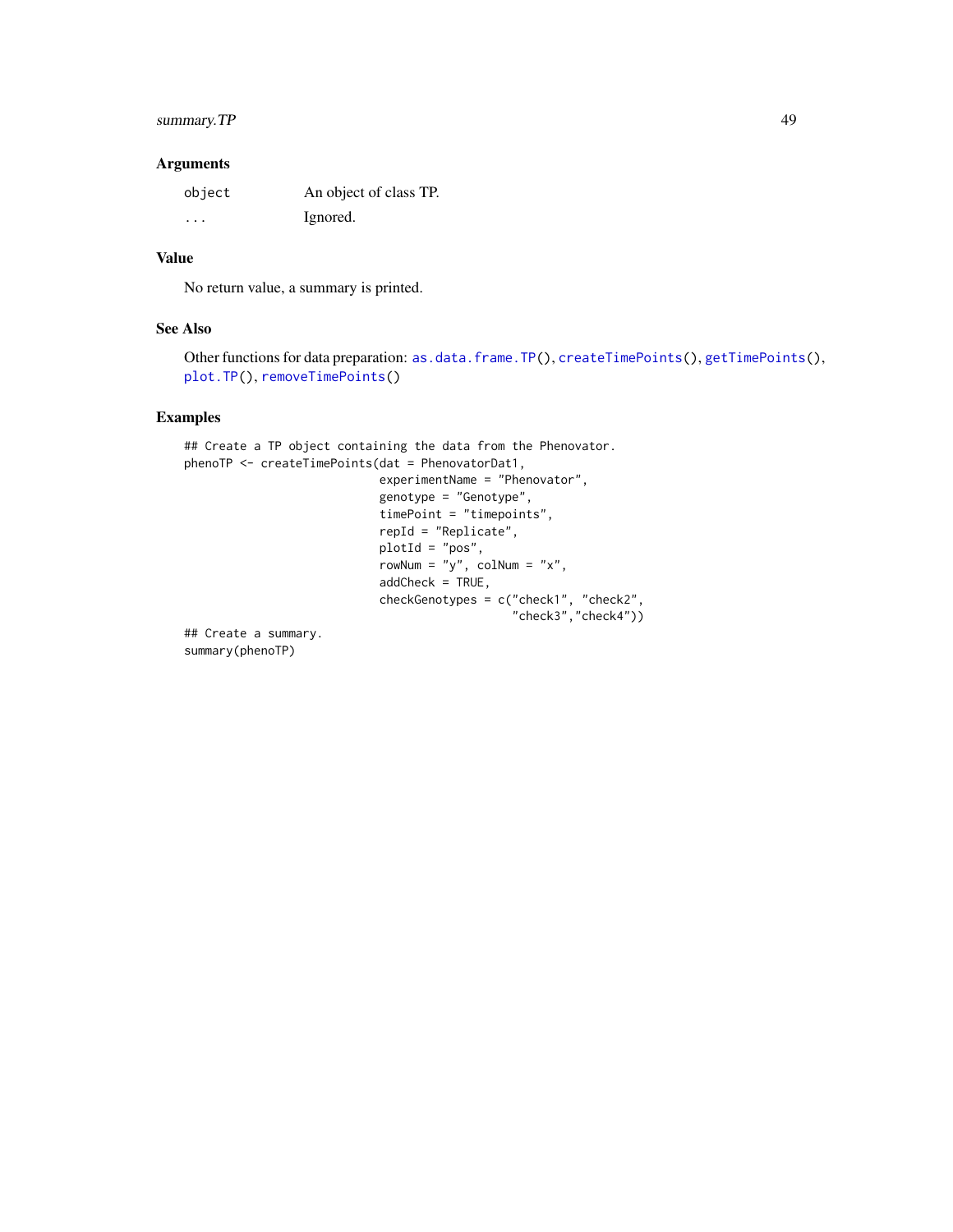# <span id="page-49-0"></span>**Index**

∗ datasets noCorrectedRoot, [26](#page-25-0) PhenoarchDat1, [27](#page-26-0) PhenovatorDat1, [28](#page-27-0) RootDat1, [45](#page-44-0) spatCorrectedArch, [45](#page-44-0) spatCorrectedVator, [46](#page-45-0) spatPredArch, [47](#page-46-0) ∗ functions for data preparation as.data.frame.TP, [3](#page-2-0) createTimePoints, [5](#page-4-0) getTimePoints, [24](#page-23-0) plot.TP, [38](#page-37-0) removeTimePoints, [44](#page-43-0) summary.TP, [48](#page-47-0) ∗ functions for detecting outliers for series of observations detectSerieOut, [8](#page-7-0) plot.serieOut, [35](#page-34-0) removeSerieOut, [41](#page-40-0) ∗ functions for detecting outliers for single observations detectSingleOut, [9](#page-8-0) detectSingleOutMaize, [11](#page-10-0) plot.singleOut, [37](#page-36-0) removeSingleOut, [42](#page-41-0) ∗ functions for fitting splines fitSpline, [17](#page-16-0) plot.HTPSpline, [32](#page-31-0) ∗ functions for spatial modeling fitModels, [14](#page-13-0) getCorrected, [19](#page-18-0) getEffDims, [20](#page-19-0) getGenoPred, [22](#page-21-0) getHerit, [23](#page-22-0) getVar, [25](#page-24-0) plot.fitMod, [29](#page-28-0) summary.fitMod, [47](#page-46-0)

∗ functions for spline parameter estimation

estimateSplineParameters, [13](#page-12-0) plot.HTPSplineEst, [34](#page-33-0) as.data.frame.TP, [3,](#page-2-0) *[7](#page-6-0)*, *[25](#page-24-0)*, *[40](#page-39-0)*, *[44](#page-43-0)*, *[49](#page-48-0)* countValid, [4](#page-3-0) countValidPlot, [4](#page-3-0) createTimePoints, *[3](#page-2-0)*, [5,](#page-4-0) *[25](#page-24-0)*, *[40](#page-39-0)*, *[44](#page-43-0)*, *[49](#page-48-0)* detectSerieOut, [8,](#page-7-0) *[18](#page-17-0)*, *[36](#page-35-0)*, *[42](#page-41-0)* detectSingleOut, [9,](#page-8-0) *[12](#page-11-0)*, *[37](#page-36-0)*, *[43](#page-42-0)* detectSingleOutMaize, *[10](#page-9-0)*, [11,](#page-10-0) *[37](#page-36-0)*, *[43](#page-42-0)* estimateSplineParameters, [13,](#page-12-0) *[18](#page-17-0)*, *[35](#page-34-0)* fitModels, [14,](#page-13-0) *[20](#page-19-0)[–22](#page-21-0)*, *[24](#page-23-0)*, *[26](#page-25-0)*, *[31](#page-30-0)*, *[48](#page-47-0)* fitSpline, *[13](#page-12-0)*, [17,](#page-16-0) *[33](#page-32-0)*, *[41](#page-40-0)* getCorrected, *[16](#page-15-0)*, [19,](#page-18-0) *[21,](#page-20-0) [22](#page-21-0)*, *[24](#page-23-0)*, *[26](#page-25-0)*, *[31](#page-30-0)*, *[48](#page-47-0)* getEffDims, *[16](#page-15-0)*, *[20](#page-19-0)*, [20,](#page-19-0) *[22](#page-21-0)*, *[24](#page-23-0)*, *[26](#page-25-0)*, *[31](#page-30-0)*, *[48](#page-47-0)* getGenoPred, *[16](#page-15-0)*, *[20,](#page-19-0) [21](#page-20-0)*, [22,](#page-21-0) *[24](#page-23-0)*, *[26](#page-25-0)*, *[31](#page-30-0)*, *[48](#page-47-0)* getHerit, *[16](#page-15-0)*, *[20](#page-19-0)[–22](#page-21-0)*, [23,](#page-22-0) *[26](#page-25-0)*, *[31](#page-30-0)*, *[48](#page-47-0)* getTimePoints, *[3](#page-2-0)*, *[7](#page-6-0)*, [24,](#page-23-0) *[40](#page-39-0)*, *[44](#page-43-0)*, *[49](#page-48-0)* getVar, *[16](#page-15-0)*, *[20](#page-19-0)[–22](#page-21-0)*, *[24](#page-23-0)*, [25,](#page-24-0) *[31](#page-30-0)*, *[48](#page-47-0)* noCorrectedRoot, [26](#page-25-0) pdf, *[30](#page-29-0)*, *[33,](#page-32-0) [34](#page-33-0)*, *[39](#page-38-0)* PhenoarchDat1, [27](#page-26-0) PhenovatorDat1, [28](#page-27-0) plot.fitMod, *[16](#page-15-0)*, *[20](#page-19-0)[–22](#page-21-0)*, *[24](#page-23-0)*, *[26](#page-25-0)*, [29,](#page-28-0) *[48](#page-47-0)* plot.HTPSpline, *[18](#page-17-0)*, [32](#page-31-0) plot.HTPSplineEst, *[14](#page-13-0)*, [34](#page-33-0) plot.serieOut, *[9](#page-8-0)*, [35,](#page-34-0) *[42](#page-41-0)* plot.singleOut, *[10](#page-9-0)*, *[12](#page-11-0)*, [37,](#page-36-0) *[43](#page-42-0)* plot.TP, *[3](#page-2-0)*, *[7](#page-6-0)*, *[25](#page-24-0)*, [38,](#page-37-0) *[44](#page-43-0)*, *[49](#page-48-0)* PSANOVA, *[15](#page-14-0)* removeSerieOut, *[9](#page-8-0)*, *[36](#page-35-0)*, [41](#page-40-0)

removeSingleOut, *[10](#page-9-0)*, *[12](#page-11-0)*, *[37](#page-36-0)*, [42](#page-41-0) removeTimePoints, *[3](#page-2-0)*, *[7](#page-6-0)*, *[25](#page-24-0)*, *[40](#page-39-0)*, [44,](#page-43-0) *[49](#page-48-0)*